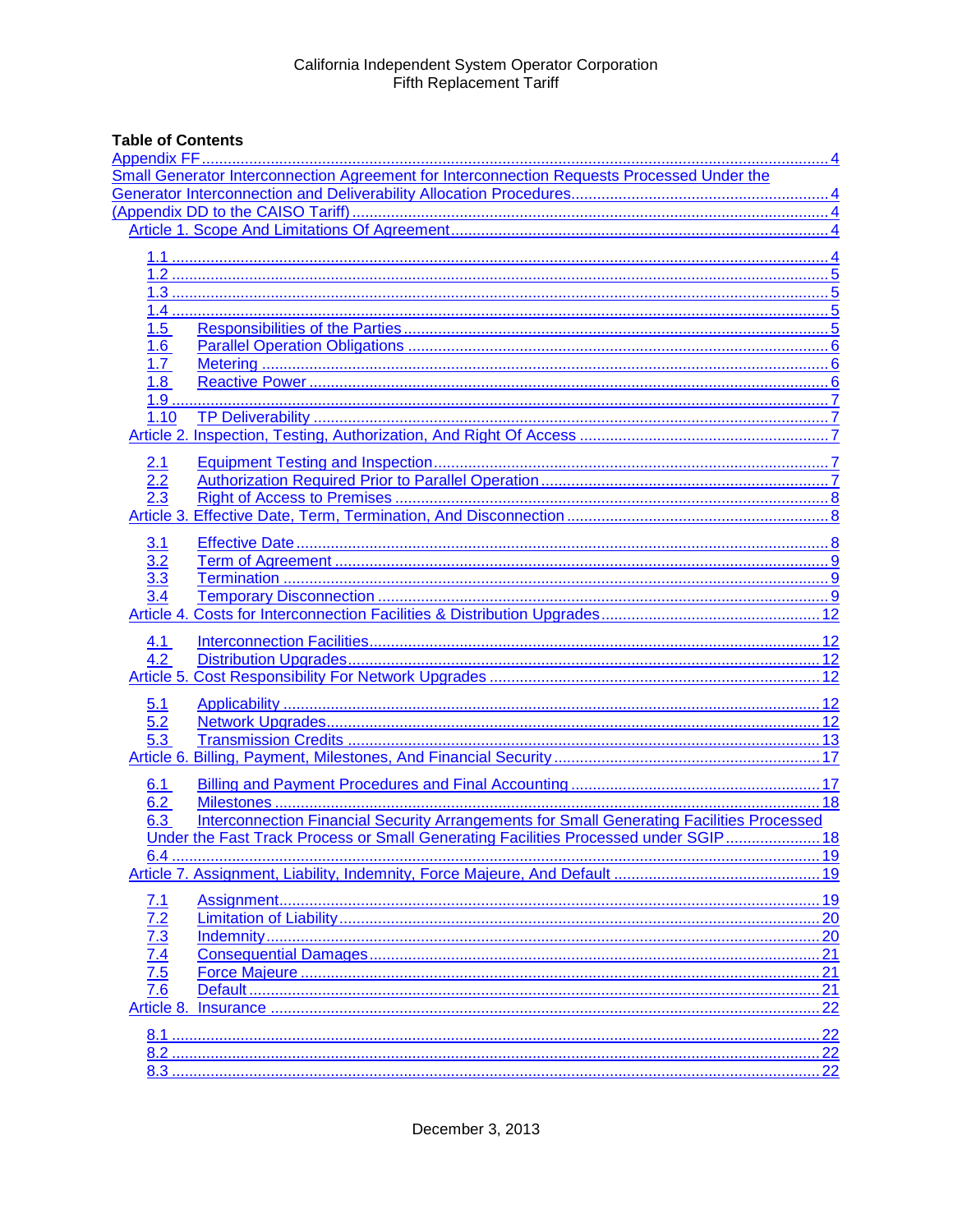|              |    | .24 |
|--------------|----|-----|
|              |    |     |
|              |    |     |
|              | 24 |     |
|              |    |     |
|              |    |     |
|              |    | 24  |
|              |    |     |
|              |    |     |
|              |    |     |
| 12.1         |    |     |
| 12.2         |    |     |
| 12.3         |    |     |
| 12.4         |    |     |
| 12.5         |    |     |
| 12.6         |    |     |
| 12.7         |    |     |
| 12.8<br>12.9 |    |     |
| 12.10        |    |     |
| 12.11        |    |     |
| 12.12        |    |     |
| 12.13        |    |     |
|              |    |     |
| 13.1         |    |     |
| 13.2         |    |     |
| <u>13.3</u>  |    |     |
| 13.4         |    |     |
| 13.5         |    |     |
|              |    |     |
|              |    |     |
|              |    |     |
|              |    |     |
|              |    |     |
|              |    |     |
|              |    |     |
|              |    |     |
|              |    |     |
|              |    |     |
|              |    |     |
|              |    |     |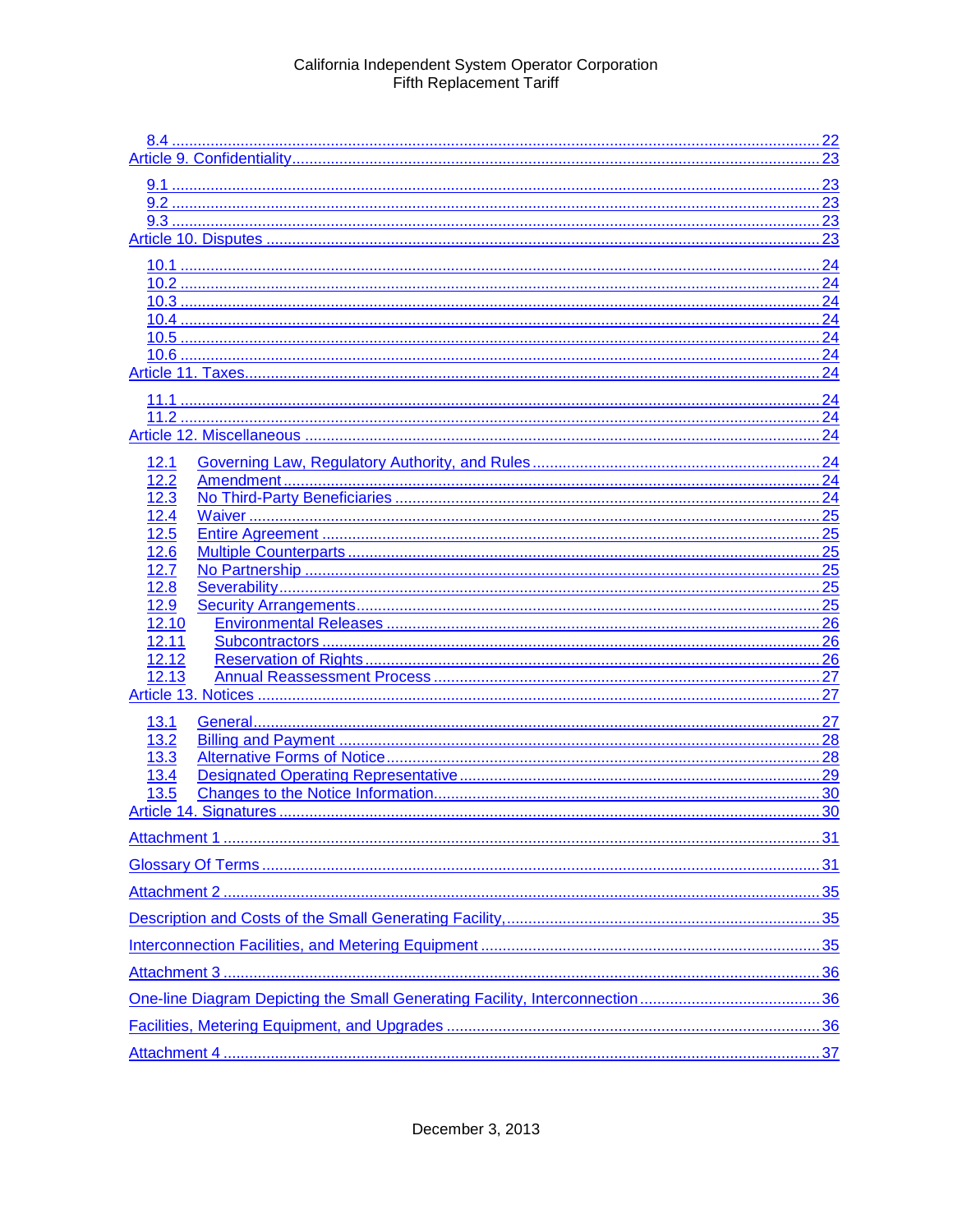| Additional Operating Requirements for the CAISO Controlled Grid and Affected Systems Needed to |  |
|------------------------------------------------------------------------------------------------|--|
|                                                                                                |  |
|                                                                                                |  |
|                                                                                                |  |
|                                                                                                |  |
|                                                                                                |  |
|                                                                                                |  |
|                                                                                                |  |
|                                                                                                |  |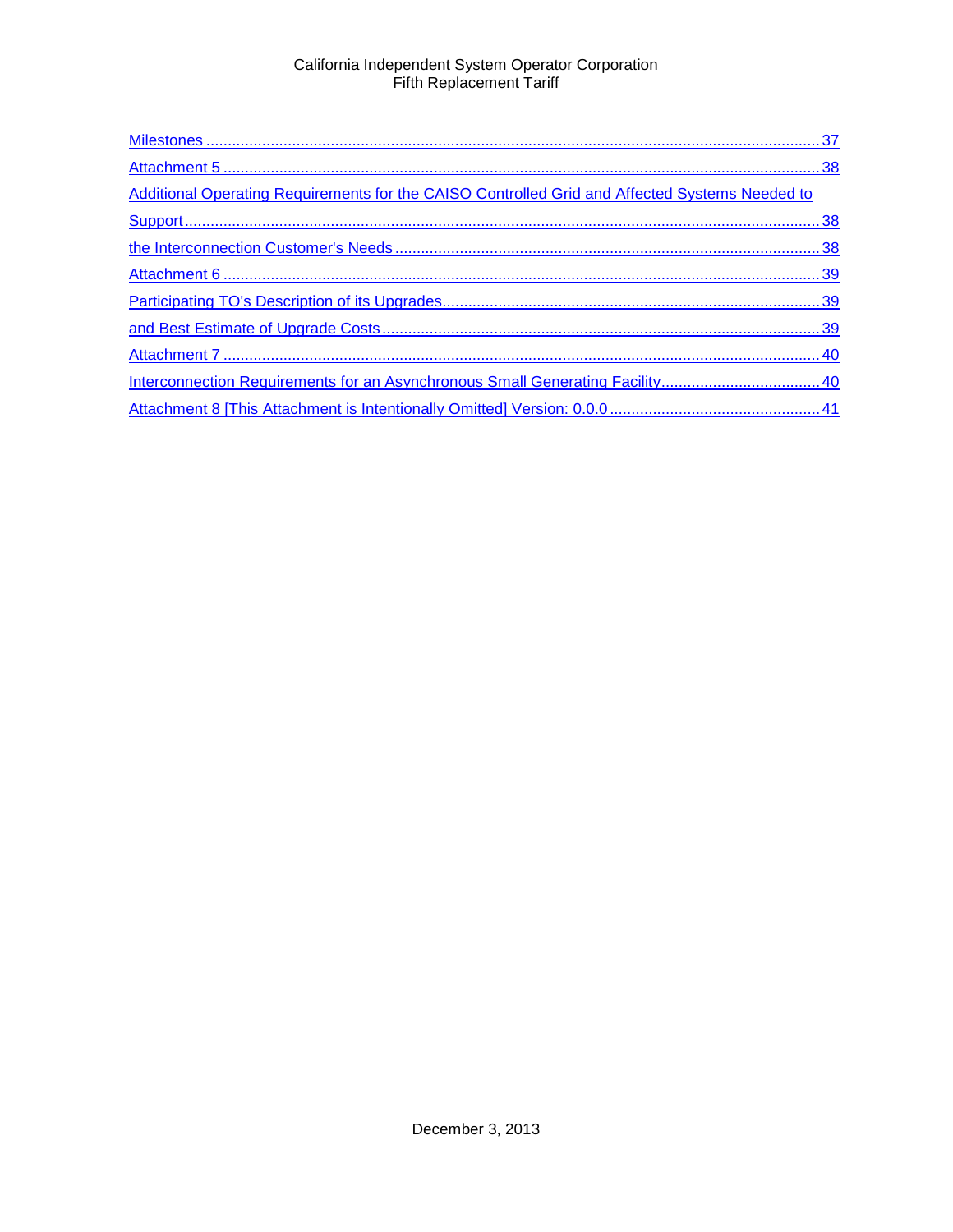# **Appendix FF**

#### <span id="page-3-2"></span><span id="page-3-1"></span><span id="page-3-0"></span>**Small Generator Interconnection Agreement for Interconnection Requests Processed Under the Generator Interconnection and Deliverability Allocation Procedures**

#### **(Appendix DD to the CAISO Tariff)**

|        |        | This Small Generator Interconnection Agreement ("Agreement") is made and entered into this                |
|--------|--------|-----------------------------------------------------------------------------------------------------------|
| dav of | .20.6v |                                                                                                           |
|        |        | ("Participating TO"), the California Independent System Operator Corporation, a California nonprofit      |
|        |        | public benefit corporation organized and existing under the laws of the State of California ("CAISO") and |
|        |        | ("Interconnection Customer") each                                                                         |
|        |        | borginattar comptimes referred to individually as "Darty" ar referred to collectively as the "Darties "   |

hereinafter sometimes referred to individually as "Party" or referred to collectively as the "Parties."

#### **Participating TO Information**

| City: 2008 2014 2015 2016 2017 2020 2021 2022 2023 2024 2022 2023 2024 2022 2023 2024 2022 2023 2024 2025 2026 | State: with the state of the state of the state of the state of the state of the state of the state of the state of the state of the state of the state of the state of the state of the state of the state of the state of th |  |
|----------------------------------------------------------------------------------------------------------------|--------------------------------------------------------------------------------------------------------------------------------------------------------------------------------------------------------------------------------|--|
| Phone: ________________                                                                                        | Fax: _________________                                                                                                                                                                                                         |  |
| E-mail Address: _________                                                                                      |                                                                                                                                                                                                                                |  |

#### **CAISO Information**

| Attention:               |            |  |
|--------------------------|------------|--|
| 250 Outcropping Way      |            |  |
| Folsom, CA 95630         |            |  |
| Phone: 916-351-4400 Fax: |            |  |
| E-mail:                  | @caiso.com |  |

#### **Interconnection Customer Information**

|                            | State: ____________                                                                                                                                                                                                           | Zip: |
|----------------------------|-------------------------------------------------------------------------------------------------------------------------------------------------------------------------------------------------------------------------------|------|
| Phone: ___________________ | Fax: __________________                                                                                                                                                                                                       |      |
| E-mail Address:            | the control of the control of the control of the control of the control of the control of the control of the control of the control of the control of the control of the control of the control of the control of the control |      |

Interconnection Customer Queue Position No: \_\_\_\_\_\_\_\_\_\_\_\_\_\_\_

In consideration of the mutual covenants set forth herein, the Parties agree as follows:

#### <span id="page-3-3"></span>**Article 1. Scope And Limitations Of Agreement**

<span id="page-3-4"></span>1.1 This Agreement shall be used for all Small Generating Facility Interconnection Requests submitted under the Generator Interconnection and Transmission Allocation Procedures (GIDAP) set forth in Appendix DD except for those submitted under the 10 kW Inverter Process contained in GIDAP Appendix 7. For those Interconnection Requests, GIDAP Appendix 7 contains the terms and conditions which serve as the Interconnection Agreement.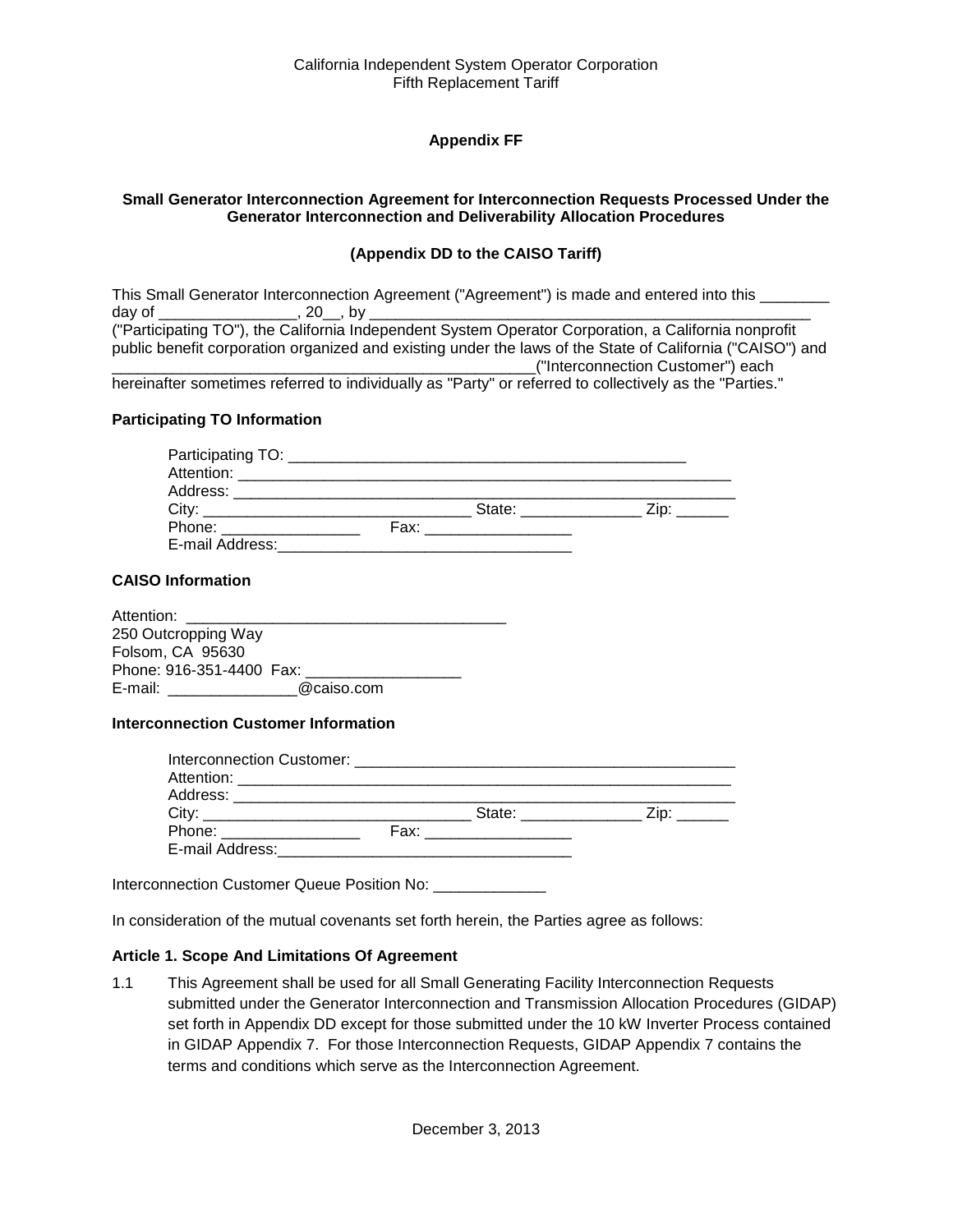- <span id="page-4-0"></span>1.2 This Agreement governs the terms and conditions under which the Interconnection Customer's Small Generating Facility will interconnect with, and operate in parallel with, the Participating TO's Transmission System.
- <span id="page-4-1"></span>1.3 This Agreement does not constitute an agreement to purchase or deliver the Interconnection Customer's power. The purchase or delivery of power and other services that the Interconnection Customer may require will be covered under separate agreements, if any. The Interconnection Customer will be responsible for separately making all necessary arrangements (including scheduling) for delivery of electricity in accordance with the CAISO Tariff.
- <span id="page-4-2"></span>1.4 Nothing in this Agreement is intended to affect any other agreement between or among the Parties.

#### <span id="page-4-3"></span>1.5 Responsibilities of the Parties

- 1.5.1 The Parties shall perform all obligations of this Agreement in accordance with all Applicable Laws and Regulations, Operating Requirements, and Good Utility Practice. The Parties shall use the Large Generator Interconnection Agreement (CAISO Tariff Appendix CC) to interpret the responsibilities of the Parties under this Agreement.
- 1.5.2 The Interconnection Customer shall construct, interconnect, operate and maintain its Small Generating Facility and construct, operate, and maintain its Interconnection Facilities in accordance with the applicable manufacturer's recommended maintenance schedule, and in accordance with this Agreement, and with Good Utility Practice.
- 1.5.3 The Participating TO shall construct, operate, and maintain its Interconnection Facilities and Upgrades in accordance with this Agreement, and with Good Utility Practice. The CAISO and the Participating TO shall cause the Participating TO's Transmission System to be operated and controlled in a safe and reliable manner and in accordance with this Agreement.
- 1.5.4 The Interconnection Customer agrees to construct its facilities or systems in accordance with applicable specifications that meet or exceed those provided by the National Electrical Safety Code, the American National Standards Institute, IEEE, Underwriter's Laboratory, and Operating Requirements in effect at the time of construction and other applicable national and state codes and standards. The Interconnection Customer agrees to design, install, maintain, and operate its Small Generating Facility so as to reasonably minimize the likelihood of a disturbance adversely affecting or impairing the system or equipment of the Participating TO and any Affected Systems. The Interconnection Customer shall comply with the Participating TO's Interconnection Handbook. In the event of a conflict between the terms of this Agreement and the terms of the Participating TO's Interconnection Handbook, the terms in this Agreement shall govern.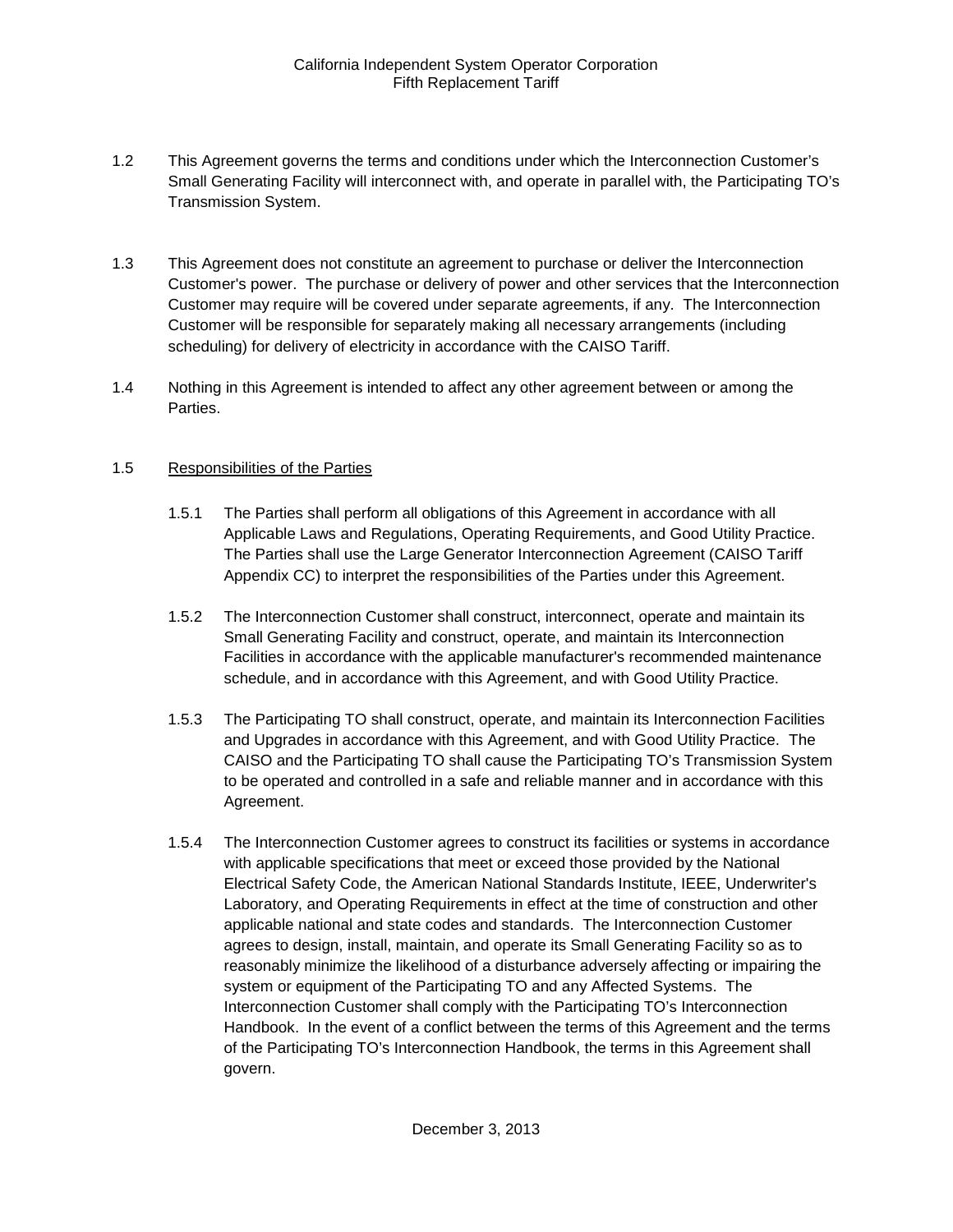- 1.5.5 Each Party shall operate, maintain, repair, and inspect, and shall be fully responsible for the facilities that it now or subsequently may own unless otherwise specified in the Attachments to this Agreement. Each Party shall be responsible for the safe installation, maintenance, repair and condition of their respective lines and appurtenances on their respective sides of the Point of Change of Ownership. The Participating TO and the Interconnection Customer, as appropriate, shall provide Interconnection Facilities that adequately protect the CAISO Controlled Grid, the Participating TO's electric system, the Participating TO's personnel, and other persons from damage and injury. The allocation of responsibility for the design, installation, operation, maintenance and ownership of Interconnection Facilities shall be delineated in the Attachments to this Agreement.
- 1.5.6 The Participating TO and the CAISO shall coordinate with Affected Systems to support the interconnection.
- 1.5.7 [This provision is intentionally omitted.]

#### <span id="page-5-0"></span>1.6 Parallel Operation Obligations

Once the Small Generating Facility has been authorized to commence parallel operation, the Interconnection Customer shall abide by all rules and procedures pertaining to the parallel operation of the Small Generating Facility in the CAISO Balancing Authority Area, including, but not limited to; 1) the rules and procedures concerning the operation of generation set forth in the CAISO Tariff for the CAISO Controlled Grid and; 2) the Operating Requirements set forth in Attachment 5 of this Agreement.

#### <span id="page-5-1"></span>1.7 Metering

The Interconnection Customer shall be responsible for the reasonable and necessary cost for the purchase, installation, operation, maintenance, testing, repair, and replacement of metering and data acquisition equipment specified in Attachments 2 and 3 of this Agreement. The Interconnection Customer's metering (and data acquisition, as required) equipment shall conform to applicable industry rules and Operating Requirements.

#### <span id="page-5-2"></span>1.8 Reactive Power

1.8.1 The Interconnection Customer shall design its Small Generating Facility to maintain a composite power delivery at continuous rated power output at the terminals of each generating unit at a power factor within the range of 0.95 leading to 0.90 lagging, unless the CAISO has established different requirements that apply to all similarly situated generators in the CAISO Balancing Authority Area on a comparable basis. The requirements of this paragraph shall not apply to asynchronous generators and the requirements of Attachment 7 shall apply instead.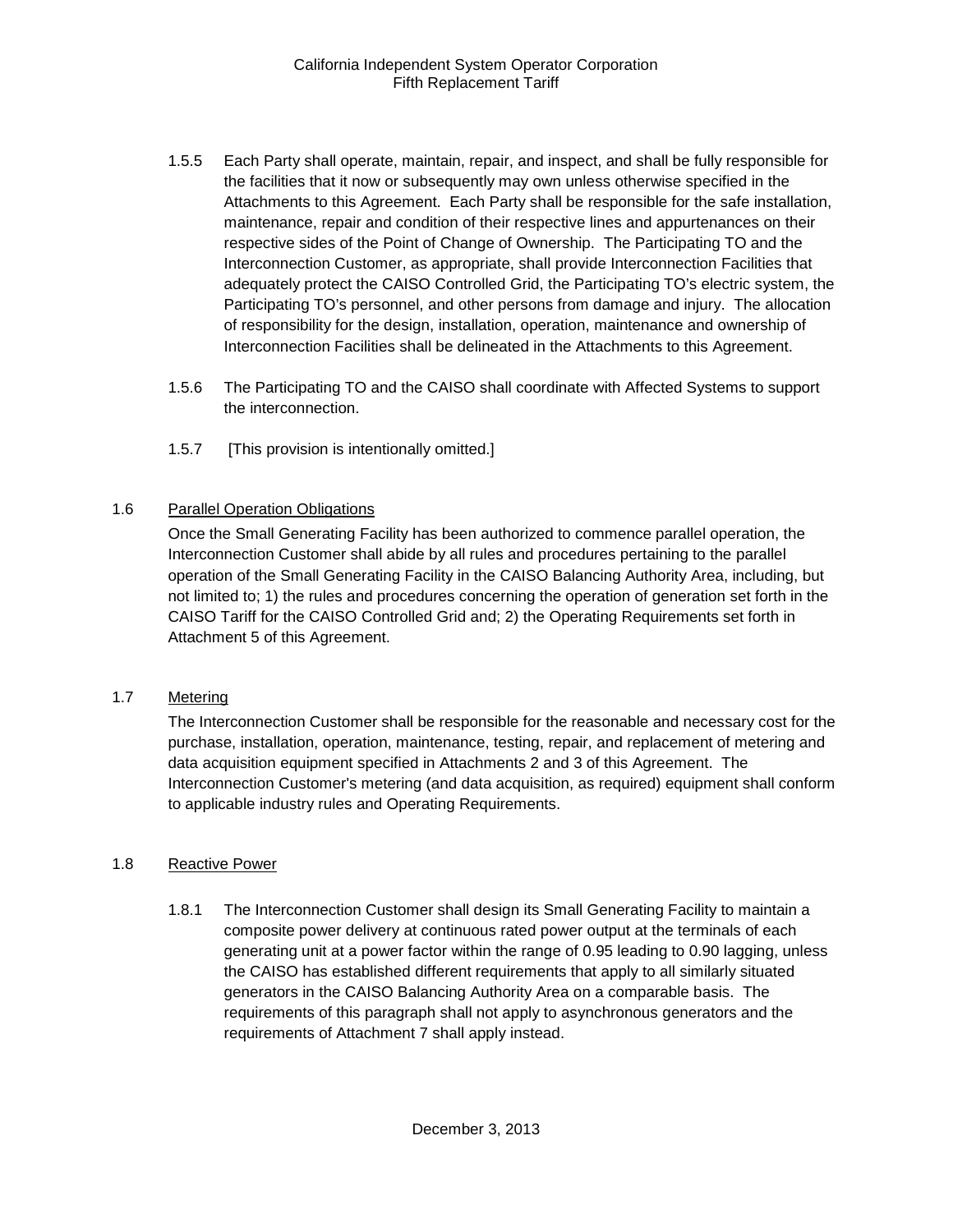- 1.8.2 Payment to the Interconnection Customer for reactive power that the Small Generating Facility provides or absorbs when the CAISO requests the Interconnection Customer to operate its Small Generating Facility outside the range specified in Article 1.8.1 will be made by the CAISO in accordance with the applicable provisions of the CAISO Tariff.
- <span id="page-6-0"></span>1.9 Capitalized terms used herein shall have the meanings specified in the Glossary of Terms in Attachment 1 or the body of this Agreement.

# <span id="page-6-1"></span>1.10 TP Deliverability

To the extent that an Interconnection Customer is eligible for and has been allocated TP Deliverability pursuant to Section 8.9 of the GIDAP, the Interconnection Customer's right to retain such allocated TP Deliverability shall be contingent upon satisfying the obligations set forth in Section 8.9.3 of the GIDAP.

# <span id="page-6-2"></span>**Article 2. Inspection, Testing, Authorization, And Right Of Access**

#### <span id="page-6-3"></span>2.1 Equipment Testing and Inspection

- 2.1.1 The Interconnection Customer shall test and inspect its Small Generating Facility and Interconnection Facilities prior to interconnection. The Interconnection Customer shall notify the Participating TO and the CAISO of such activities no fewer than five (5) Business Days (or as may be agreed to by the Parties) prior to such testing and inspection. Testing and inspection shall occur on a Business Day. The Participating TO and the CAISO may, at their own expense, send qualified personnel to the Small Generating Facility site to inspect the interconnection and observe the testing. The Interconnection Customer shall provide the Participating TO and the CAISO a written test report when such testing and inspection is completed.
- 2.1.2 The Participating TO and the CAISO shall provide the Interconnection Customer written acknowledgment that they have received the Interconnection Customer's written test report. Such written acknowledgment shall not be deemed to be or construed as any representation, assurance, guarantee, or warranty by the Participating TO or the CAISO of the safety, durability, suitability, or reliability of the Small Generating Facility or any associated control, protective, and safety devices owned or controlled by the Interconnection Customer or the quality of power produced by the Small Generating Facility.

#### <span id="page-6-4"></span>2.2 Authorization Required Prior to Parallel Operation

2.2.1 The Participating TO and the CAISO shall use Reasonable Efforts to list applicable parallel operation requirements in Attachment 5 of this Agreement. Additionally, the Participating TO and the CAISO shall notify the Interconnection Customer of any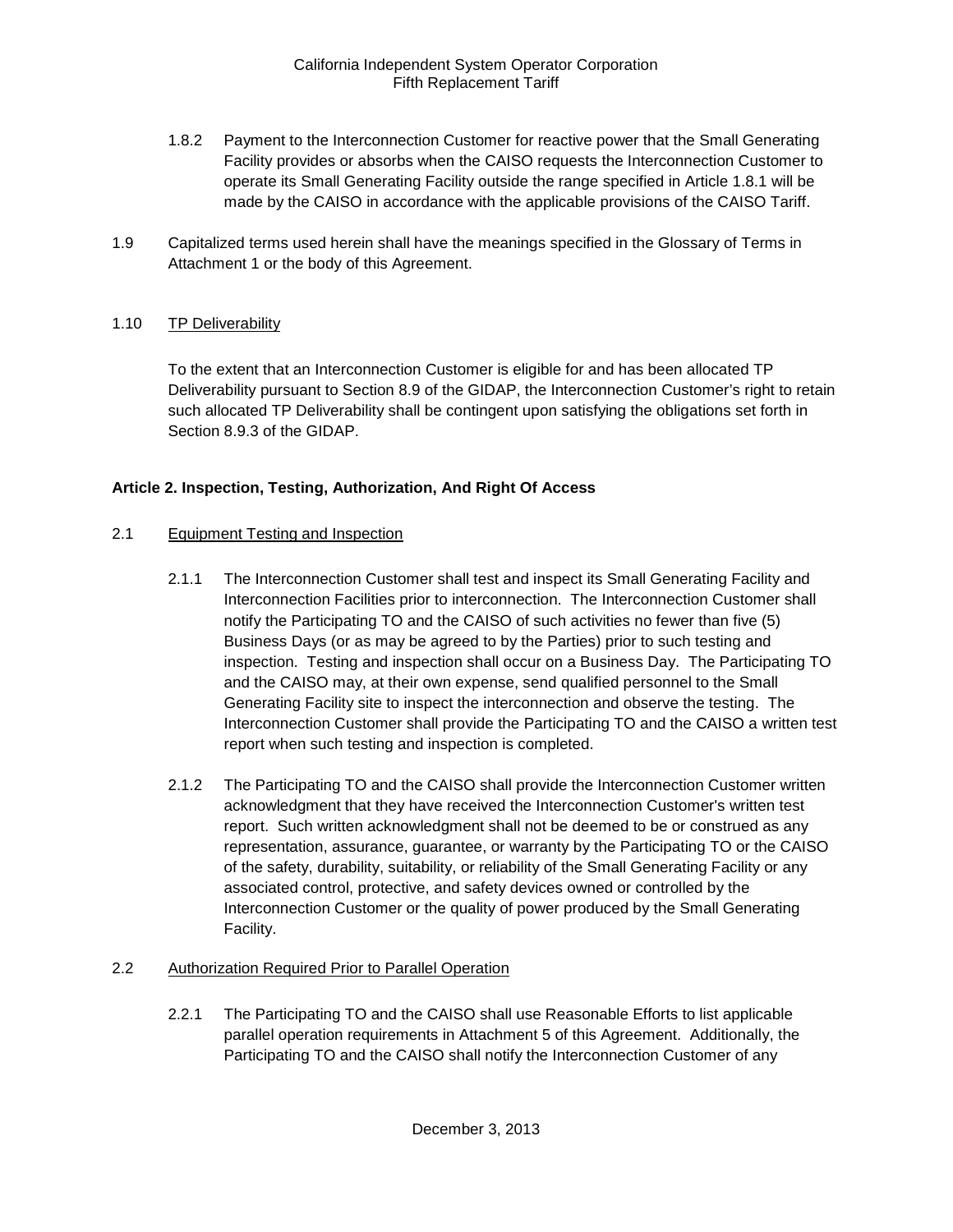changes to these requirements as soon as they are known. The Participating TO and the CAISO shall make Reasonable Efforts to cooperate with the Interconnection Customer in meeting requirements necessary for the Interconnection Customer to commence parallel operations by the in-service date.

2.2.2 The Interconnection Customer shall not operate its Small Generating Facility in parallel with the Participating TO's Transmission System without prior written authorization of the Participating TO. The Participating TO will provide such authorization to the Interconnection Customer and the CAISO once the Participating TO receives notification that the Interconnection Customer has complied with all applicable parallel operation requirements. Such authorization shall not be unreasonably withheld, conditioned, or delayed.

# <span id="page-7-0"></span>2.3 Right of Access to Premises

- 2.3.1 Upon reasonable notice, the Participating TO and the CAISO may send a qualified person to the premises of the Interconnection Customer at or immediately before the time the Small Generating Facility first produces energy to inspect the interconnection, and observe the commissioning of the Small Generating Facility (including any required testing), startup, and operation for a period of up to three (3) Business Days after initial start-up of the unit. In addition, the Interconnection Customer shall notify the Participating TO and the CAISO at least five (5) Business Days prior to conducting any on-site verification testing of the Small Generating Facility.
- 2.3.2 Following the initial inspection process described above, at reasonable hours, and upon reasonable notice, or at any time without notice in the event of an emergency or hazardous condition, the Participating TO and the CAISO shall have access to the Interconnection Customer's premises for any reasonable purpose in connection with the performance of the obligations imposed on it by this Agreement or if necessary to meet its legal obligation to provide service to its customers.
- 2.3.3 Each Party shall be responsible for its own costs associated with following this article.

# <span id="page-7-1"></span>**Article 3. Effective Date, Term, Termination, And Disconnection**

<span id="page-7-2"></span>3.1 Effective Date

This Agreement shall become effective upon execution by the Parties subject to acceptance by FERC (if applicable), or if filed unexecuted, upon the date specified by the FERC. The Participating TO and the CAISO shall promptly file this Agreement with the FERC upon execution, if required.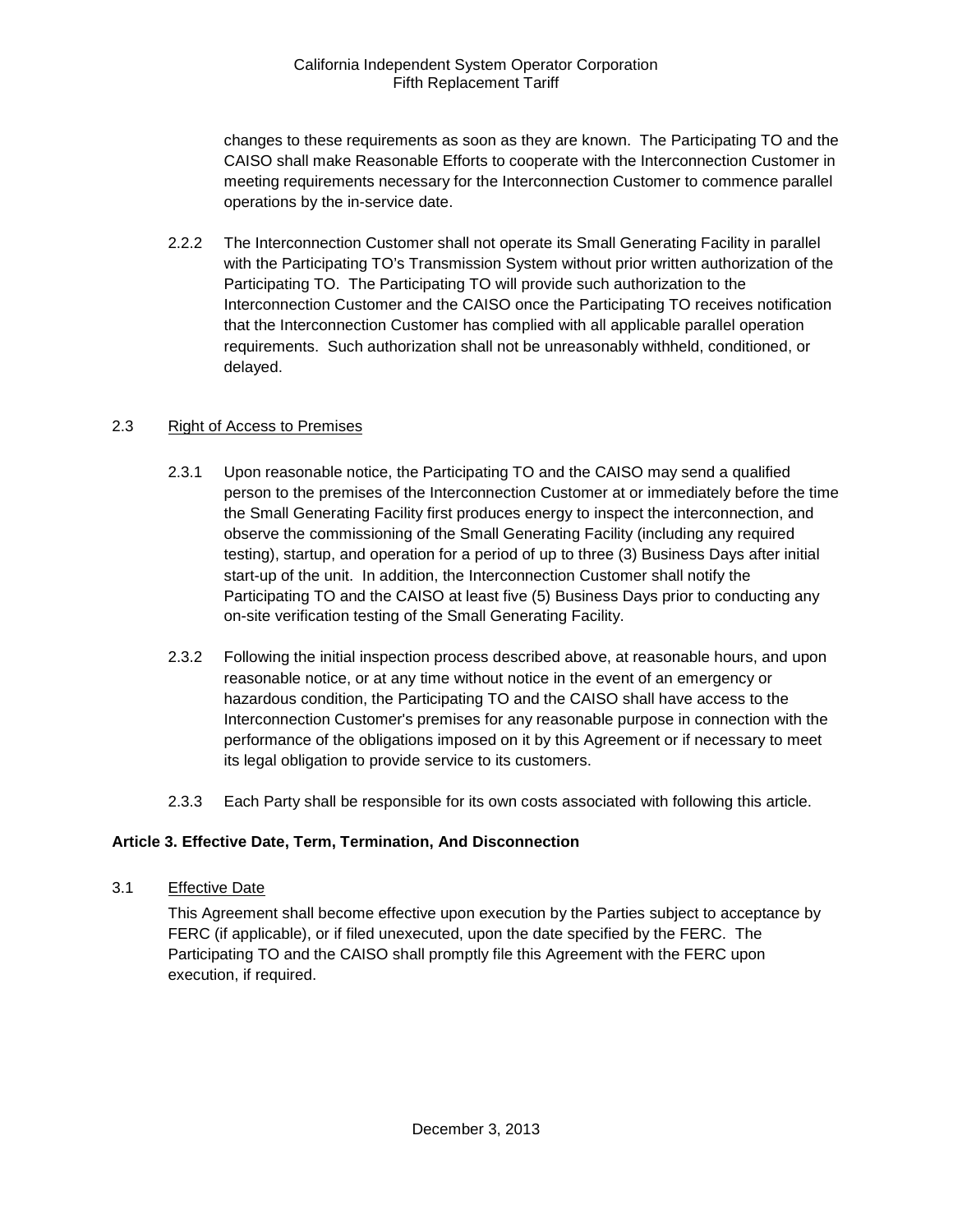# <span id="page-8-0"></span>3.2 Term of Agreement

This Agreement shall become effective on the Effective Date and shall remain in effect for a period of \_\_\_\_ years from the Effective Date (term specified in individual agreements to be ten (10) years or such other longer period as the Interconnection Customer may request) and shall be automatically renewed for each successive one-year period thereafter, unless terminated earlier in accordance with Article 3.3 of this Agreement.

#### <span id="page-8-1"></span>3.3 Termination

No termination shall become effective until the Parties have complied with all Applicable Laws and Regulations applicable to such termination, including the filing with FERC of a notice of termination of this Agreement (if required), which notice has been accepted for filing by FERC.

- 3.3.1 The Interconnection Customer may terminate this Agreement at any time by giving the Participating TO and the CAISO twenty (20) Business Days written notice.
- 3.3.2 Any Party may terminate this Agreement after Default pursuant to Article 7.6.
- 3.3.3 Upon termination of this Agreement, the Small Generating Facility will be disconnected from the CAISO Controlled Grid. All costs required to effectuate such disconnection shall be borne by the terminating Party, unless such termination resulted from the nonterminating Party's Default of this Agreement or such non-terminating Party otherwise is responsible for these costs under this Agreement.
- 3.3.4 The termination of this Agreement shall not relieve any Party of its liabilities and obligations, owed or continuing at the time of termination.
- 3.3.5 The provisions of this article shall survive termination or expiration of this Agreement.

# <span id="page-8-2"></span>3.4 Temporary Disconnection

Temporary disconnection of the Small Generating Facility or associated Interconnection Facilities shall continue only for so long as reasonably necessary under Good Utility Practice.

# 3.4.1 Emergency Conditions

"Emergency Condition" shall mean a condition or situation: (1) that in the judgment of the Party making the claim is imminently likely to endanger life or property; (2) that, in the case of the CAISO, is imminently likely (as determined in a non-discriminatory manner) to cause a material adverse effect on the security of, or damage to, the CAISO Controlled Grid or the electric systems of others to which the CAISO Controlled Grid is directly connected; (3) that, in the case of the Participating TO, is imminently likely (as determined in a non-discriminatory manner) to cause a material adverse effect on the security of, or damage to, the Participating TO's Transmission System, the Participating TO's Interconnection Facilities, Distribution System, or the electric systems of others to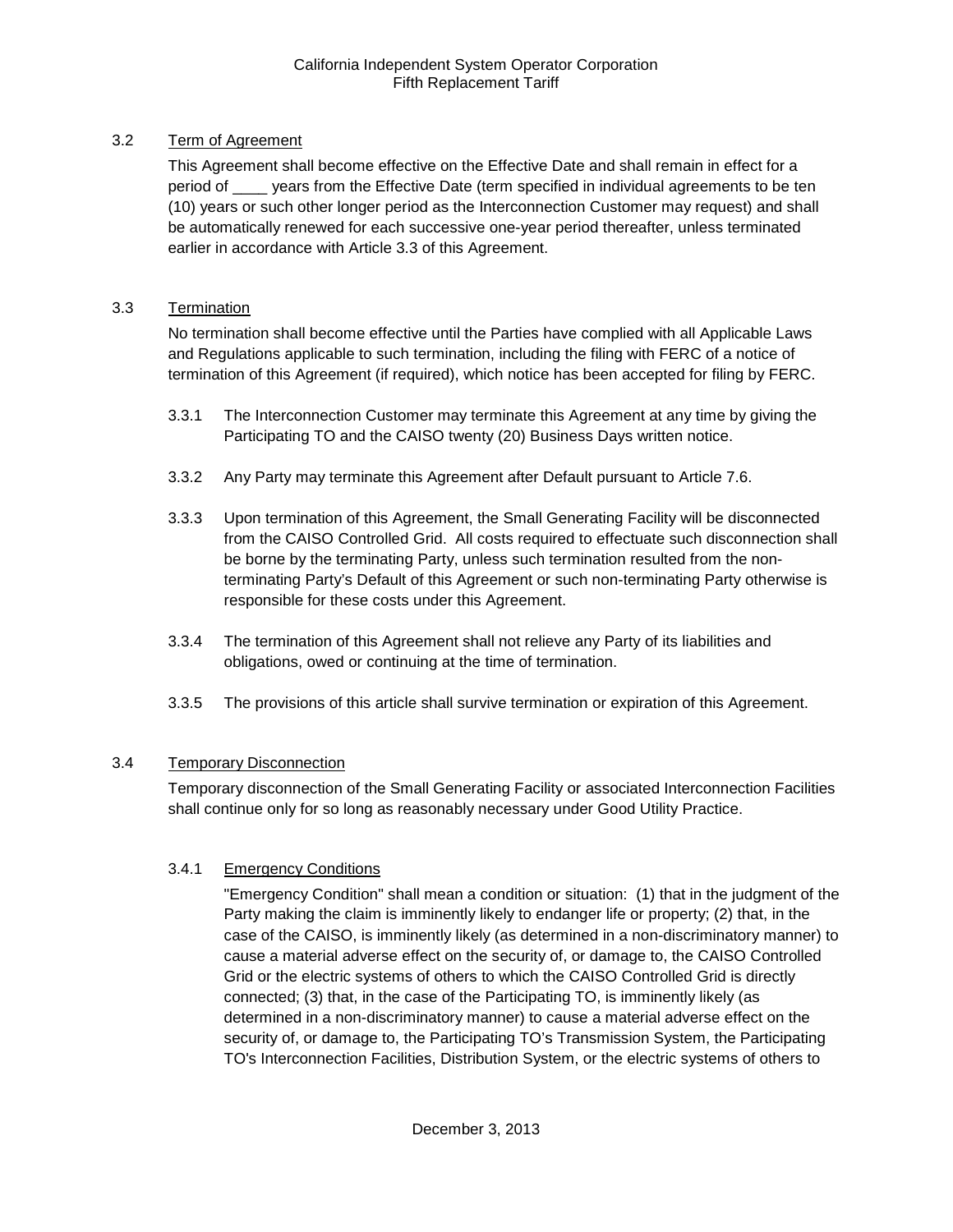which the Participating TO's electric system is directly connected; or (4) that, in the case of the Interconnection Customer, is imminently likely (as determined in a nondiscriminatory manner) to cause a material adverse effect on the security of, or damage to, the Small Generating Facility or the Interconnection Customer's Interconnection Facilities. Under Emergency Conditions, the CAISO or the Participating TO may immediately suspend interconnection service and temporarily disconnect the Small Generating Facility. The Participating TO or the CAISO shall notify the Interconnection Customer promptly when it becomes aware of an Emergency Condition that may reasonably be expected to affect the Interconnection Customer's operation of the Small Generating Facility or the Interconnection Customer's Interconnection Facilities. The Interconnection Customer shall notify the Participating TO and the CAISO promptly when it becomes aware of an Emergency Condition that may reasonably be expected to affect the CAISO Controlled Grid, the Participating TO's Interconnection Facilities, or any Affected Systems. To the extent information is known, the notification shall describe the Emergency Condition, the extent of the damage or deficiency, the expected effect on the operation of the Interconnection Customer's or Participating TO's facilities and operations, its anticipated duration, and the necessary corrective action.

# 3.4.2 Routine Maintenance, Construction, and Repair

The Participating TO or the CAISO may interrupt interconnection service or curtail the output of the Small Generating Facility and temporarily disconnect the Small Generating Facility from the CAISO Controlled Grid when necessary for routine maintenance, construction, and repairs on the CAISO Controlled Grid or the Participating TO's electric system. The Party scheduling the interruption shall provide the Interconnection Customer with (5) five Business Days notice prior to such interruption. The Party scheduling the interruption shall use Reasonable Efforts to coordinate such reduction or temporary disconnection with the Interconnection Customer.

The Interconnection Customer shall update its planned maintenance schedules in accordance with the CAISO Tariff. The CAISO may request the Interconnection Customer to reschedule its maintenance as necessary to maintain the reliability of the CAISO Controlled Grid in accordance with the CAISO Tariff. Such planned maintenance schedules and updates and changes to such schedules shall be provided by the Interconnection Customer to the Participating TO concurrently with their submittal to the CAISO.

# 3.4.3 Forced Outages

During any forced outage, the Participating TO or the CAISO may suspend interconnection service to effect immediate repairs on the CAISO Controlled Grid or the Participating TO's electric system. The Participating TO or the CAISO shall use Reasonable Efforts to provide the Interconnection Customer with prior notice. If prior notice is not given, the Participating TO or the CAISO shall, upon request, provide the Interconnection Customer written documentation after the fact explaining the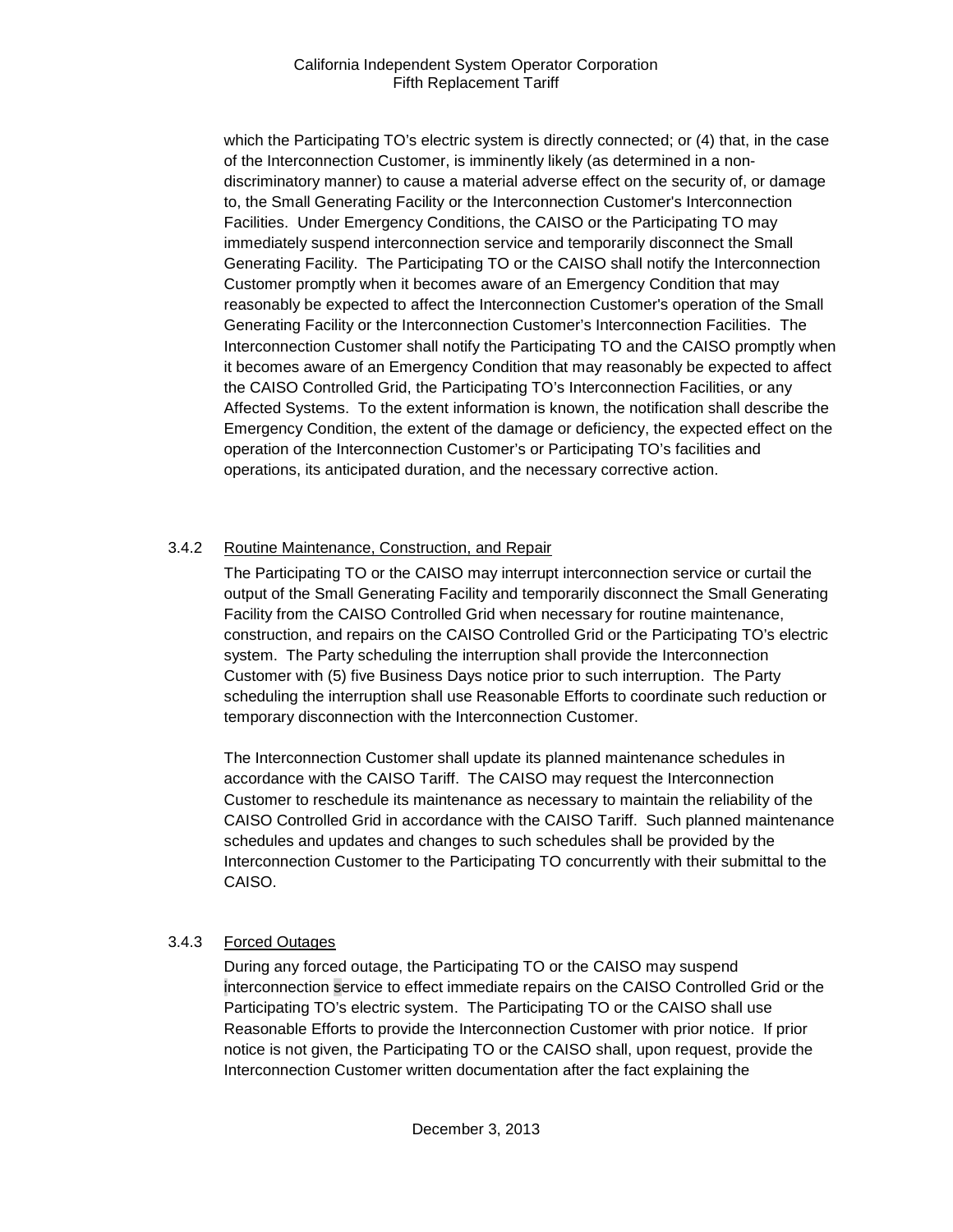circumstances of the disconnection. The Interconnection Customer shall notify CAISO, as soon as practicable, of all forced outages or reductions of the Small Generating Facility in accordance with the CAISO Tariff.

# 3.4.4 Adverse Operating Effects

The Participating TO or the CAISO shall notify the Interconnection Customer as soon as practicable if, based on Good Utility Practice, operation of the Small Generating Facility may cause disruption or deterioration of service to other customers served from the same electric system, or if operating the Small Generating Facility could cause damage to the CAISO Controlled Grid, the Participating TO's Transmission System or Affected Systems. Supporting documentation used to reach the decision to disconnect shall be provided to the Interconnection Customer upon request. If, after notice, the Interconnection Customer fails to remedy the adverse operating effect within a reasonable time, the Participating TO or the CAISO may disconnect the Small Generating Facility. The Participating TO or the CAISO shall provide the Interconnection Customer with (5) five Business Day notice of such disconnection, unless the provisions of Article 3.4.1 apply.

# 3.4.5 Modification of the Small Generating Facility

Prior to making any modifications to the Small Generating Facility, the Interconnection Customer must first request that the CAISO evaluate whether such modification is a Material Modification and receive written authorization from the Participating TO and the CAISO. Such authorization shall not be unreasonably withheld. Modifications shall be done in accordance with Good Utility Practice. The CAISO may engage the services of the applicable Participating TO to assess the modification. Costs incurred by the Participating TO and CAISO (if any) shall be borne by the party making the request under Section 6.7.2 of Appendix DD, and such costs shall be included in any CAISO invoice for modification assessment activities. If the Interconnection Customer makes such modification without the Participating TO's and the CAISO's prior written authorization, the Participating TO or the CAISO shall have the right to temporarily disconnect the Small Generating Facility. Any change to the Point of Interconnection, except those deemed acceptable under this article of the GIDAP SGIA or so allowed elsewhere, shall constitute a Material Modification. The Interconnection Customer may then withdraw the proposed modification or proceed with a new Interconnection Request for such modification.

#### 3.4.6 Reconnection

The Parties shall cooperate with each other to restore the Small Generating Facility, Interconnection Facilities, the Participating TO's electric system, and the CAISO Controlled Grid to their normal operating state as soon as reasonably practicable following a temporary disconnection.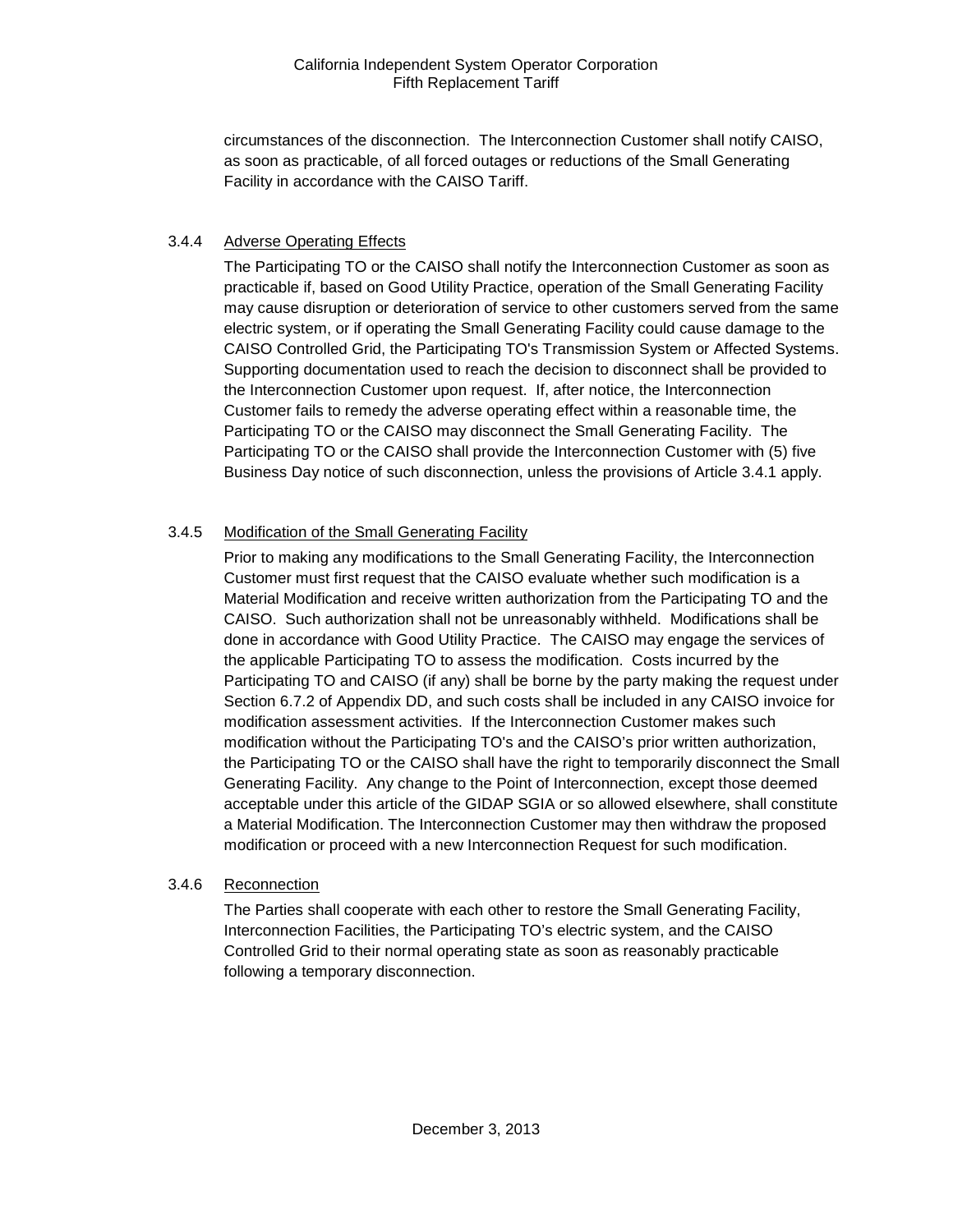# <span id="page-11-0"></span>**Article 4. Costs for Interconnection Facilities & Distribution Upgrades**

#### <span id="page-11-1"></span>4.1 Interconnection Facilities

- 4.1.1 The Interconnection Customer shall pay for the cost of the Interconnection Facilities itemized in Attachment 2 of this Agreement. The Participating TO shall provide a best estimate cost, including overheads, for the purchase and construction of its Interconnection Facilities and provide a detailed itemization of such costs. Costs associated with Interconnection Facilities may be shared with other entities that may benefit from such facilities by agreement of the Interconnection Customer, such other entities, the CAISO, and the Participating TO.
- 4.1.2 The Interconnection Customer shall be responsible for its share of all reasonable expenses, including overheads, associated with (1) owning, operating, maintaining, repairing, and replacing its own Interconnection Facilities, and (2) operating, maintaining, repairing, and replacing the Participating TO's Interconnection Facilities.

#### <span id="page-11-2"></span>4.2 Distribution Upgrades

The Participating TO shall design, procure, construct, install, and own the Distribution Upgrades described in Attachment 6 of this Agreement. If the Participating TO and the Interconnection Customer agree, the Interconnection Customer may construct Distribution Upgrades that are located on land owned by the Interconnection Customer. The actual cost of the Distribution Upgrades, including overheads, shall be directly assigned to the Interconnection Customer.

#### <span id="page-11-3"></span>**Article 5. Cost Responsibility For Network Upgrades**

#### <span id="page-11-4"></span>5.1 Applicability

No portion of this Article 5 shall apply unless the interconnection of the Small Generating Facility requires Network Upgrades.

#### <span id="page-11-5"></span>5.2 Network Upgrades

The Participating TO shall design, procure, construct, install, and own the Network Upgrades described in Attachment 6 of this Agreement, except for Merchant Network Upgrades. If the Participating TO and the Interconnection Customer agree, the Interconnection Customer may construct Network Upgrades that are located on land owned by the Interconnection Customer. The actual cost of the Network Upgrades, including overheads, shall be borne initially by the Interconnection Customer. For costs associated with Area Delivery Network Upgrades, any cost estimates will be advisory in nature and will not be considered as definitive or as establishing a cap on the maximum cost responsibility of the Interconnection Customer for Area Delivery Network Upgrades.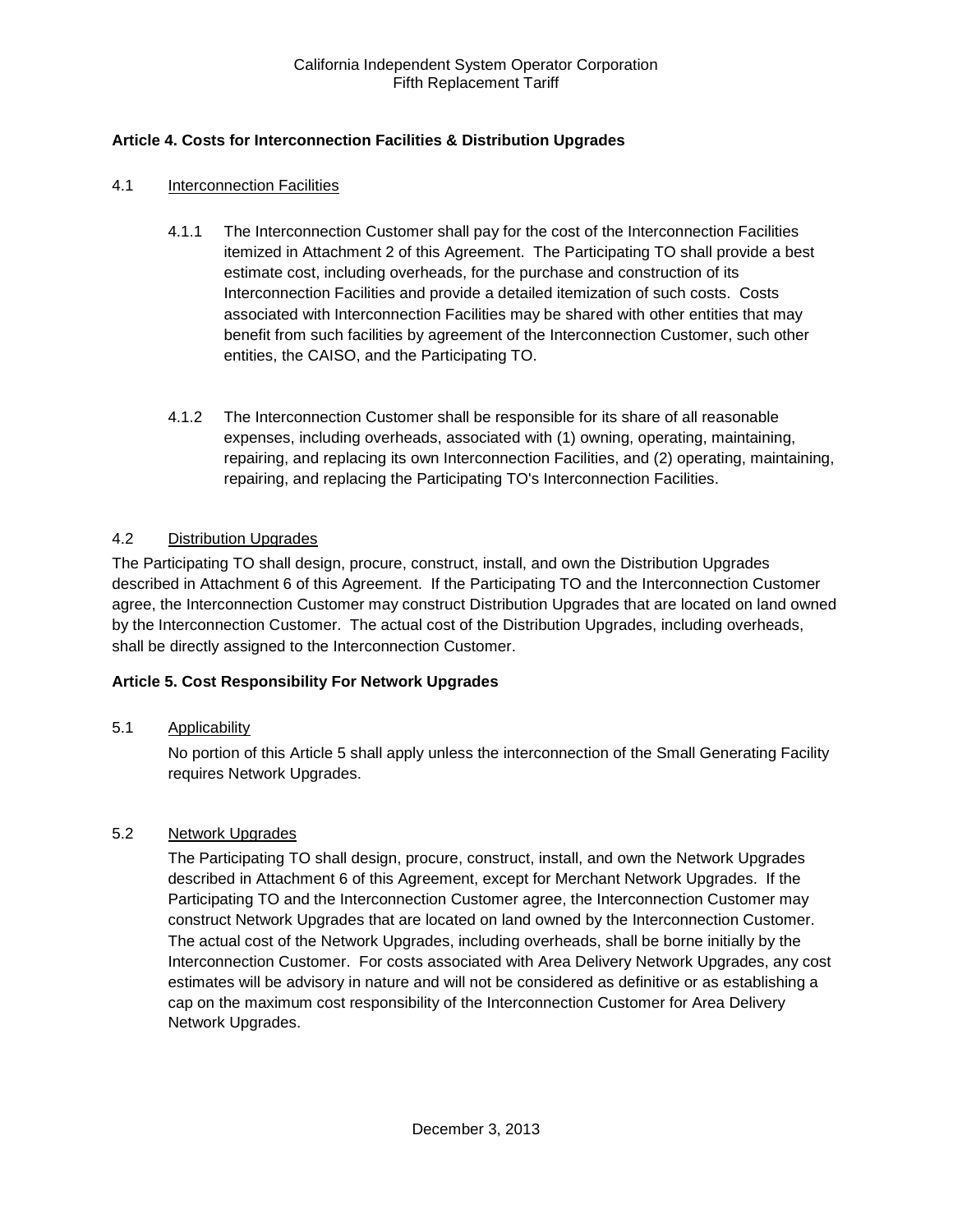# 5.2.1 Merchant Network Upgrades

If the Interconnection Customer is an Option (B) Interconnection Customer, the Interconnection Customer may elect to have a party other than the applicable Participating TO construct some or all of the LDNU and ADNU that the Interconnection Customer has the obligation to fund and that are not subject to reimbursement. Such LDNU and ADNU will be constructed and incorporated into the CAISO Controlled Grid pursuant to the provisions for Merchant Transmission Facilities in CAISO Tariff Sections 24.4.6.1 and 36.11.

# <span id="page-12-0"></span>5.3 Transmission Credits

No later than thirty (30) calendar days prior to the Commercial Operation Date, the Interconnection Customer may make a one-time election by written notice to the CAISO and the Participating TO to (a) receive Congestion Revenue Rights as defined in and as available under the CAISO Tariff at the time of the election in accordance with the CAISO Tariff, in lieu of a repayment of the cost of Network Upgrades in accordance with Article 5.3.1, and/or (b) decline all or a part of a refund of the cost of Network Upgrades entitled to the Interconnection Customer in accordance with Article 5.3.1.

# 5.3.1 Repayment of Amounts Advanced for Network Upgrades

# 5.3.1.1 Repayment of Amounts Advanced Regarding Non-Phased Generating Facilities

Upon the Commercial Operation Date of a Small Generating Facility that is not a Phased Generating Facility, the Interconnection Customer shall be entitled to a repayment for the Interconnection Customer's contribution to the cost of Network Upgrades as follows:

- (a) For Reliability Network Upgrades, the Interconnection Customer shall be entitled to a repayment of the Interconnection Customer's assigned cost responsibility for Reliability Network Upgrades up to a maximum of \$60,000 per MW of generating capacity. For purposes of this determination, generating capacity will be based on the capacity of the Interconnection Customer's Generating Facility at the time it achieves Commercial Operation. To the extent that such repayment does not cover all of the costs of the Interconnection Customer's Reliability Network Upgrades, the Interconnection Customer shall receive CRRs for that portion of its Reliability Network Upgrades that are not covered by cash repayment.
- (b) For Local Delivery Network Upgrades:
	- i. If the Interconnection Customer is an Option (B) Interconnection Customer and has been allocated and continues to be eligible to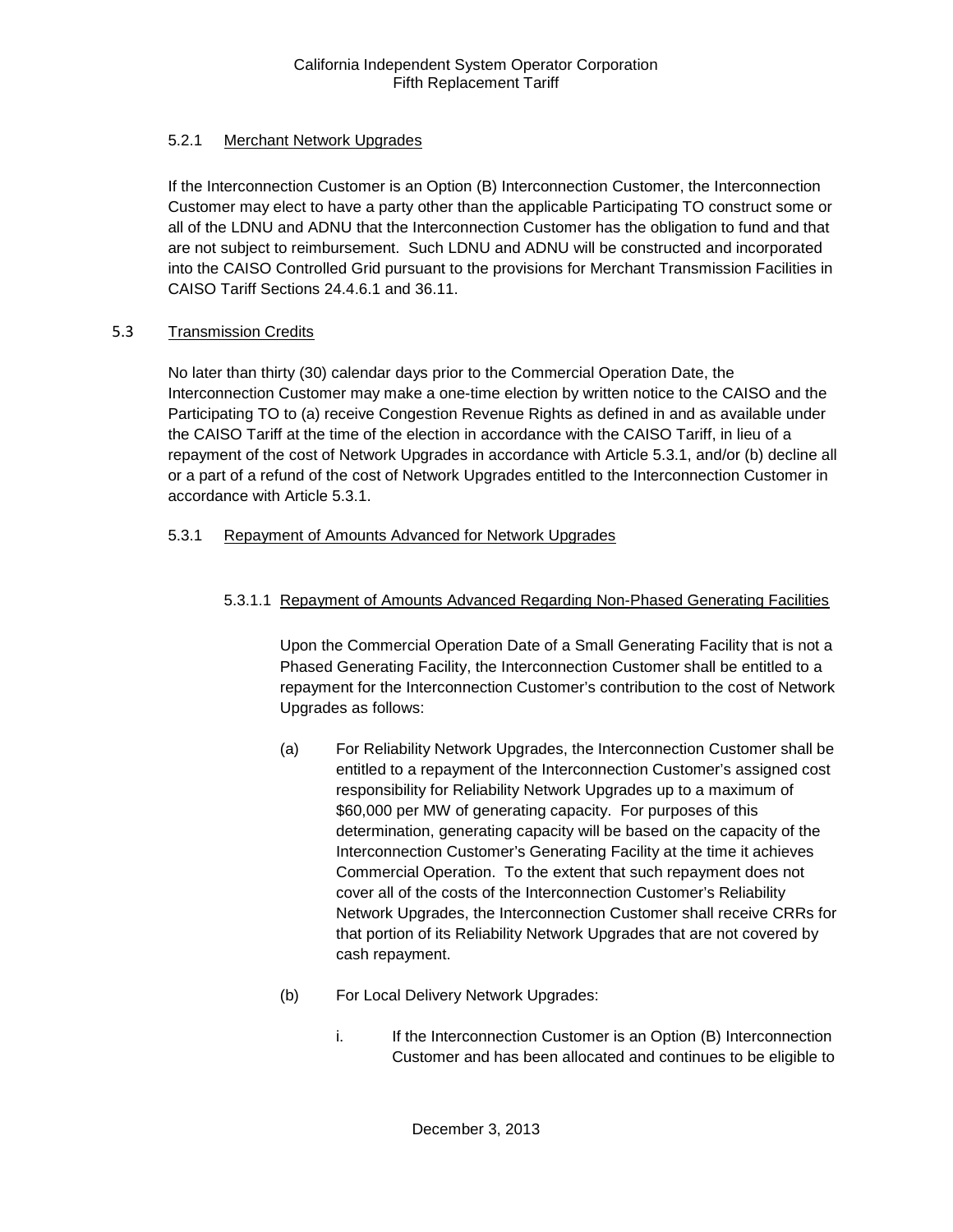receive TP Deliverability pursuant to the GIDAP, the Interconnection Customer shall be entitled to repayment of a portion of the total amount paid to the Participating TO for the cost of Local Delivery Network Upgrades for which it is responsible. The repayment amount shall be determined by dividing the amount of TP Deliverability received by the amount of deliverability requested by the Interconnection Customer, and multiplying that percentage by the total amount paid to the Participating TO by the Interconnection Customer for Local Delivery Network Upgrades.

- ii. If the Interconnection Customer is an Option (B) Interconnection Customer and has not been allocated any TP Deliverability, the Interconnection Customer shall not be entitled to repayment for the cost of Local Delivery Network Upgrades.
- (iii) If the Interconnection Customer is an Option (A) Interconnection Customer, the Interconnection Customer shall be entitled to a repayment equal to the total amount paid to the Participating TO for the costs of Local Delivery Network Upgrades for which it is responsible.
- (c) For Area Delivery Network Upgrades, the Interconnection Customer shall not be entitled to repayment for the costs of Area Delivery Network Upgrades.
- (d) If an Option (B) Interconnection Customer elects and is eligible to construct and own Merchant Network Upgrades as set forth in Article 5.2.1 of this SGIA, then the Interconnection Customer shall not be entitled to any repayment pursuant to this SGIA.

Such repayment amount shall include any tax gross-up or other tax-related payments associated with Network Upgrades not refunded to the Interconnection Customer, and shall be paid to the Interconnection Customer by the Participating TO on a dollar-for-dollar basis either through (1) direct payments made on a levelized basis over the five-year period commencing on the Commercial Operation Date; or (2) any alternative payment schedule that is mutually agreeable to the Interconnection Customer and Participating TO, provided that such amount is paid within five (5) years from the Commercial Operation Date. Notwithstanding the foregoing, if this Agreement terminates within five (5) years from the Commercial Operation Date, the Participating TO's obligation to pay refunds to the Interconnection Customer shall cease as of the date of termination.

# 5.3.1.2 Repayment of Amounts Advanced Regarding Phased Generating Facilities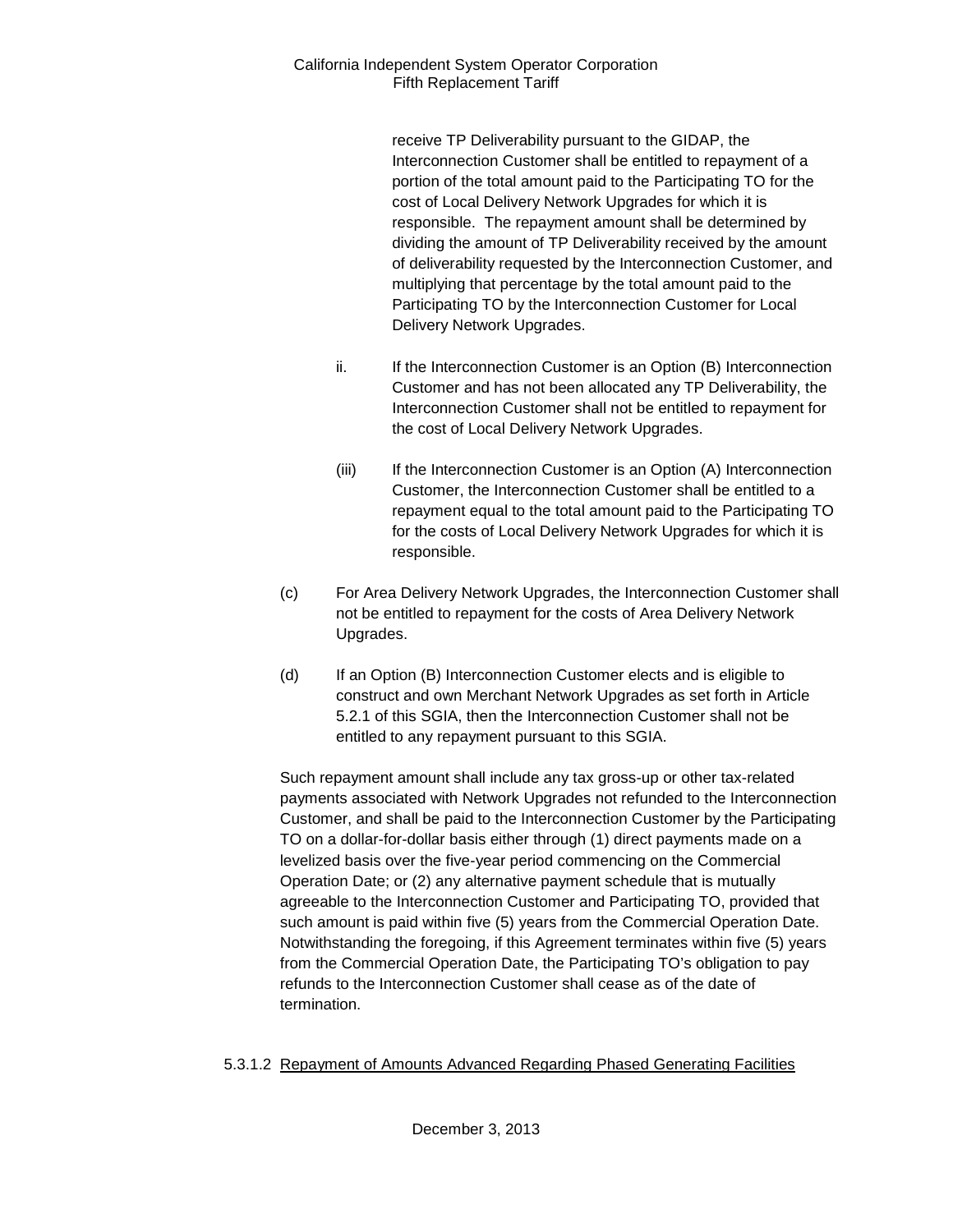Upon the Commercial Operation Date of each phase of a Phased Generating Facility, the Interconnection Customer shall be entitled to a repayment equal to the amount paid to the Participating TO for the cost of Network Upgrades for that completed phase for which the Interconnection Customer is responsible, subject to the limitations specified in Article 5.3.1.1, if all of the following conditions are satisfied:

(a) The Small Generating Facility is capable of being constructed in phases;

(b) The Small Generating Facility is specified in the SGIA as being constructed in phases;

(c) The completed phase corresponds to one of the phases specified in the SGIA;

(d) The Interconnection Customer has tendered notice pursuant to the SGIA that the phase has achieved Commercial Operation;

(e) All parties to the SGIA have agreed that the completed phase meets the requirements set forth in the SGIA and any other operating, metering, and interconnection requirements to permit generation output of the entire capacity of the completed phase as specified in the SGIA;

(f) The Network Upgrades necessary for the completed phase to meet the desired level of deliverability are in service; and

(g) The Interconnection Customer has posted one hundred (100) percent of the Interconnection Financial Security required for the Network Upgrades for all the phases of the Small Generating Facility.

Upon satisfaction of these conditions (a) through (g), the Interconnection Customer shall be entitled to receive a partial repayment of its financed cost responsibility, to the extent that it is otherwise eligible for such repayment pursuant to Article 5.3.1.1, in an amount equal to the percentage of the Small Generating Facility declared to be in Commercial Operation multiplied by the cost of the Network Upgrades associated with the completed phase. The Interconnection Customer shall be entitled to repayment in this manner for each completed phase until the entire Small Generating Facility is completed.

If the SGIA includes a partial termination provision and the partial termination right has been exercised with regard to a phase that has not been built, then the Interconnection Customer's eligibility for repayment under this Article as to the remaining phases shall not be diminished. If the Interconnection Customer completes one or more phases and then defaults on the SGIA, the Participating TO and the CAISO shall be entitled to offset any losses or damages resulting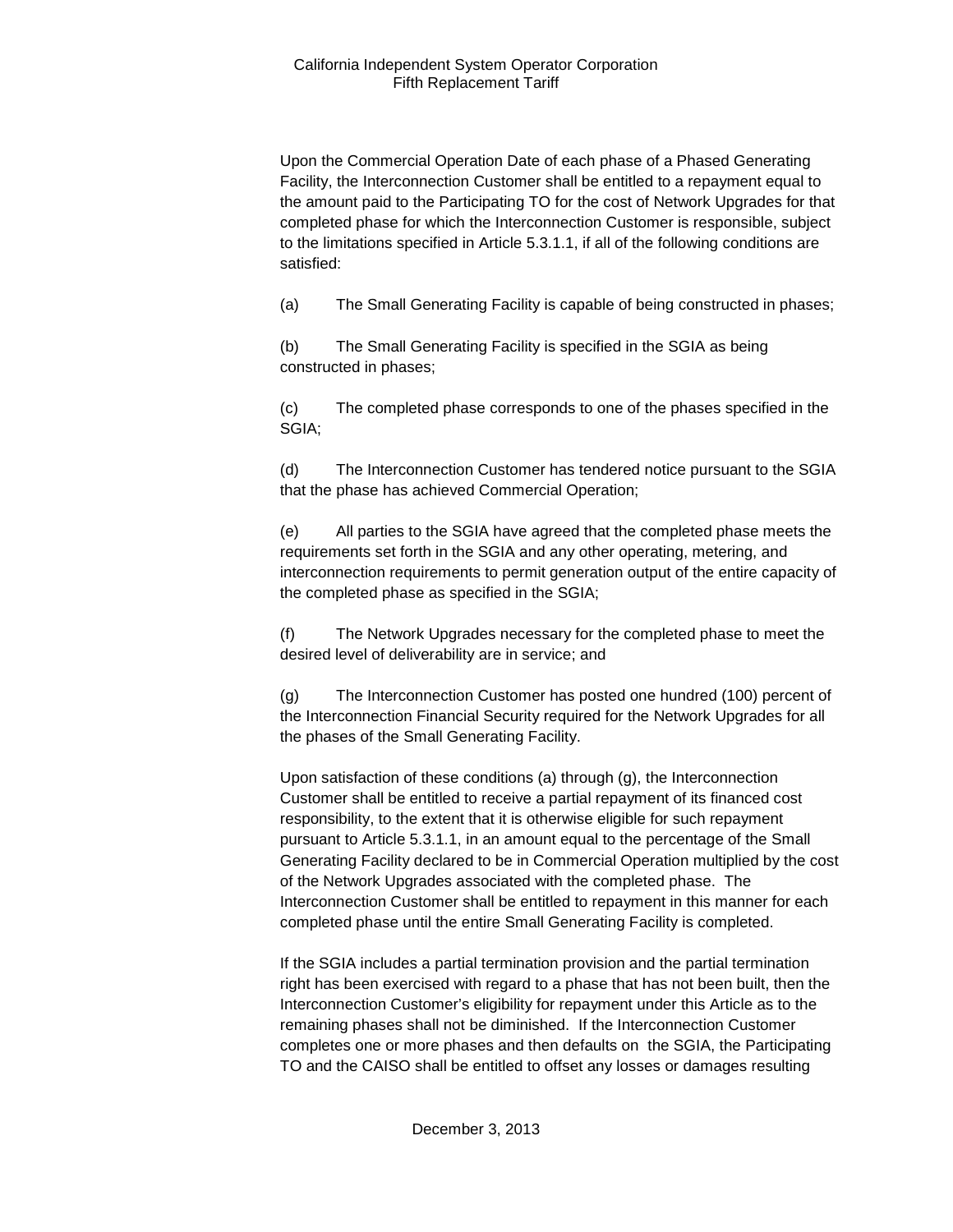from the default against any repayments made for Network Upgrades related to the completed phases, provided that the Party seeking to exercise the offset has complied with any requirements which may be required to apply the stream of payments utilized to make the repayment to the Interconnection Customer as an offset.

Any repayment amount for completion of a phase shall include any tax gross-up or other tax-related payments associated with Network Upgrades not refunded to the Interconnection Customer, and shall be paid to the Interconnection Customer by the Participating TO on a dollar-for-dollar basis either through (1) direct payments made on a levelized basis over the five-year period commencing on the Commercial Operation Date; or (2) any alternative payment schedule that is mutually agreeable to the Interconnection Customer and Participating TO, provided that such amount is paid within five (5) years from the Commercial Operation Date. Notwithstanding the foregoing, if this Agreement terminates within five (5) years from the Commercial Operation Date, the Participating TO's obligation to pay refunds to the Interconnection Customer shall cease as of the date of termination.

# 5.3.1.3 Interest Payments and Assignment Rights

Any repayment shall include interest calculated in accordance with the methodology set forth in FERC's regulations at 18 C.F.R. §35.19a(a)(2)(iii) from the date of any payment for Network Upgrades through the date on which the Interconnection Customer receives a repayment of such payment. Interest shall continue to accrue on the repayment obligation so long as this Agreement is in effect. The Interconnection Customer may assign such repayment rights to any person.

# 5.3.1.4 Failure to Achieve Commercial Operation

If the Small Generating Facility fails to achieve commercial operation, but it or another generating facility is later constructed and makes use of the Network Upgrades, the Participating TO shall at that time reimburse Interconnection Customer for the amounts advanced for the Network Upgrades. Before any such reimbursement can occur, the Interconnection Customer, or the entity that ultimately constructs the generating facility, if different, is responsible for identifying the entity to which reimbursement must be made.

# 5.3.2 Special Provisions for Affected Systems

The Interconnection Customer shall enter into an agreement with the owner of the Affected System and/or other affected owners of portions of the CAISO Controlled Grid, as applicable, in accordance with the GIDAP. Such agreement shall specify the terms governing payments to be made by the Interconnection Customer to the owner of the Affected System and/or other affected owners of portions of the CAISO Controlled Grid.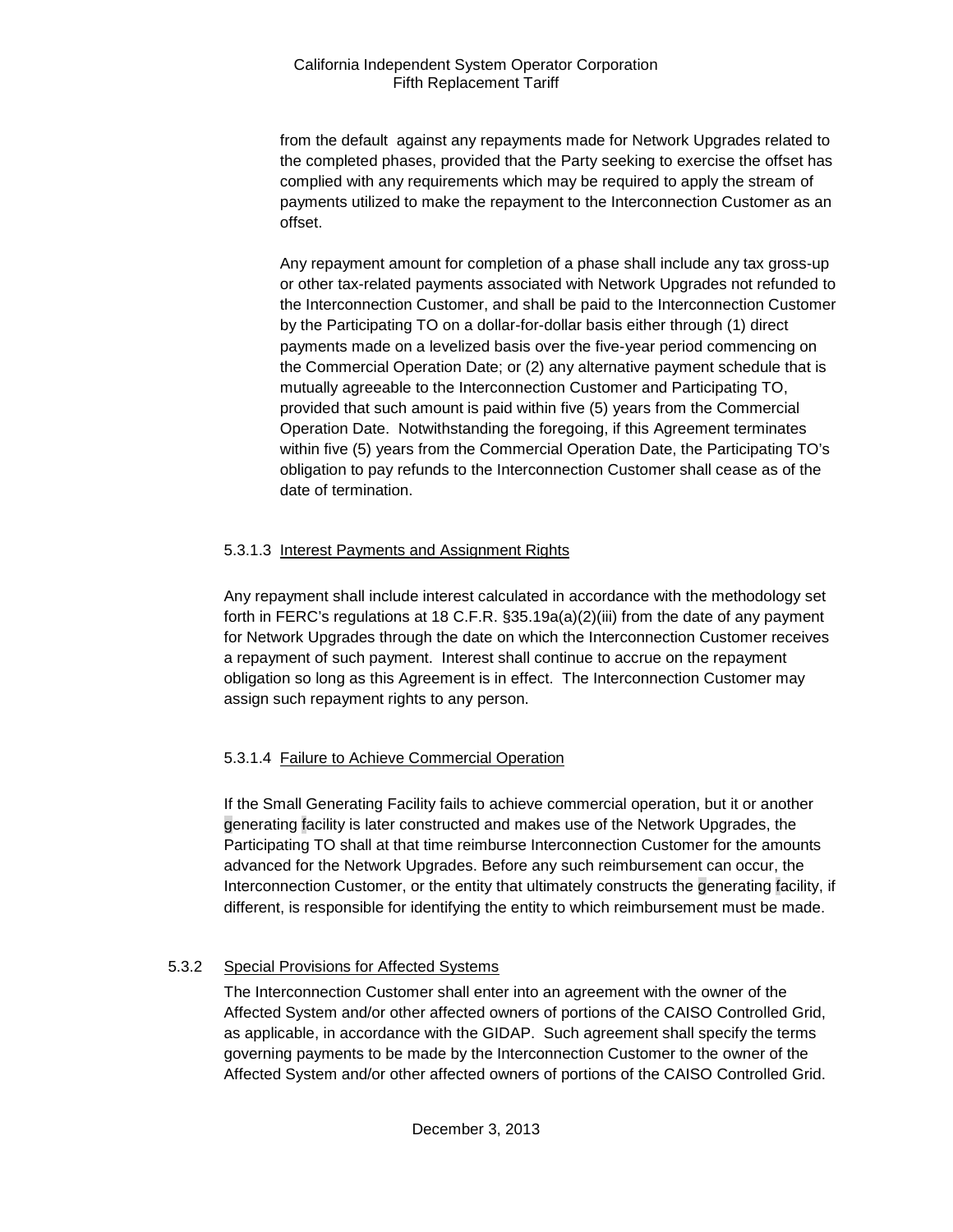In no event shall the Participating TO be responsible for the repayment for any facilities that are not part of the Participating TO's Transmission System.

# 5.3.3 Rights Under Other Agreements

Notwithstanding any other provision of this Agreement, nothing herein shall be construed as relinquishing or foreclosing any rights, including but not limited to firm transmission rights, capacity rights, transmission congestion rights, or transmission credits, that the Interconnection Customer shall be entitled to, now or in the future, under any other agreement or tariff as a result of, or otherwise associated with, the transmission capacity, if any, created by the Network Upgrades, including the right to obtain cash reimbursements or transmission credits for transmission service that is not associated with the Small Generating Facility.

5.3.4 Compensation for Customer-Funded Upgrades Utilized by Subsequent Interconnection Customers. If the Interconnection Customer funds Network Upgrades for which it is not eligible for repayment, the Interconnection Customer will be entitled to direct compensation by any Interconnection Customers in later Queue Clusters that utilize such Network Upgrades. Such compensation will be determined based on the distribution flow factors of the Generating Facilities that will be using the Network Upgrades.

# <span id="page-16-0"></span>**Article 6. Billing, Payment, Milestones, And Financial Security**

#### <span id="page-16-1"></span>6.1 Billing and Payment Procedures and Final Accounting

- 6.1.1 The Participating TO shall bill the Interconnection Customer for the design, engineering, construction, and procurement costs of Interconnection Facilities and Upgrades contemplated by this Agreement on a monthly basis, or as otherwise agreed by the Parties. The Interconnection Customer shall pay each bill within thirty (30) calendar days of receipt, or as otherwise agreed to by the Parties. Notwithstanding the foregoing, any invoices between the CAISO and another Party shall be submitted and paid in accordance with the CAISO Tariff.
- 6.1.2 Within six (6) months of completing the construction and installation of the Participating TO's Interconnection Facilities and/or Upgrades described in the Attachments to this Agreement, the Participating TO shall provide the Interconnection Customer with a final accounting report of any difference between (1) the Interconnection Customer's cost responsibility for the actual cost of such facilities or Upgrades, and (2) the Interconnection Customer's previous aggregate payments to the Participating TO for such facilities or Upgrades. If the Interconnection Customer's cost responsibility exceeds its previous aggregate payments, the Participating TO shall invoice the Interconnection Customer for the amount due and the Interconnection Customer shall make payment to the Participating TO within thirty (30) calendar days. If the Interconnection Customer's previous aggregate payments exceed its cost responsibility under this Agreement, the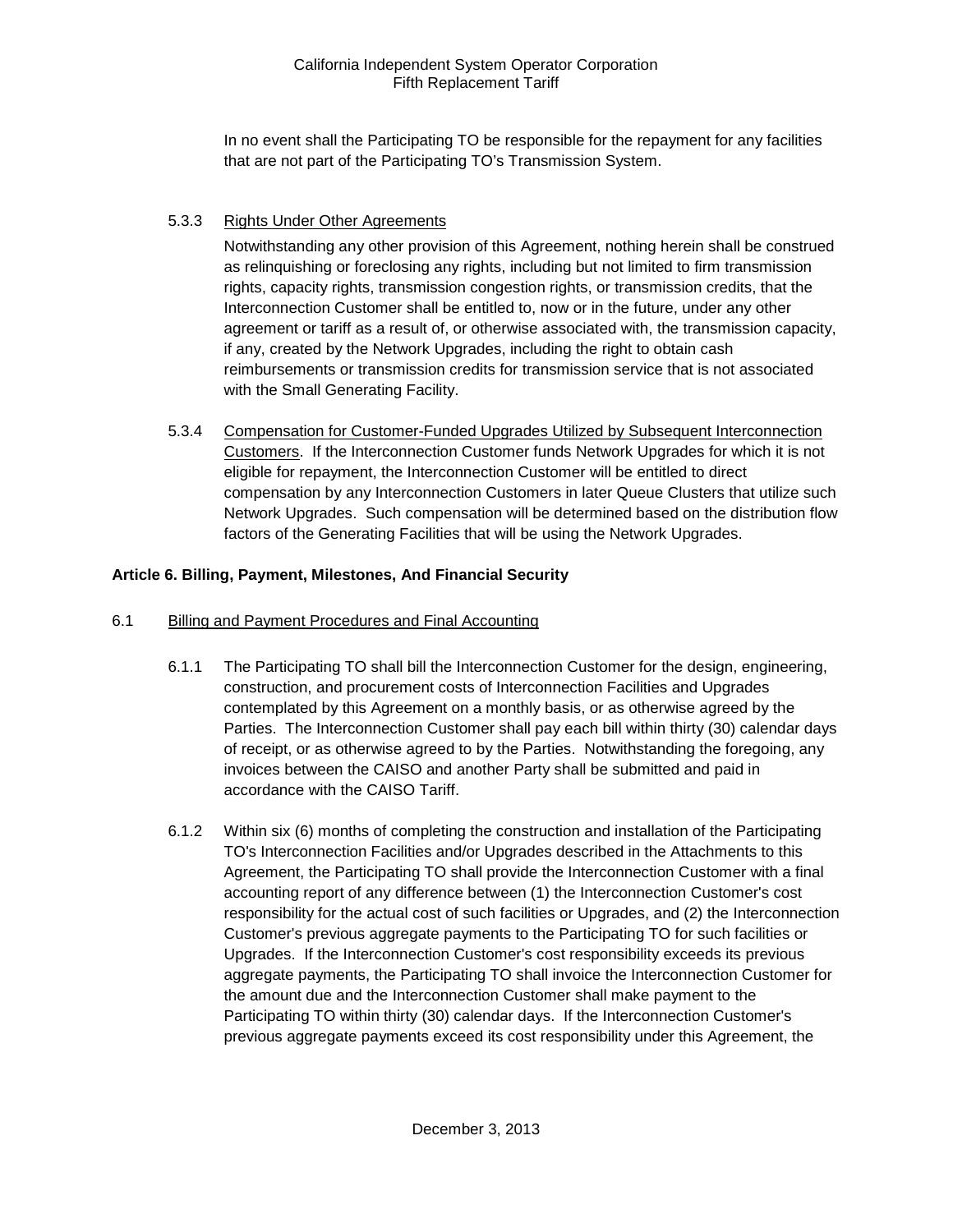Participating TO shall refund to the Interconnection Customer an amount equal to the difference within thirty (30) calendar days of the final accounting report.

#### <span id="page-17-0"></span>6.2 Milestones

The Parties shall agree on milestones for which each Party is responsible and list them in Attachment 4 of this Agreement. A Party's obligations under this provision may be extended by agreement. If a Party anticipates that it will be unable to meet a milestone for any reason other than a Force Majeure Event, as defined in Article 7.5.1, it shall immediately notify the other Parties of the reason(s) for not meeting the milestone and (1) propose the earliest reasonable alternate date by which it can attain this and future milestones, and (2) request appropriate amendments to Attachment 4. The Parties affected by the failure to meet a milestone shall not unreasonably withhold agreement to such an amendment unless (1) they will suffer significant uncompensated economic or operational harm from the delay, (2) attainment of the same milestone has previously been delayed, or (3) they have reason to believe that the delay in meeting the milestone is intentional or unwarranted notwithstanding the circumstances explained by the Party proposing the amendment.

<span id="page-17-1"></span>6.3 Interconnection Financial Security Arrangements for Small Generating Facilities Processed Under the Fast Track Process or Small Generating Facilities Processed under SGIP

*The terms and conditions of this Article 6.3 shall apply only to Small Generating Facilities that are no larger than 5 MW that are processed under the Fast Track Process under the GIDAP, CAISO Tariff Appendix DD.*

*In such case, the terms of Article 6.4 below do not apply to this Agreement.*

*For easy reference, the Parties shall check the Box below when this Article 6.3 applies:*  **[ ] THIS ARTICLE 6.3 APPLIES**

- 6.3.1 At least twenty (20) Business Days prior to the commencement of the design, procurement, installation, or construction of a discrete portion of the Participating TO's Interconnection Facilities and Upgrades, the Interconnection Customer shall provide the Participating TO, at the Interconnection Customer's option, a guarantee, a surety bond, letter of credit or other form of security that is reasonably acceptable to the Participating TO and is consistent with the Uniform Commercial Code of the jurisdiction where the Point of Interconnection is located. Such security for payment shall be in an amount sufficient to cover the costs for constructing, designing, procuring, and installing the applicable portion of the Participating TO's Interconnection Facilities and Upgrades and shall be reduced on a dollar-for-dollar basis for payments made to the Participating TO under this Agreement during its term.
- 6.3.2 If a guarantee is provided, the guarantee must be made by an entity that meets the creditworthiness requirements of the Participating TO, and contain terms and conditions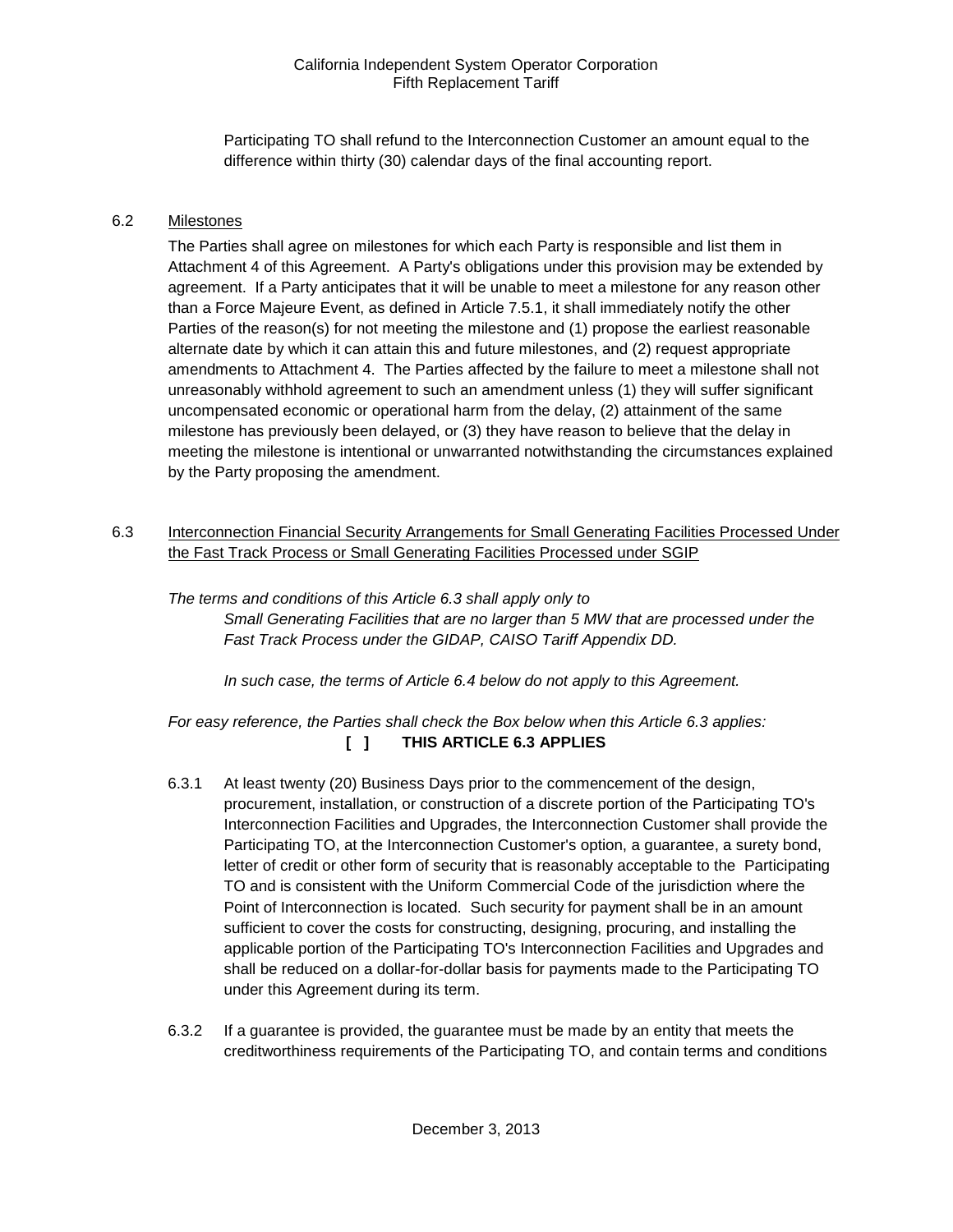that guarantee payment of any amount that may be due from the Interconnection Customer, up to an agreed-to maximum amount.

- 6.3.3 If a letter of credit or surety bond is provided, the letter of credit or surety bond must be issued by a financial institution or insurer reasonably acceptable to the Participating TO and must specify a reasonable expiration date.
- <span id="page-18-0"></span>6.4 Interconnection Financial Security Arrangements for All Other Small Generating Facilities

*The terms of this Article 6.4 apply to Small Generating Facilities that have been processed under either* 

- *1. the Cluster Study Process or*
- *2. the Independent Study Track Process*

*of the GIDAP set forth in CAISO Tariff Appendix DD. In such case, the provisions of Article 6.3 do not apply to this Agreement.*

*In such case, the terms of Article 6.3 above do not apply to this Agreement.* 

# *For easy reference, the Parties shall check the Box below when this Article 6.4 applies:*  **[ ] THIS ARTICLE 6.4 APPLIES**

6.4.1 The Interconnection Customer is obligated to provide all necessary Interconnection Financial Security required under Section 9 of the GIDAP in a manner acceptable under Section 9 of the GIDAP. Failure by the Interconnection Customer to timely satisfy the GIDAP's requirements for the provision of Interconnection Financial Security shall be deemed a breach of this Agreement and a condition of Default of this Agreement.

6.4.2 Notwithstanding any other provision in this Agreement for notice of Default and opportunity to cure such Default, the CAISO or the Participating TO shall provide Interconnection Customer with written notice of any Default due to timely failure to post Interconnection Financial Security, and the Interconnection Customer shall have five (5) Business Days from the date of such notice to cure such Default by posting the required Interconnection Financial Security. If the Interconnection Customer fails to cure the Default, then this Agreement shall be deemed terminated.

#### <span id="page-18-1"></span>**Article 7. Assignment, Liability, Indemnity, Force Majeure, And Default**

<span id="page-18-2"></span>7.1 Assignment

This Agreement may be assigned by any Party upon fifteen (15) Business Days prior written notice and opportunity to object by the other Parties; provided that:

7.1.1 Any Party may assign this Agreement without the consent of the other Parties to any affiliate of the assigning Party with an equal or greater credit rating and with the legal authority and operational ability to satisfy the obligations of the assigning Party under this Agreement, provided that the Interconnection Customer promptly notifies the Participating TO and the CAISO of any such assignment;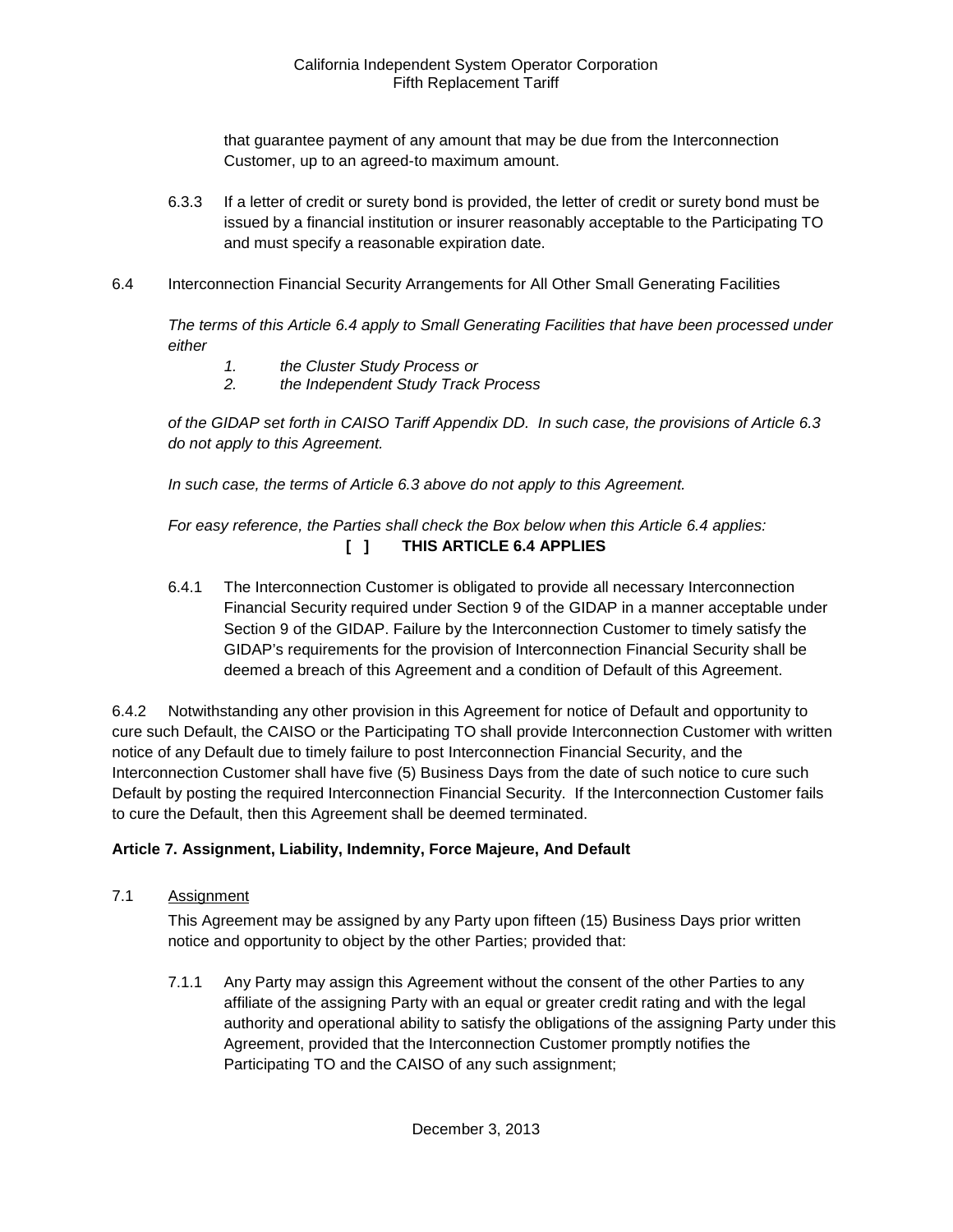- 7.1.2 The Interconnection Customer shall have the right to assign this Agreement, without the consent of the Participating TO or the CAISO, for collateral security purposes to aid in providing financing for the Small Generating Facility, provided that the Interconnection Customer will promptly notify the Participating TO and the CAISO of any such assignment.
- 7.1.3 Any attempted assignment that violates this article is void and ineffective. Assignment shall not relieve a Party of its obligations, nor shall a Party's obligations be enlarged, in whole or in part, by reason thereof. An assignee is responsible for meeting the same financial, credit, and insurance obligations as the Interconnection Customer. Where required, consent to assignment will not be unreasonably withheld, conditioned or delayed.

# <span id="page-19-0"></span>7.2 Limitation of Liability

Each Party's liability to the other Parties for any loss, cost, claim, injury, liability, or expense, including reasonable attorney's fees, relating to or arising from any act or omission in its performance of this Agreement, shall be limited to the amount of direct damage actually incurred. In no event shall any Party be liable to the other Parties for any indirect, special, consequential, or punitive damages, except as authorized by this Agreement.

#### <span id="page-19-1"></span>7.3 Indemnity

- 7.3.1 This provision protects each Party from liability incurred to third parties as a result of carrying out the provisions of this Agreement. Liability under this provision is exempt from the general limitations on liability found in Article 7.2.
- 7.3.2 The Parties shall at all times indemnify, defend, and hold the other Parties harmless from, any and all damages, losses, claims, including claims and actions relating to injury to or death of any person or damage to property, demand, suits, recoveries, costs and expenses, court costs, attorney fees, and all other obligations by or to third parties, arising out of or resulting from another Party's action or failure to meet its obligations under this Agreement on behalf of the indemnifying Party, except in cases of gross negligence or intentional wrongdoing by the indemnified Party.
- 7.3.3 If an indemnified Party is entitled to indemnification under this article as a result of a claim by a third party, and the indemnifying Party fails, after notice and reasonable opportunity to proceed under this article, to assume the defense of such claim, such indemnified Party may at the expense of the indemnifying Party contest, settle or consent to the entry of any judgment with respect to, or pay in full, such claim.
- 7.3.4 If an indemnifying Party is obligated to indemnify and hold any indemnified Party harmless under this article, the amount owing to the indemnified Party shall be the amount of such indemnified Party's actual loss, net of any insurance or other recovery.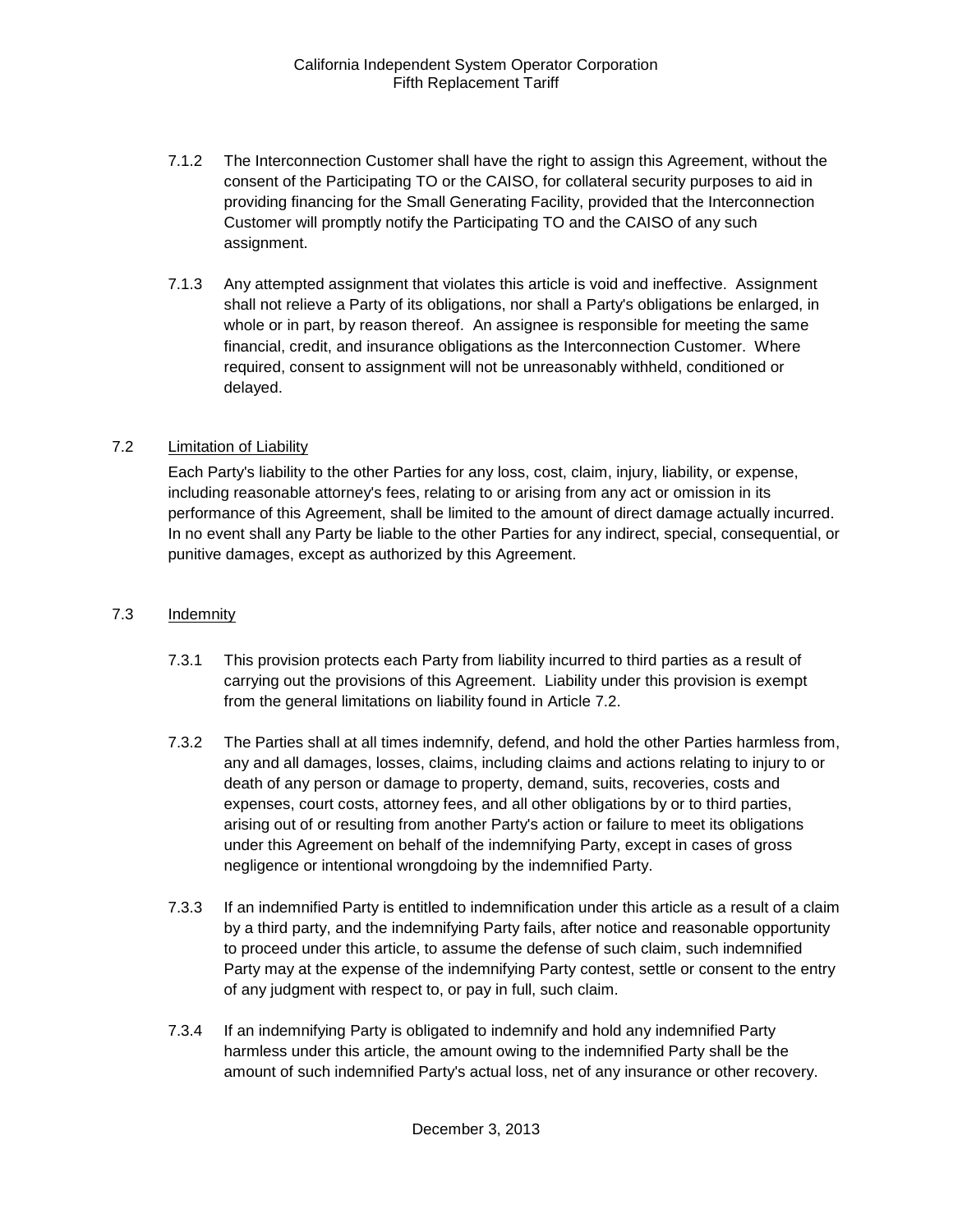7.3.5 Promptly after receipt by an indemnified Party of any claim or notice of the commencement of any action or administrative or legal proceeding or investigation as to which the indemnity provided for in this article may apply, the indemnified Party shall notify the indemnifying Party of such fact. Any failure of or delay in such notification shall not affect a Party's indemnification obligation unless such failure or delay is materially prejudicial to the indemnifying Party.

#### <span id="page-20-0"></span>7.4 Consequential Damages

Other than as expressly provided for in this Agreement, no Party shall be liable under any provision of this Agreement for any losses, damages, costs or expenses for any special, indirect, incidental, consequential, or punitive damages, including but not limited to loss of profit or revenue, loss of the use of equipment, cost of capital, cost of temporary equipment or services, whether based in whole or in part in contract, in tort, including negligence, strict liability, or any other theory of liability; provided, however, that damages for which a Party may be liable to another Party under another agreement will not be considered to be special, indirect, incidental, or consequential damages hereunder.

#### <span id="page-20-1"></span>7.5 Force Majeure

- 7.5.1 As used in this article, a Force Majeure Event shall mean "any act of God, labor disturbance, act of the public enemy, war, insurrection, riot, fire, storm or flood, explosion, breakage or accident to machinery or equipment, any order, regulation or restriction imposed by governmental, military or lawfully established civilian authorities, or any other cause beyond a Party's control. A Force Majeure Event does not include an act of negligence or intentional wrongdoing by the Party claiming Force Majeure."
- 7.5.2 If a Force Majeure Event prevents a Party from fulfilling any obligations under this Agreement, the Party affected by the Force Majeure Event (Affected Party) shall promptly notify the other Parties, either in writing or via the telephone, of the existence of the Force Majeure Event. The notification must specify in reasonable detail the circumstances of the Force Majeure Event, its expected duration, and the steps that the Affected Party is taking to mitigate the effects of the event on its performance. The Affected Party shall keep the other Parties informed on a continuing basis of developments relating to the Force Majeure Event until the event ends. The Affected Party will be entitled to suspend or modify its performance of obligations under this Agreement (other than the obligation to make payments) only to the extent that the effect of the Force Majeure Event cannot be mitigated by the use of Reasonable Efforts. The Affected Party will use Reasonable Efforts to resume its performance as soon as possible.

#### <span id="page-20-2"></span>7.6 Default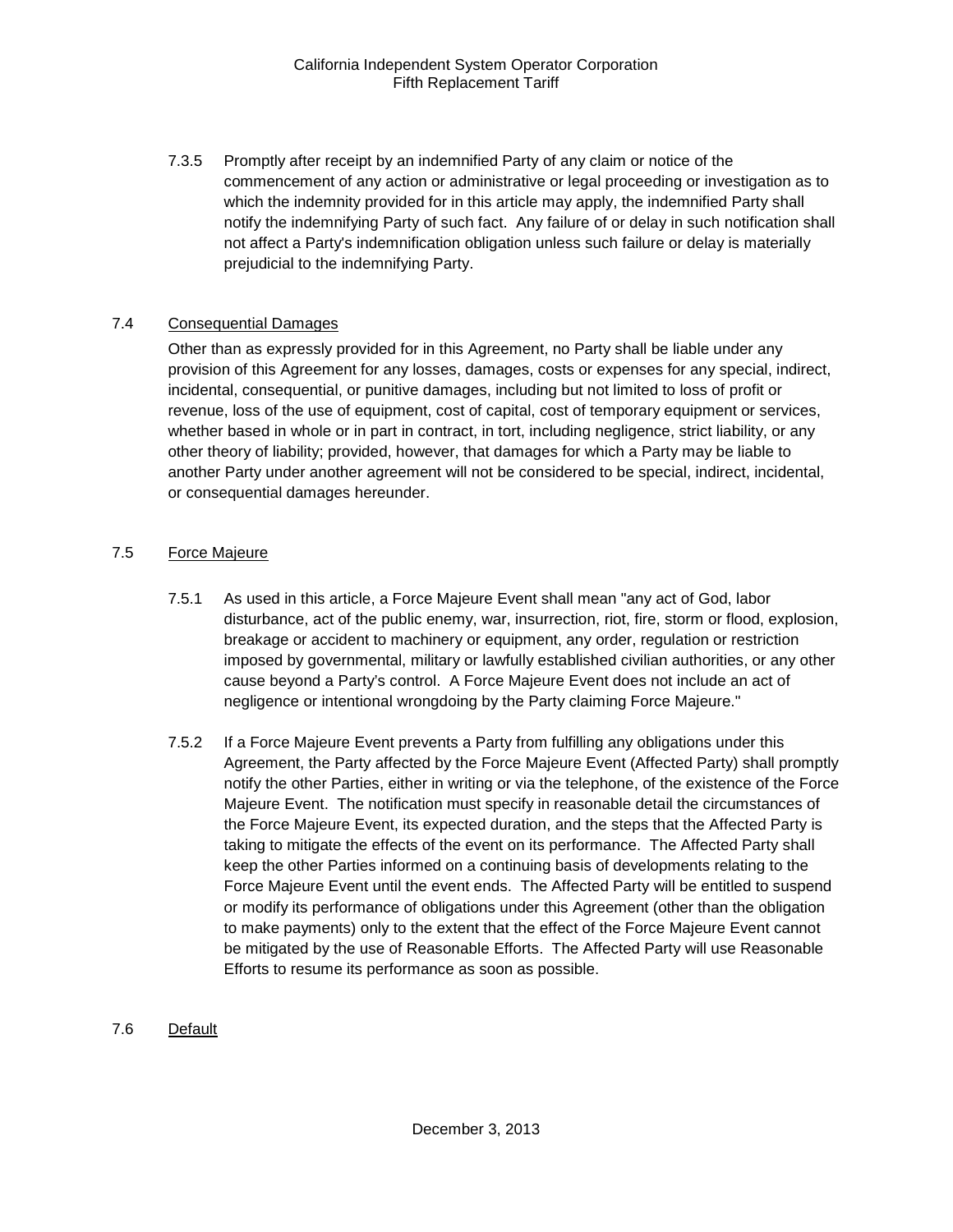7.6.1 No Default shall exist where such failure to discharge an obligation (other than the payment of money) is the result of a Force Majeure Event as defined in this Agreement or the result of an act or omission of another Party. Upon a Default, the affected nondefaulting Party(ies) shall give written notice of such Default to the defaulting Party. Except as provided in Article 7.6.2 and in Article 6.4.2, the defaulting Party shall have sixty (60) calendar days from receipt of the Default notice within which to cure such Default; provided however, if such Default is not capable of cure within 60 calendar days, the defaulting Party shall commence such cure within 20 calendar days after notice and continuously and diligently complete such cure within six months from receipt of the Default notice; and, if cured within such time, the Default specified in such notice shall cease to exist.

7.6.2 If a Default is not cured as provided in this article, or if a Default is not capable of being cured within the period provided for herein, the affected non-defaulting Party(ies) shall have the right to terminate this Agreement by written notice at any time until cure occurs, and be relieved of any further obligation hereunder and, whether or not such Party(ies) terminates this Agreement, to recover from the defaulting Party all amounts due hereunder, plus all other damages and remedies to which it is entitled at law or in equity. The provisions of this article will survive termination of this Agreement.

# <span id="page-21-0"></span>**Article 8. Insurance**

- <span id="page-21-1"></span>8.1 The Interconnection Customer shall, at its own expense, maintain in force general liability insurance without any exclusion for liabilities related to the interconnection undertaken pursuant to this Agreement. The amount of such insurance shall be sufficient to insure against all reasonably foreseeable direct liabilities given the size and nature of the generating equipment being interconnected, the interconnection itself, and the characteristics of the system to which the interconnection is made. The Interconnection Customer shall obtain additional insurance only if necessary as a function of owning and operating a generating facility. Such insurance shall be obtained from an insurance provider authorized to do business in the State where the interconnection is located. Certification that such insurance is in effect shall be provided upon request of the Participating TO or CAISO, except that the Interconnection Customer shall show proof of insurance to the Participating TO and CAISO no later than ten Business Days prior to the anticipated Commercial Operation Date. If the Interconnection Customer is of sufficient creditworthiness, it may propose to self-insure for such liabilities, and such a proposal shall not be unreasonably rejected.
- <span id="page-21-2"></span>8.2 The Participating TO agrees to maintain general liability insurance or self-insurance consistent with the Participating TO's commercial practice. Such insurance or self-insurance shall not exclude coverage for the Participating TO's liabilities undertaken pursuant to this Agreement.
- <span id="page-21-3"></span>8.3 The CAISO agrees to maintain general liability insurance or self-insurance consistent with the CAISO's commercial practice. Such insurance shall not exclude coverage for the CAISO's liabilities undertaken pursuant to this Agreement.
- <span id="page-21-4"></span>8.4 The Parties further agree to notify each other whenever an accident or incident occurs resulting in any injuries or damages that are included within the scope of coverage of such insurance, whether or not such coverage is sought.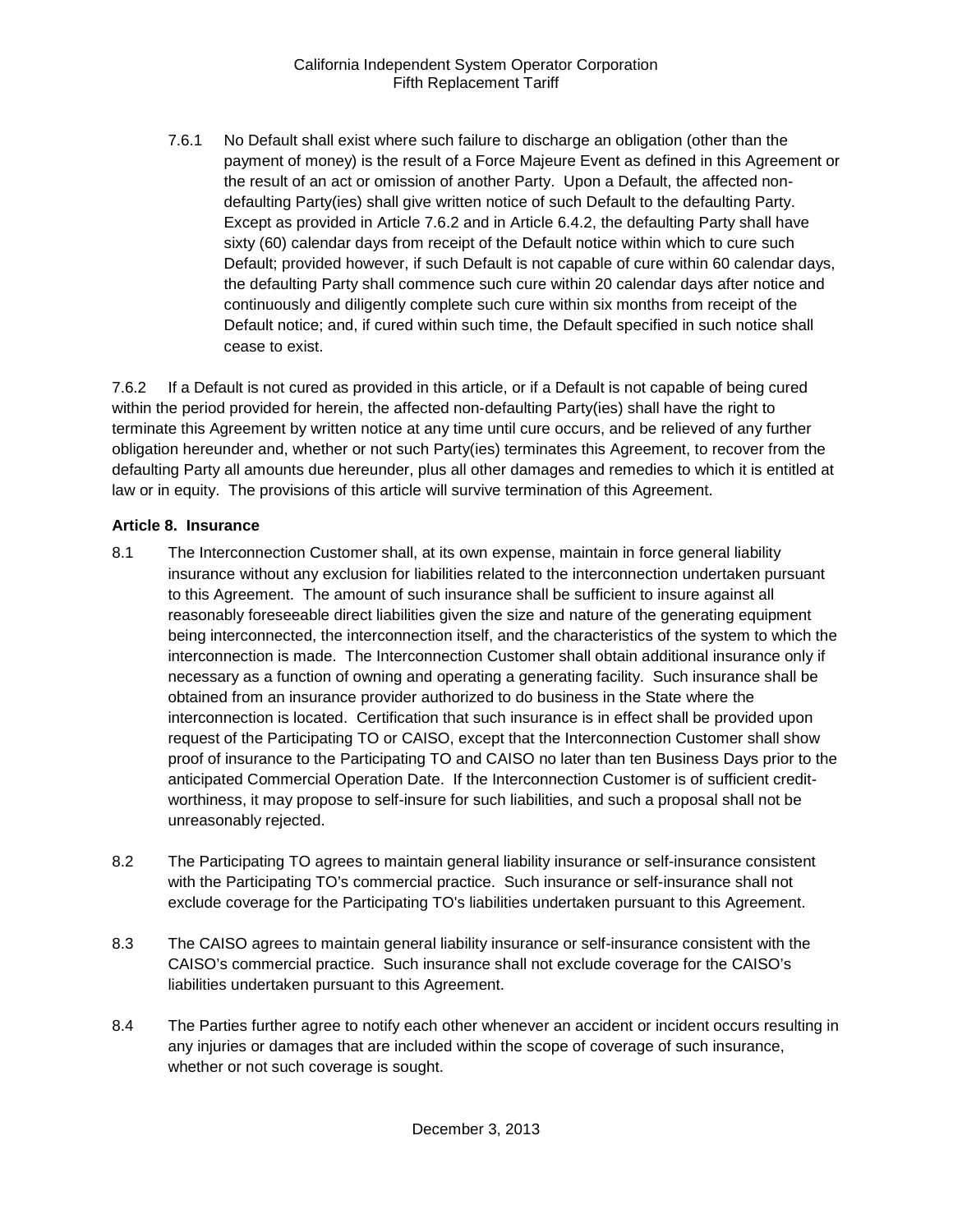# <span id="page-22-0"></span>**Article 9. Confidentiality**

- <span id="page-22-1"></span>9.1 Confidential Information shall mean any confidential and/or proprietary information provided by one Party to another Party that is clearly marked or otherwise designated "Confidential." For purposes of this Agreement all design, operating specifications, and metering data provided by the Interconnection Customer shall be deemed Confidential Information regardless of whether it is clearly marked or otherwise designated as such.
- <span id="page-22-2"></span>9.2 Confidential Information does not include information previously in the public domain, required to be publicly submitted or divulged by Governmental Authorities (after notice to the other Parties and after exhausting any opportunity to oppose such publication or release), or necessary to be divulged in an action to enforce this Agreement. Each Party receiving Confidential Information shall hold such information in confidence and shall not disclose it to any third party nor to the public without the prior written authorization from the Party providing that information, except to fulfill obligations under this Agreement, or to fulfill legal or regulatory requirements.
	- 9.2.1 Each Party shall employ at least the same standard of care to protect Confidential Information obtained from the other Parties as it employs to protect its own Confidential Information.
	- 9.2.2 Each Party is entitled to equitable relief, by injunction or otherwise, to enforce its rights under this provision to prevent the release of Confidential Information without bond or proof of damages, and may seek other remedies available at law or in equity for breach of this provision.
- <span id="page-22-3"></span>9.3 Notwithstanding anything in this article to the contrary, and pursuant to 18 CFR § 1b.20, if FERC, during the course of an investigation or otherwise, requests information from one of the Parties that is otherwise required to be maintained in confidence pursuant to this Agreement, the Party shall provide the requested information to FERC, within the time provided for in the request for information. In providing the information to FERC, the Party may, consistent with 18 CFR § 388.112, request that the information be treated as confidential and non-public by FERC and that the information be withheld from public disclosure. Parties are prohibited from notifying the other Parties to this Agreement prior to the release of the Confidential Information to FERC. The Party shall notify the other Parties to this Agreement when it is notified by FERC that a request to release Confidential Information has been received by FERC, at which time any of the Parties may respond before such information would be made public, pursuant to 18 CFR § 388.112. Requests from a state regulatory body conducting a confidential investigation shall be treated in a similar manner if consistent with the applicable state rules and regulations.

#### <span id="page-22-4"></span>**Article 10. Disputes**

All disputes arising out of or in connection with this Agreement whereby relief is sought by or from CAISO shall be settled in accordance with the provisions of Article 13 of the CAISO Tariff, except that references to the CAISO Tariff in such Article 13 of the CAISO Tariff shall be read as reference to this Agreement. Disputes arising out of or in connection with this Agreement not subject to provisions of Article 13 of the CAISO Tariff shall be resolved as follows: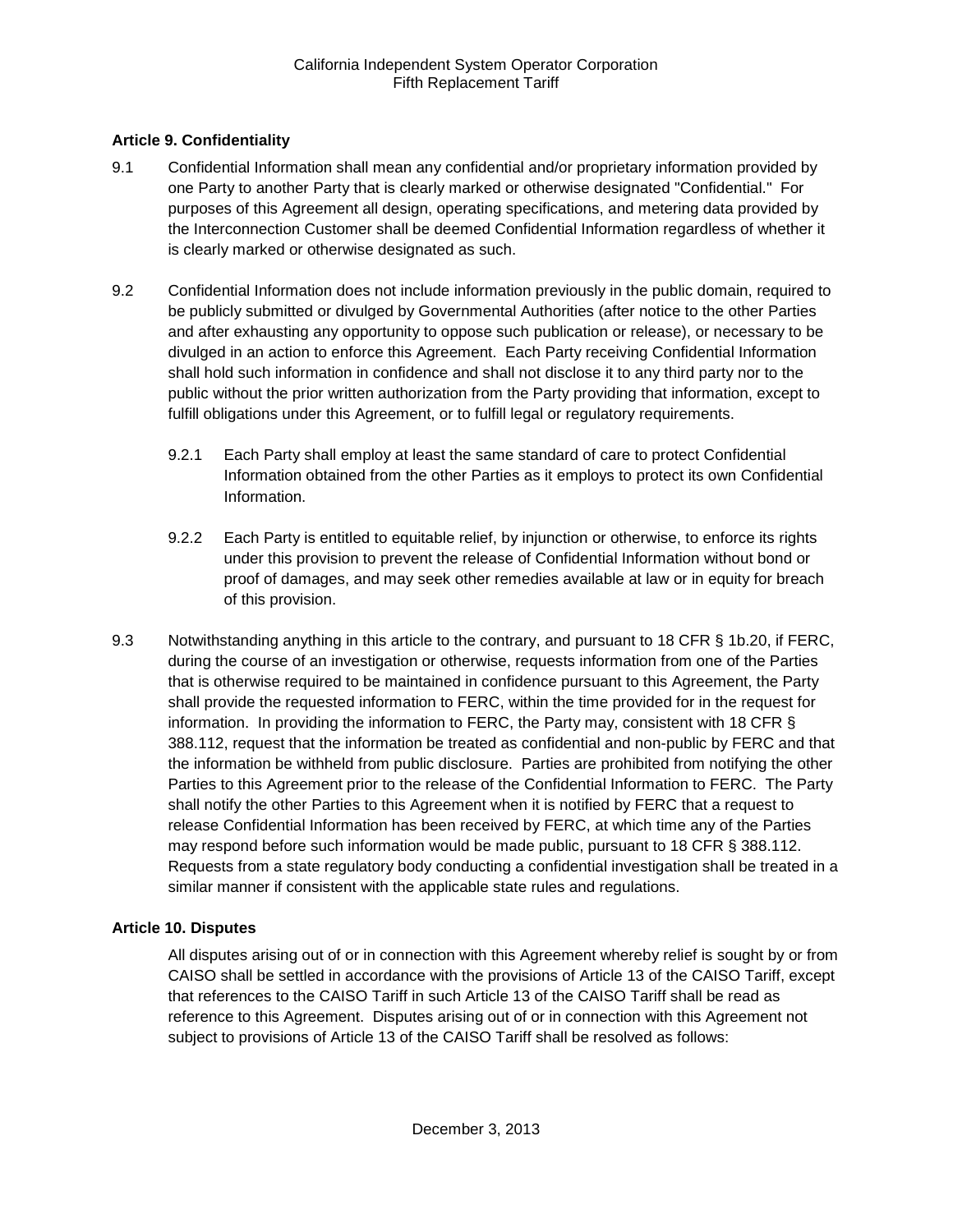- <span id="page-23-0"></span>10.1 The Parties agree to attempt to resolve all disputes arising out of the interconnection process according to the provisions of this article.
- <span id="page-23-1"></span>10.2 In the event of a dispute, either Party shall provide the other Party with a written Notice of Dispute. Such Notice shall describe in detail the nature of the dispute.
- <span id="page-23-2"></span>10.3 If the dispute has not been resolved within two Business Days after receipt of the Notice, either Party may contact FERC's Dispute Resolution Service (DRS) for assistance in resolving the dispute.
- <span id="page-23-3"></span>10.4 The DRS will assist the Parties in either resolving their dispute or in selecting an appropriate dispute resolution venue (e.g., mediation, settlement judge, early neutral evaluation, or technical expert) to assist the Parties in resolving their dispute. DRS can be reached at 1-877-337-2237 or via the internet at http://www.ferc.gov/legal/adr.asp.
- <span id="page-23-4"></span>10.5 Each Party agrees to conduct all negotiations in good faith and will be responsible for one-half of any costs paid to neutral third-parties.
- <span id="page-23-5"></span>10.6 If neither Party elects to seek assistance from the DRS, or if the attempted dispute resolution fails, then either Party may exercise whatever rights and remedies it may have in equity or law consistent with the terms of this Agreement.

#### <span id="page-23-6"></span>**Article 11. Taxes**

- <span id="page-23-7"></span>11.1 The Parties agree to follow all applicable tax laws and regulations, consistent with FERC policy and Internal Revenue Service requirements.
- <span id="page-23-8"></span>11.2 Each Party shall cooperate with the other Parties to maintain the other Parties' tax status. Nothing in this Agreement is intended to adversely affect the Participating TO's tax exempt status with respect to the issuance of bonds including, but not limited to, local furnishing bonds.

#### <span id="page-23-9"></span>**Article 12. Miscellaneous**

<span id="page-23-10"></span>12.1 Governing Law, Regulatory Authority, and Rules

The validity, interpretation and enforcement of this Agreement and each of its provisions shall be governed by the laws of the state of  $\Box$  (where the Point of Interconnection is located), without regard to its conflicts of law principles. This Agreement is subject to all Applicable Laws and Regulations. Each Party expressly reserves the right to seek changes in, appeal, or otherwise contest any laws, orders, or regulations of a Governmental Authority.

<span id="page-23-11"></span>12.2 Amendment

The Parties may amend this Agreement by a written instrument duly executed by all of the Parties, or under Article 12.12 of this Agreement.

#### <span id="page-23-12"></span>12.3 No Third-Party Beneficiaries

This Agreement is not intended to and does not create rights, remedies, or benefits of any character whatsoever in favor of any persons, corporations, associations, or entities other than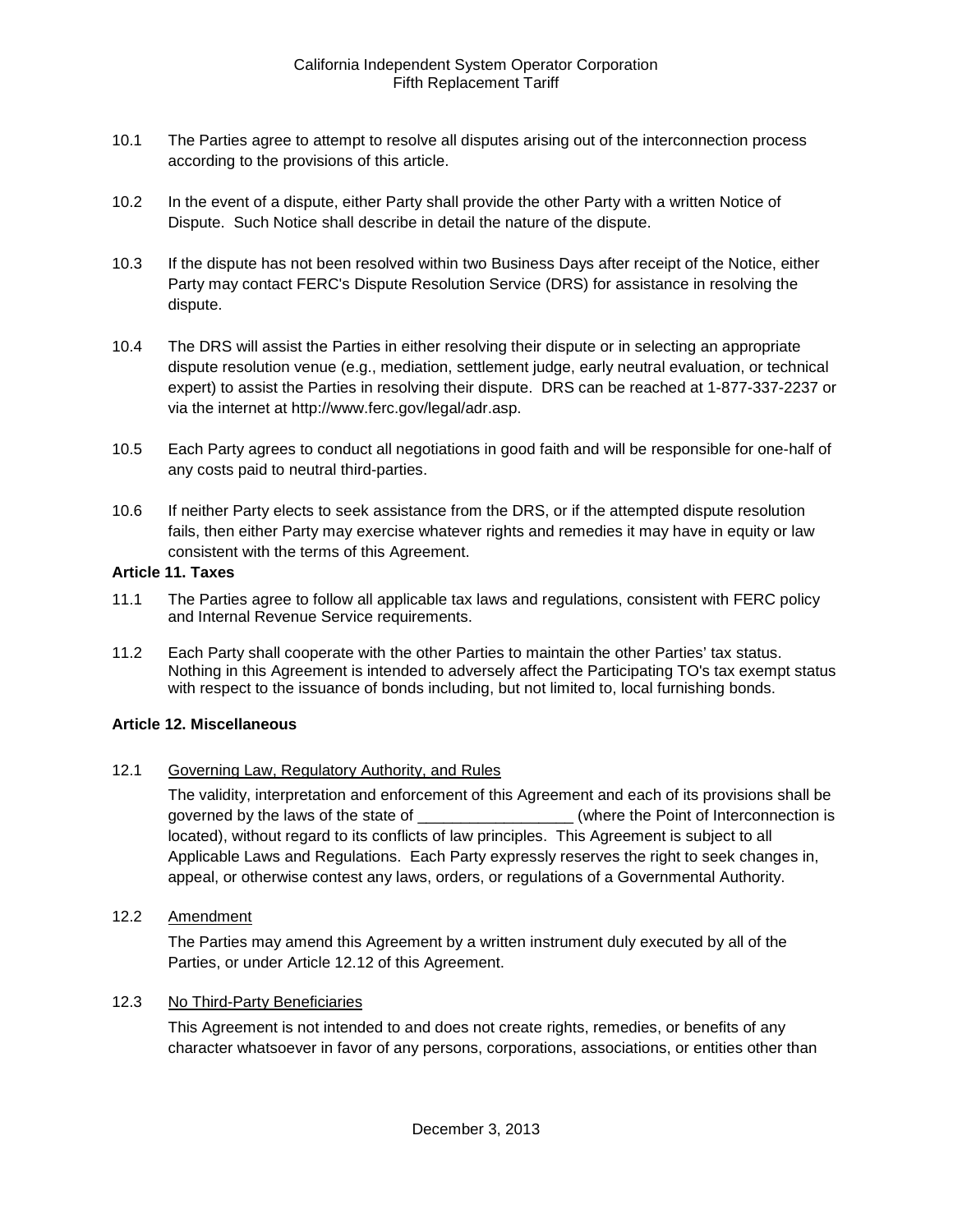the Parties, and the obligations herein assumed are solely for the use and benefit of the Parties, their successors in interest and where permitted, their assigns.

#### <span id="page-24-0"></span>12.4 Waiver

- 12.4.1 The failure of a Party to this Agreement to insist, on any occasion, upon strict performance of any provision of this Agreement will not be considered a waiver of any obligation, right, or duty of, or imposed upon, such Party.
- 12.4.2 Any waiver at any time by any Party of its rights with respect to this Agreement shall not be deemed a continuing waiver or a waiver with respect to any other failure to comply with any other obligation, right, duty of this Agreement. Termination or Default of this Agreement for any reason by Interconnection Customer shall not constitute a waiver of the Interconnection Customer's legal rights to obtain an interconnection from the Participating TO. Any waiver of this Agreement shall, if requested, be provided in writing.

#### <span id="page-24-1"></span>12.5 Entire Agreement

This Agreement, including all Attachments, constitutes the entire agreement among the Parties with reference to the subject matter hereof, and supersedes all prior and contemporaneous understandings or agreements, oral or written, between or among the Parties with respect to the subject matter of this Agreement. There are no other agreements, representations, warranties, or covenants which constitute any part of the consideration for, or any condition to, any Party's compliance with its obligations under this Agreement.

#### <span id="page-24-2"></span>12.6 Multiple Counterparts

This Agreement may be executed in two or more counterparts, each of which is deemed an original but all constitute one and the same instrument.

#### <span id="page-24-3"></span>12.7 No Partnership

This Agreement shall not be interpreted or construed to create an association, joint venture, agency relationship, or partnership among the Parties or to impose any partnership obligation or partnership liability upon any Party. No Party shall have any right, power or authority to enter into any agreement or undertaking for, or act on behalf of, or to act as or be an agent or representative of, or to otherwise bind, another Party.

#### <span id="page-24-4"></span>12.8 Severability

If any provision or portion of this Agreement shall for any reason be held or adjudged to be invalid or illegal or unenforceable by any court of competent jurisdiction or other Governmental Authority, (1) such portion or provision shall be deemed separate and independent, (2) the Parties shall negotiate in good faith to restore insofar as practicable the benefits to each Party that were affected by such ruling, and (3) the remainder of this Agreement shall remain in full force and effect.

#### <span id="page-24-5"></span>12.9 Security Arrangements

Infrastructure security of electric system equipment and operations and control hardware and software is essential to ensure day-to-day reliability and operational security. FERC expects all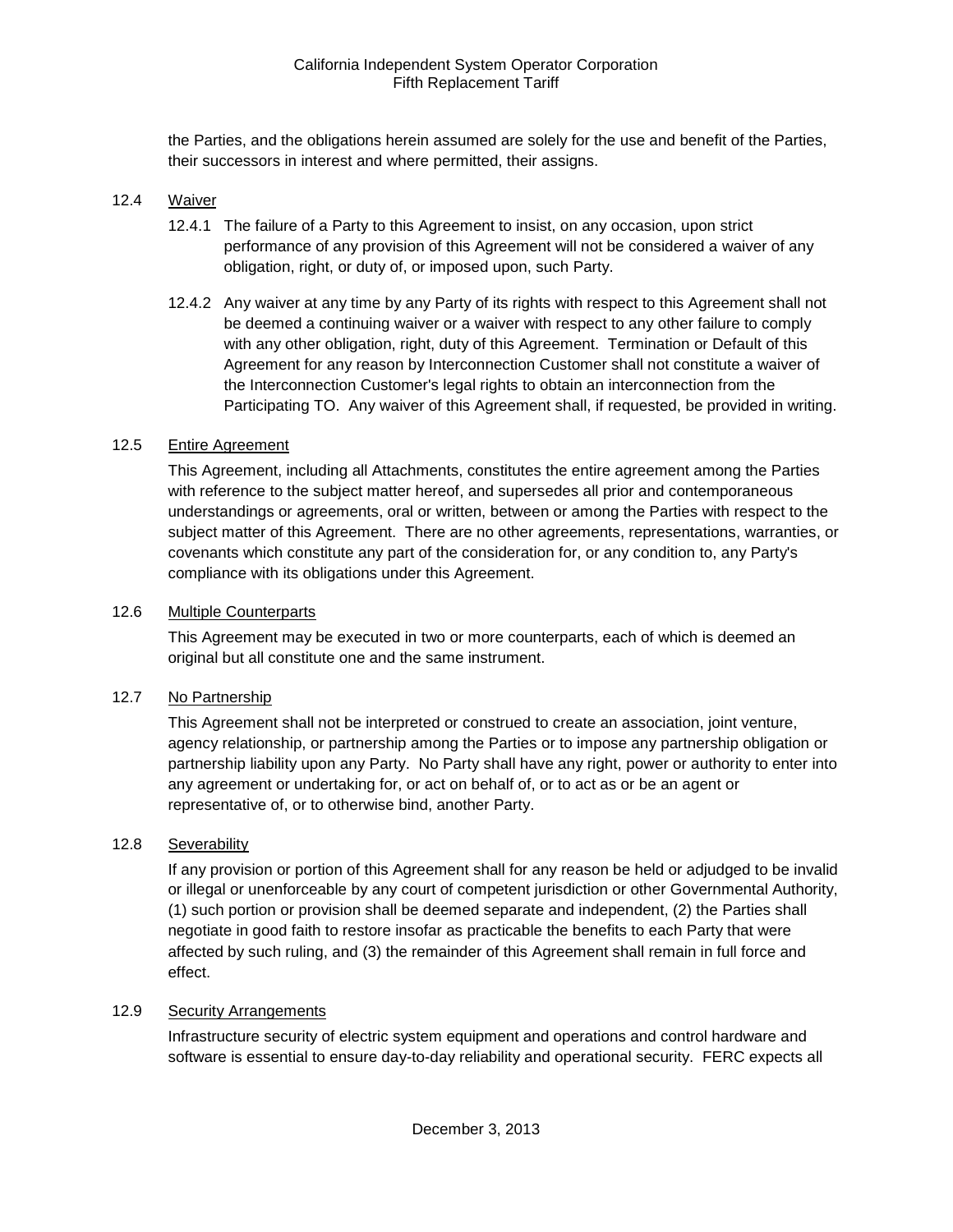transmission providers, market participants, and interconnection customers interconnected to electric systems to comply with the recommendations offered by the President's Critical Infrastructure Protection Board and, eventually, best practice recommendations from the electric reliability authority. All public utilities are expected to meet basic standards for system infrastructure and operational security, including physical, operational, and cyber-security practices.

#### <span id="page-25-0"></span>12.10 Environmental Releases

Each Party shall notify the other Parties, first orally and then in writing, of the release of any hazardous substances, any asbestos or lead abatement activities, or any type of remediation activities related to the Small Generating Facility or the Interconnection Facilities, each of which may reasonably be expected to affect the other Parties. The notifying Party shall (1) provide the notice as soon as practicable, provided such Party makes a good faith effort to provide the notice no later than 24 hours after such Party becomes aware of the occurrence, and (2) promptly furnish to the other Parties copies of any publicly available reports filed with any governmental authorities addressing such events.

#### <span id="page-25-1"></span>12.11 Subcontractors

Nothing in this Agreement shall prevent a Party from utilizing the services of any subcontractor as it deems appropriate to perform its obligations under this Agreement; provided, however, that each Party shall require its subcontractors to comply with all applicable terms and conditions of this Agreement in providing such services and each Party shall remain primarily liable to the other Parties for the performance of such subcontractor.

- 12.11.1 The creation of any subcontract relationship shall not relieve the hiring Party of any of its obligations under this Agreement. The hiring Party shall be fully responsible to the other Parties for the acts or omissions of any subcontractor the hiring Party hires as if no subcontract had been made; provided, however, that in no event shall the Participating TO or the CAISO be liable for the actions or inactions of the Interconnection Customer or its subcontractors with respect to obligations of the Interconnection Customer under this Agreement. Any applicable obligation imposed by this Agreement upon the hiring Party shall be equally binding upon, and shall be construed as having application to, any subcontractor of such Party.
- 12.11.2 The obligations under this article will not be limited in any way by any limitation of subcontractor's insurance.

#### <span id="page-25-2"></span>12.12 Reservation of Rights

The CAISO and Participating TO shall each have the right to make a unilateral filing with FERC to modify this Agreement pursuant to section 205 or any other applicable provision of the Federal Power Act and FERC's rules and regulations thereunder with respect to the following articles of this Agreement and with respect to any rates, terms and conditions, charges, classifications of service, rule or regulation covered by these articles: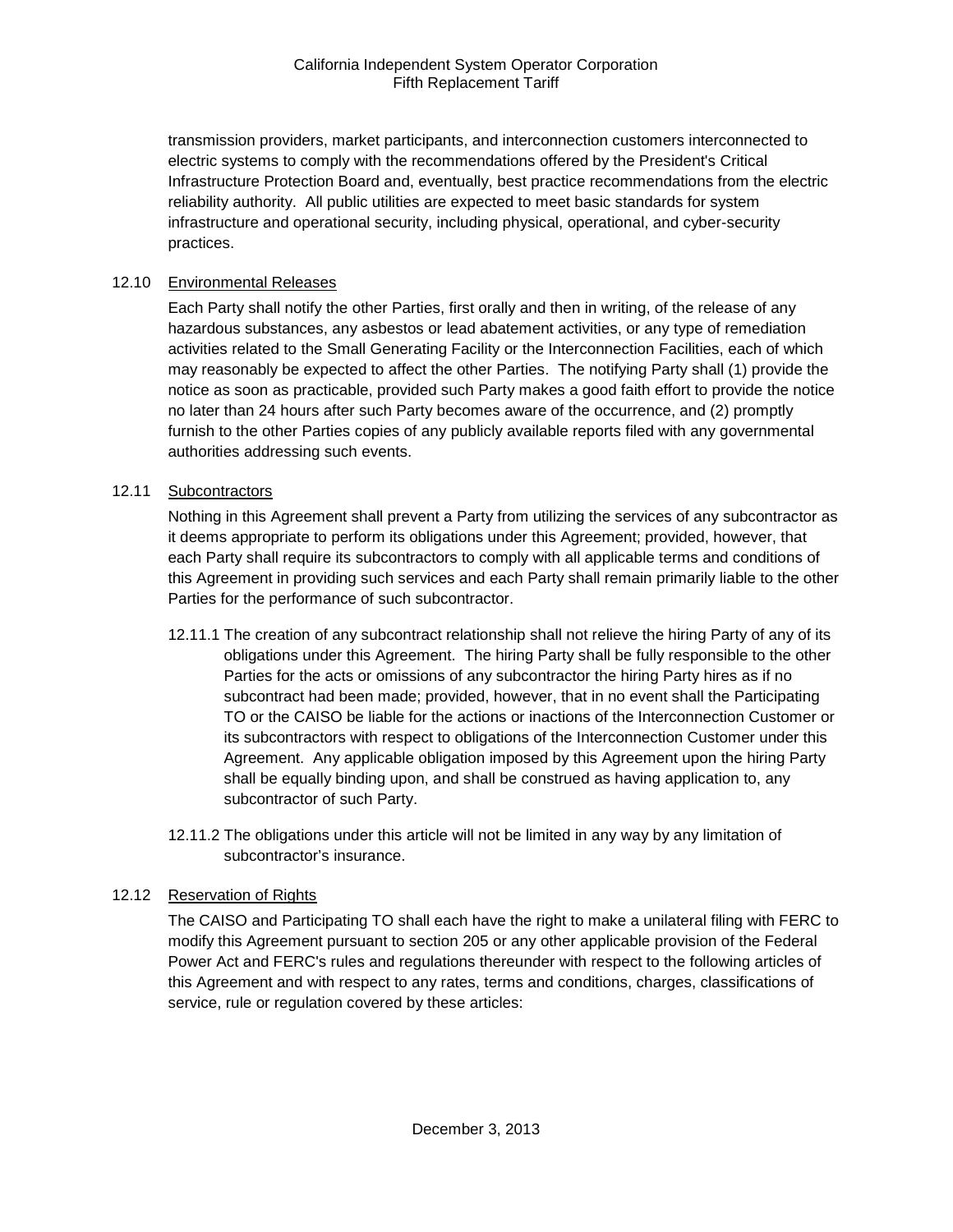Introductory Paragraph, 1.1, 1.2, 1.3, 1.4, 1.5.1, 1.5.2, 1.5.3, 1.5.4, 1.5.5, 1.5.6, 1.5.7, 1.6, 1.7, 1.8.1, 1.9, 2.1, 2.2.1, 2.3, 3, 4.1.1 (last sentence only), 5.1, 5.3, 6.2, 7, 8, 9, 11, 12, 13, Attachment 1, Attachment 4, Attachment 5, and Attachment 7.

The Participating TO shall have the exclusive right to make a unilateral filing with FERC to modify this Agreement pursuant to section 205 or any other applicable provision of the Federal Power Act and FERC's rules and regulations thereunder with respect to the following articles of this Agreement and with respect to any rates, terms and conditions, charges, classifications of service, rule or regulation covered by these articles:

2.2.2, 4.1.1 (all but the last sentence), 4.1.2, 4.2, 5.2, 6.1.1 (all but the last sentence), 6.1.2, 10 (all but preamble), Attachment 2, Attachment 3 and Attachment 6.

The CAISO shall have the exclusive right to make a unilateral filing with FERC to modify this Agreement pursuant to section 205 or any other applicable provision of the Federal Power Act and FERC's rules and regulations thereunder with respect to the following articles of this Agreement and with respect to any rates, terms and conditions, charges, classifications of service, rule or regulation covered by these articles:

1.8.2, 6.1.1 (last sentence only) and 10 (preamble only).

The Interconnection Customer, the CAISO, and the Participating TO shall have the right to make a unilateral filing with FERC to modify this Agreement under any applicable provision of the Federal Power Act and FERC's rules and regulations; provided that each Party shall have the right to protest any such filing by another Party and to participate fully in any proceeding before FERC in which such modifications may be considered. Nothing in this Agreement shall limit the rights of the Parties or of FERC under sections 205 or 206 of the Federal Power Act and FERC's rules and regulations, except to the extent that the Parties otherwise mutually agree as provided herein.

#### <span id="page-26-0"></span>12.13 Annual Reassessment Process

In accordance with Section 7.4 of the GIDAP, the CAISO will perform an annual reassessment in which it will update certain base case data prior to beginning the GIDAP Phase II Interconnection Studies. As set forth in Section 7.4 of the GIDAP, the CAISO may determine through this assessment that Delivery Network Upgrades already identified and included in executed Generator Interconnection Agreements should be modified in order to reflect the current circumstances of Interconnection Customers in the queue, including any withdrawals therefrom, and any additions and upgrades approved in the CAISO's most recent Transmission Planning Process cycle. To the extent that this determination modifies the scope or characteristics of, or the financial responsibility for, any Delivery Network Upgrades determined pursuant to this SGIA, such modification(s) will be reflected through an amendment to this SGIA.

#### <span id="page-26-1"></span>**Article 13. Notices**

#### <span id="page-26-2"></span>13.1 General

Unless otherwise provided in this Agreement, any written notice, demand, or request required or authorized in connection with this Agreement ("Notice") shall be deemed properly given if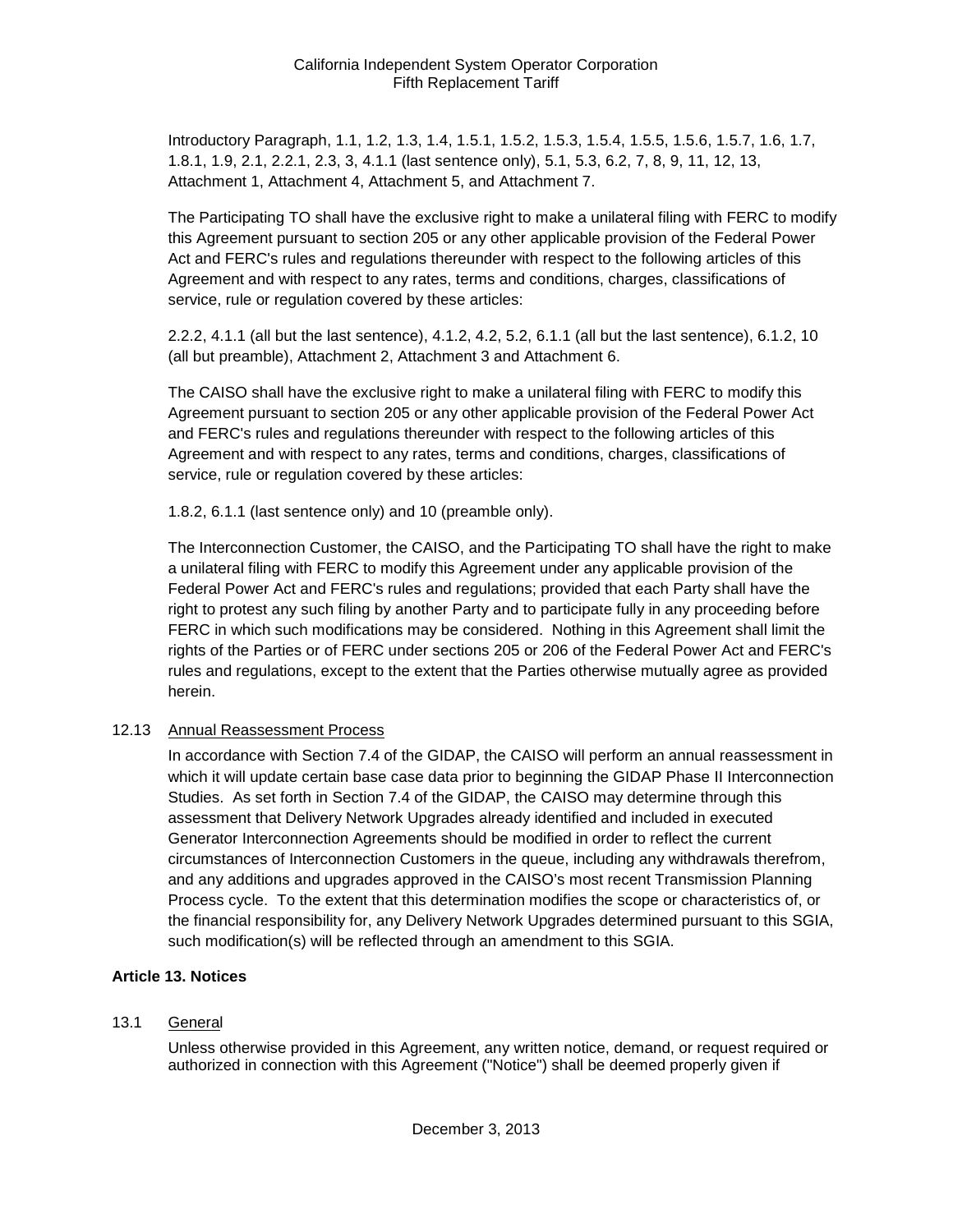delivered in person, delivered by recognized national courier service, or sent by first class mail, postage prepaid, to the person specified below:

| If to the Interconnection Customer: |                                                                     |  |
|-------------------------------------|---------------------------------------------------------------------|--|
|                                     |                                                                     |  |
|                                     |                                                                     |  |
|                                     |                                                                     |  |
|                                     |                                                                     |  |
| If to the Participating TO:         |                                                                     |  |
|                                     |                                                                     |  |
|                                     |                                                                     |  |
|                                     |                                                                     |  |
|                                     |                                                                     |  |
|                                     |                                                                     |  |
| If to the CAISO:                    |                                                                     |  |
|                                     | California Independent System Operator Corporation                  |  |
|                                     |                                                                     |  |
| 250 Outcropping Way                 |                                                                     |  |
| Folsom, CA 95630                    |                                                                     |  |
| Phone: 916-351-4400                 |                                                                     |  |
|                                     |                                                                     |  |
|                                     |                                                                     |  |
| Billing and Payment                 |                                                                     |  |
|                                     | Billings and payments shall be sent to the addresses set out below: |  |
|                                     |                                                                     |  |
|                                     |                                                                     |  |
|                                     |                                                                     |  |
|                                     |                                                                     |  |
|                                     |                                                                     |  |
|                                     |                                                                     |  |
|                                     |                                                                     |  |
|                                     |                                                                     |  |
|                                     |                                                                     |  |

#### <span id="page-27-1"></span>13.3 Alternative Forms of Notice

<span id="page-27-0"></span> $13.2$ 

Any notice or request required or permitted to be given by any Party to the other Parties and not required by this Agreement to be given in writing may be so given by telephone, facsimile or email to the telephone numbers and e-mail addresses set out below:

If to the Interconnection Customer:

|                                                                                                                                                                                                                                | State: will be a state of the state of the state of the state of the state of the state of the state of the state of the state of the state of the state of the state of the state of the state of the state of the state of t |  |
|--------------------------------------------------------------------------------------------------------------------------------------------------------------------------------------------------------------------------------|--------------------------------------------------------------------------------------------------------------------------------------------------------------------------------------------------------------------------------|--|
| Phone: The contract of the contract of the contract of the contract of the contract of the contract of the contract of the contract of the contract of the contract of the contract of the contract of the contract of the con | Fax: _________________                                                                                                                                                                                                         |  |
| E-mail address:                                                                                                                                                                                                                |                                                                                                                                                                                                                                |  |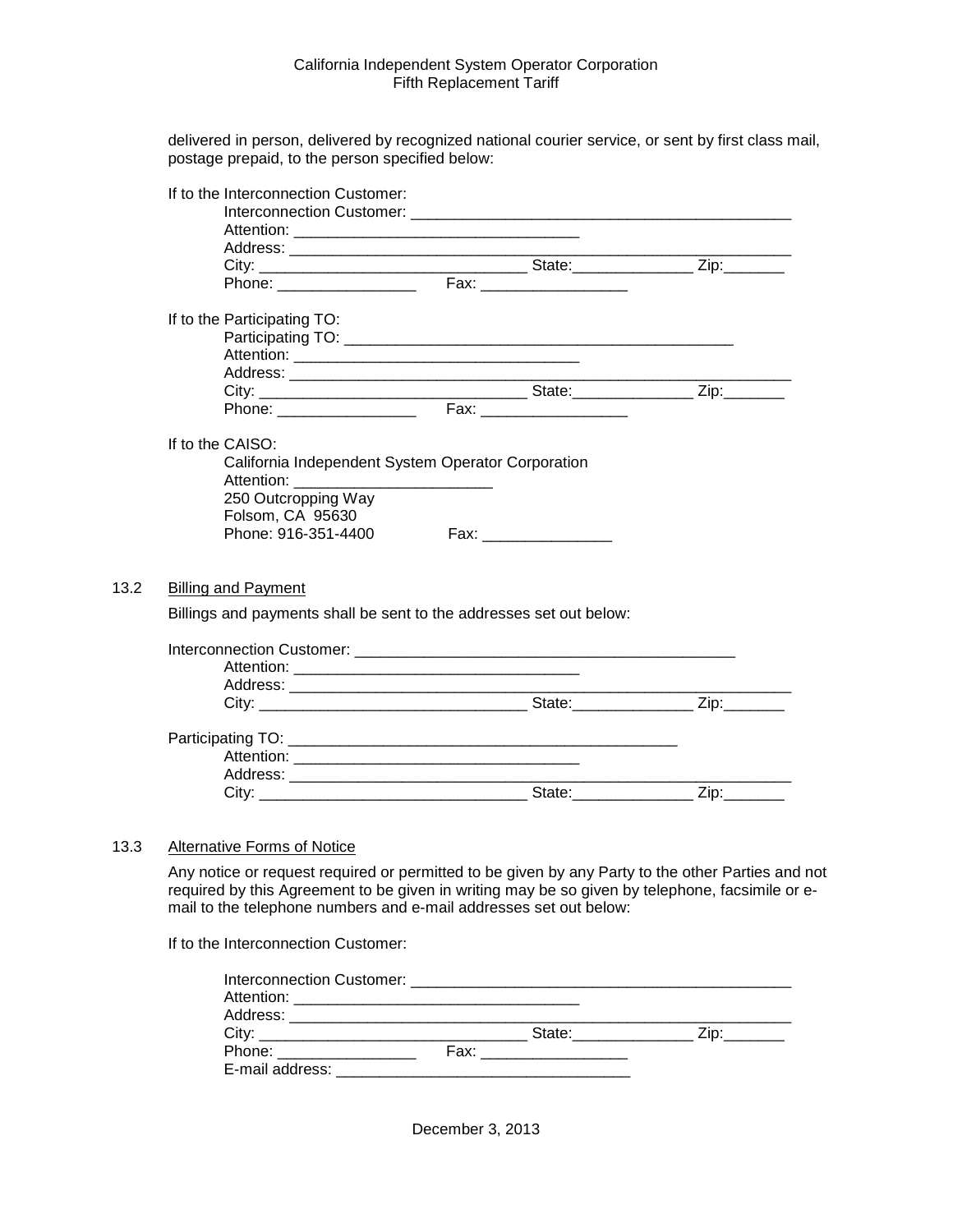If to the Participating TO:

| Address: National Address: |               |                              |
|----------------------------|---------------|------------------------------|
| City:                      | State:_______ | $\mathsf{Zip:}\_\_\_\_\_\_\$ |
| Phone: ________________    |               |                              |
| E-mail address:            |               |                              |

If to the CAISO:

| California Independent System Operator Corporation |                                                                                                                 |
|----------------------------------------------------|-----------------------------------------------------------------------------------------------------------------|
| Attention:                                         |                                                                                                                 |
| 250 Outcropping Way                                |                                                                                                                 |
| Folsom, CA 95630                                   |                                                                                                                 |
| Phone: 916-351-4400                                | Fax: will be a fact to be a fact of the set of the set of the set of the set of the set of the set of the set o |
| E-mail address:                                    |                                                                                                                 |

#### <span id="page-28-0"></span>13.4 Designated Operating Representative

The Parties may also designate operating representatives to conduct the communications which may be necessary or convenient for the administration of this Agreement. This person will also serve as the point of contact with respect to operations and maintenance of the Party's facilities.

Interconnection Customer's Operating Representative:

| Participating TO's Operating Representative: |                                                    |  |
|----------------------------------------------|----------------------------------------------------|--|
|                                              |                                                    |  |
|                                              |                                                    |  |
|                                              |                                                    |  |
|                                              |                                                    |  |
|                                              |                                                    |  |
| <b>CAISO's Operating Representative</b>      |                                                    |  |
|                                              | California Independent System Operator Corporation |  |
| Attention: _____________________             |                                                    |  |
| 250 Outcropping Way                          |                                                    |  |
| Folsom, CA 95630                             |                                                    |  |

Phone: 916-351-4400 Fax: \_\_\_\_\_\_\_\_\_\_\_\_\_\_\_\_\_\_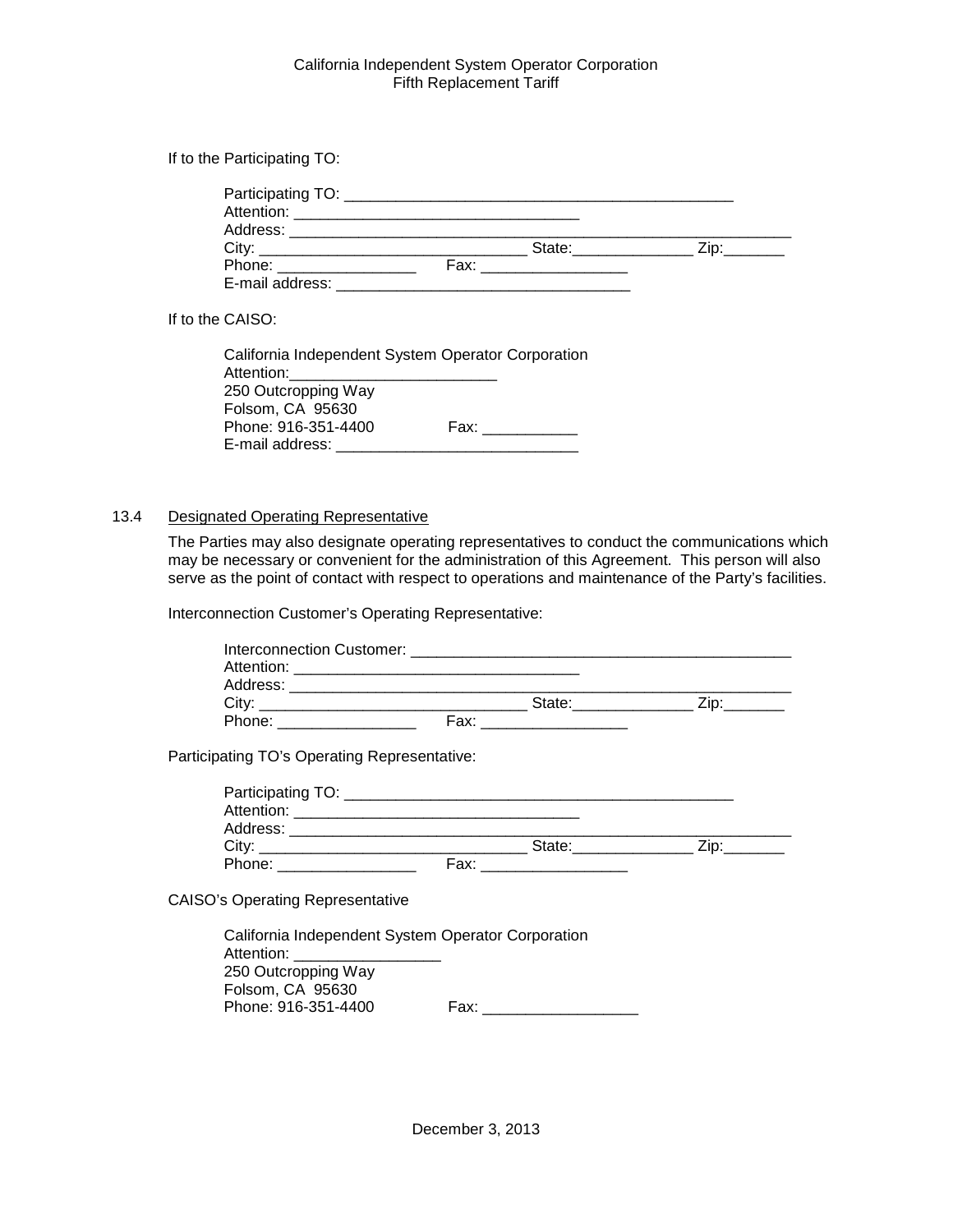# <span id="page-29-0"></span>13.5 Changes to the Notice Information

Any Party may change this information by giving five Business Days written notice to the other Parties prior to the effective date of the change.

#### <span id="page-29-1"></span>**Article 14. Signatures**

IN WITNESS WHEREOF, the Parties have caused this Agreement to be executed by their respective duly authorized representatives.

For the California Independent System Operator Corporation

| Date: ________________________   |
|----------------------------------|
| For the Participating TO         |
|                                  |
|                                  |
|                                  |
| Date: _______________________    |
|                                  |
| For the Interconnection Customer |
|                                  |
|                                  |
|                                  |
| Date: __________________________ |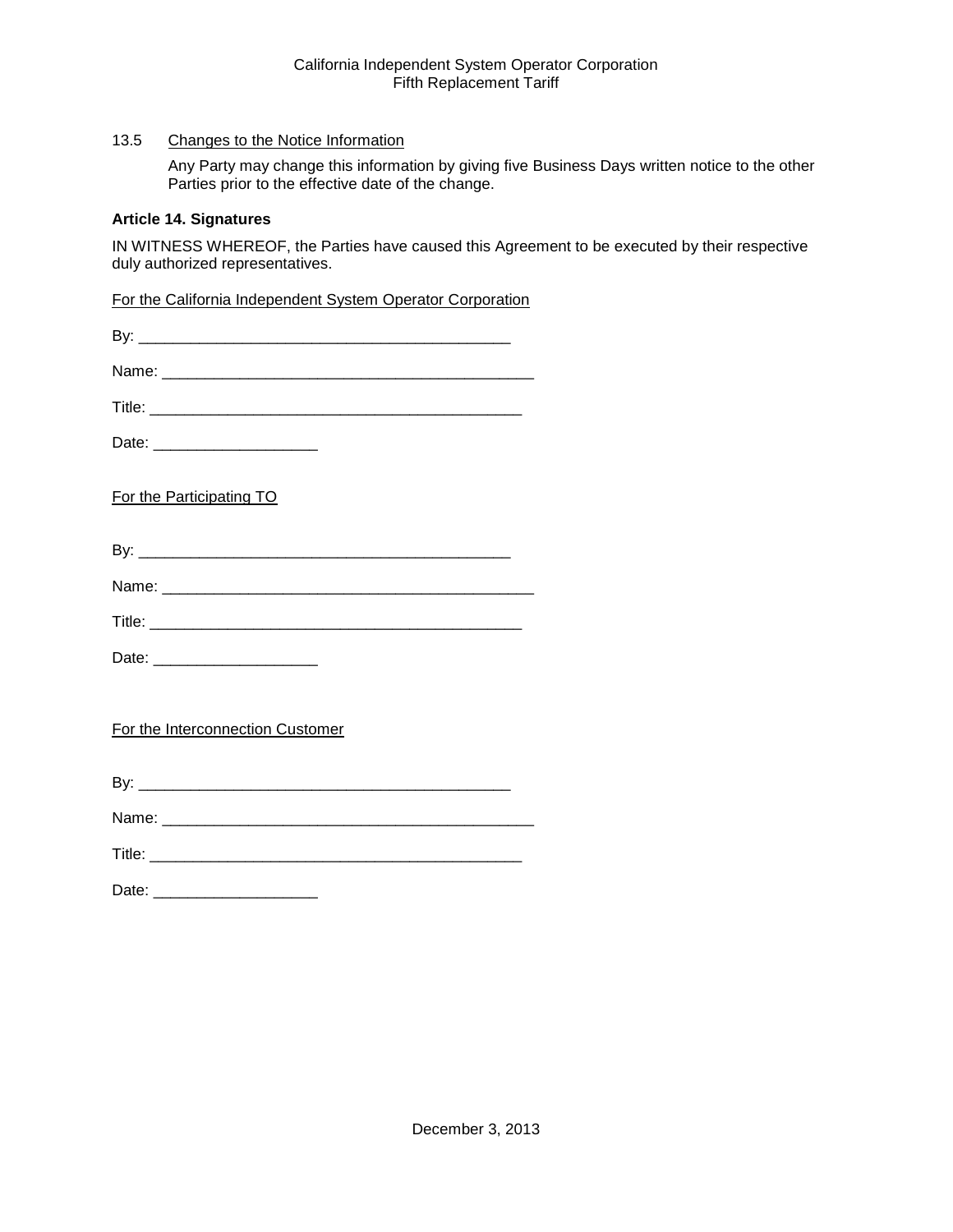# **Attachment 1 Glossary Of Terms**

<span id="page-30-1"></span><span id="page-30-0"></span>**Affected System –** An electric system other than the CAISO Controlled Grid that may be affected by the proposed interconnection, including the Participating TO's electric system that is not part of the CAISO Controlled Grid.

**Applicable Laws and Regulations** – All duly promulgated applicable federal, state and local laws, regulations, rules, ordinances, codes, decrees, judgments, directives, or judicial or administrative orders, permits and other duly authorized actions of any Governmental Authority.

**Area Deliverability Constraint** – A previously identified transmission system operating limit, based on a CAISO interconnection study or transmission planning study and listed on the CAISO website, that would constrain the deliverability of a substantial number of generators if the CAISO were to assign full capacity or partial capacity deliverability status to additional generating facilities in one or more specified geographic or electrical areas of the CAISO Controlled Grid in a total amount that is greater than the TP Deliverability for those areas. May also be a transmission system operating limit that constrains all or most of the same generation already constrained by a previously identified Area Deliverability Constraint.

**Area Delivery Network Upgrade (ADNU)** – A transmission upgrade or addition identified by the CAISO to relieve an Area Deliverability Constraint.

**Balancing Authority Area** - The collection of generation, transmission, and loads within the metered boundaries of the Balancing Authority. The Balancing Authority maintains load-resource balance within this area.

**Business Day –** Monday through Friday, excluding federal holidays and the day after Thanksgiving Day.

**CAISO Controlled Grid** – The system of transmission lines and associated facilities of the parties to a Transmission Control Agreement that have been placed under the CAISO's Operational Control.

**CAISO Tariff** – The CAISO's tariff, as filed with FERC, and as amended or supplemented from time to time, or any successor tariff.

**Commercial Operation Date** – The date on which a Small Generating Facility commenced generating electricity for sale as agreed upon by the Participating TO and the Interconnection Customer and in accordance with any implementation plan agreed to by the Participating TO and the CAISO for multiple individual generating units or project phases at a Small Generating Facility where an Interconnection Customer intends to establish separate Commercial Operation Dates for those generating units or project phases.

**Default** – The failure of a breaching Party to cure its breach under this Agreement.

**Distribution System** – Those non-CAISO-controlled transmission and distribution facilities owned by the Participating TO.

**Distribution Upgrades** – The additions, modifications, and upgrades to the Participating TO's Distribution System. Distribution Upgrades do not include Interconnection Facilities.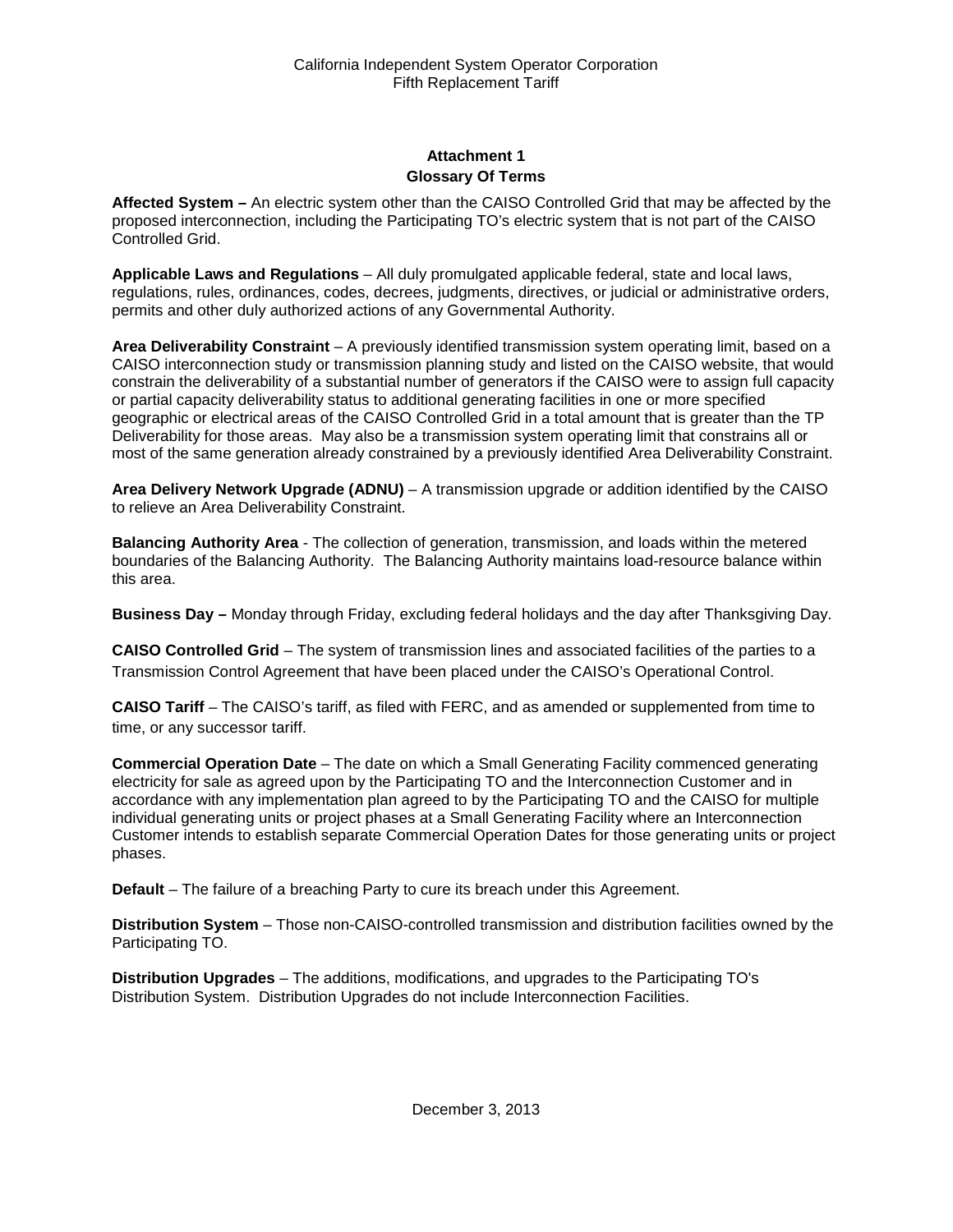**Generator Interconnection and Deliverability Allocation Procedures (GIDAP)** – The CAISO protocol that sets forth the interconnection and allocation procedures applicable to an Interconnection Request pertaining to a Small Generating Facility that is included in CAISO Tariff Appendix DD.

**Good Utility Practice** – Any of the practices, methods and acts engaged in or approved by a significant portion of the electric utility industry during the relevant time period, or any of the practices, methods and acts which, in the exercise of reasonable judgment in light of the facts known at the time the decision was made, could have been expected to accomplish the desired result at a reasonable cost consistent with good business practices, reliability, safety and expedition. Good Utility Practice is not intended to be any one of a number of the optimum practices, methods, or acts to the exclusion of all others, but rather to be acceptable practices, methods, or acts generally accepted in the region.

**Governmental Authority** – Any federal, state, local or other governmental regulatory or administrative agency, court, commission, department, board, or other governmental subdivision, legislature, rulemaking board, tribunal, or other governmental authority having jurisdiction over the Parties, their respective facilities, or the respective services they provide, and exercising or entitled to exercise any administrative, executive, police, or taxing authority or power; provided, however, that such term does not include the Interconnection Customer, CAISO, Participating TO, or any affiliate thereof.

**Interconnection Facilities** – The Participating TO's Interconnection Facilities and the Interconnection Customer's Interconnection Facilities. Collectively, Interconnection Facilities include all facilities and equipment between the Small Generating Facility and the Point of Interconnection, including any modification, additions or upgrades that are necessary to physically and electrically interconnect the Small Generating Facility to the Participating TO's Transmission System. Interconnection Facilities are sole use facilities and shall not include Distribution Upgrades or Network Upgrades.

**Interconnection Financial Security** – Any of the financial instruments listed in Section 10.1 of the GIDAP that are posted by an Interconnection Customer.

**Interconnection Handbook** – A handbook, developed by the Participating TO and posted on the Participating TO's website or otherwise made available by the Participating TO, describing technical and operational requirements for wholesale generators and loads connected to the Participating TO's Transmission System, as such handbook may be modified or superseded from time to time. The Participating TO's standards contained in the Interconnection Handbook shall be deemed consistent with Good Utility Practice and applicable reliability standards.

**Interconnection Request** – A request, in accordance with the CAISO Tariff, to interconnect a new Small Generating Facility, or to increase the capacity of, or make a Material Modification to the operating characteristics of, an existing Small Generating Facility that is interconnected with the CAISO Controlled Grid.

#### **Interconnection Study** –

- (i) For Interconnection Requests processed under the Cluster Study Process described in the GIDAP, any of the following: the Phase I Interconnection Study conducted or caused to be performed by the CAISO, the reassessment of the Phase I Interconnection Study Base Case conducted or caused to be performed by the CAISO prior to the commencement of the Phase II Interconnection Study, or the Phase II Interconnection Study conducted or caused to be performed by the CAISO, pursuant to the GIDAP.
- (ii) For Interconnection Requests processed under the Independent Study Process described in the GIDAP, the governing study(ies) conducted or caused to be performed by the CAISO pursuant to the GIDAP, which shall consist primarily of a Facilities Study as described in Section 4.5 of the GIDAP, a System Impact Study as described in Section 4.4 of the GIDAP, and, as applicable to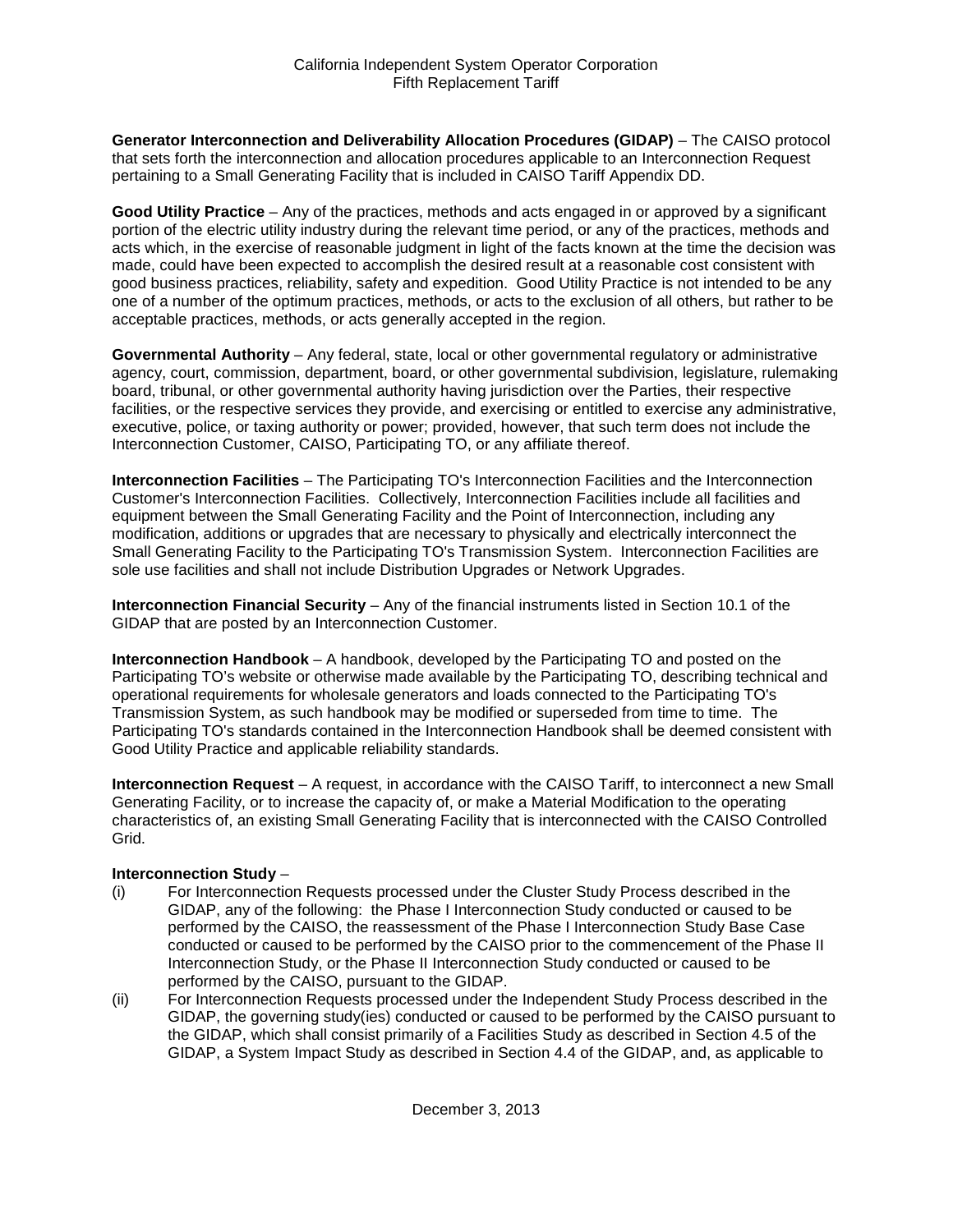Full Capacity Deliverability Status or Partial Deliverability Status, Phase I and Phase Interconnection Studies as described in Section 2.4.3 of the GIDAP.

**Local Deliverability Constraint** – A transmission system operating limit modeled in the GIDAP study process that would be exceeded if the CAISO were to assign full capacity or partial capacity deliverability status to one or more additional generating facilities interconnecting to the CAISO Controlled Grid in a specific local area, and that is not an Area Deliverability Constraint.

**Local Delivery Network Upgrade (LDNU)** – A transmission upgrade or addition identified by the CAISO in the GIDAP study process to relieve a Local Deliverability Constraint.

**Material Modification** – A modification that has a material impact on the cost or timing of any Interconnection Request or any other valid interconnection request with a later queue priority date.

**Merchant Network Upgrades** – Network Upgrades constructed and owned by an Interconnection Customer pursuant to Article 5.2.1 of this SGIA, Section 13.3 of the GIDAP, and Sections 24.4.6.1 and 36.11 of the CAISO Tariff.

**Network Upgrades** – Additions, modifications, and upgrades to the Participating TO's Transmission System required at or beyond the point at which the Small Generating Facility interconnects with the CAISO Controlled Grid to accommodate the interconnection of the Small Generating Facility with the CAISO Controlled Grid. Network Upgrades do not include Distribution Upgrades.

**Operational Control** – The rights of the CAISO under a Transmission Control Agreement and the CAISO Tariff to direct the parties to the Transmission Control Agreement how to operate their transmission lines and facilities and other electric plant affecting the reliability of those lines and facilities for the purpose of affording comparable non-discriminatory transmission access and meeting applicable reliability criteria.

**Operating Requirements** – Any operating and technical requirements that may be applicable due to the CAISO, Western Electricity Coordinating Council, Balancing Authority Area, or the Participating TO's requirements, including those set forth in this Agreement.

**Option (A) Interconnection Customer** – An Interconnection Customer that elects to interconnect pursuant to Option (A) as set forth in Section 7.2 of the GIDAP.

**Option (B) Interconnection Customer** – An Interconnection Customer that elects to interconnect pursuant to Option (B) as set forth in Section 7.2 of the GIDAP.

**Party or Parties** – The Participating TO, CAISO, Interconnection Customer or the applicable combination of the above.

**Phased Generating Facility** – A Small Generating Facility that is structured to be completed and to achieve Commercial Operation in two or more successive sequences that are specified in this SGIA, such that each sequence comprises a portion of the total megawatt generation capacity of the entire Small Generating Facility.

**Point of Interconnection** – The point where the Interconnection Facilities connect with the Participating TO's Transmission System.

**Reasonable Efforts** – With respect to an action required to be attempted or taken by a Party under this Agreement, efforts that are timely and consistent with Good Utility Practice and are otherwise substantially equivalent to those a Party would use to protect its own interests.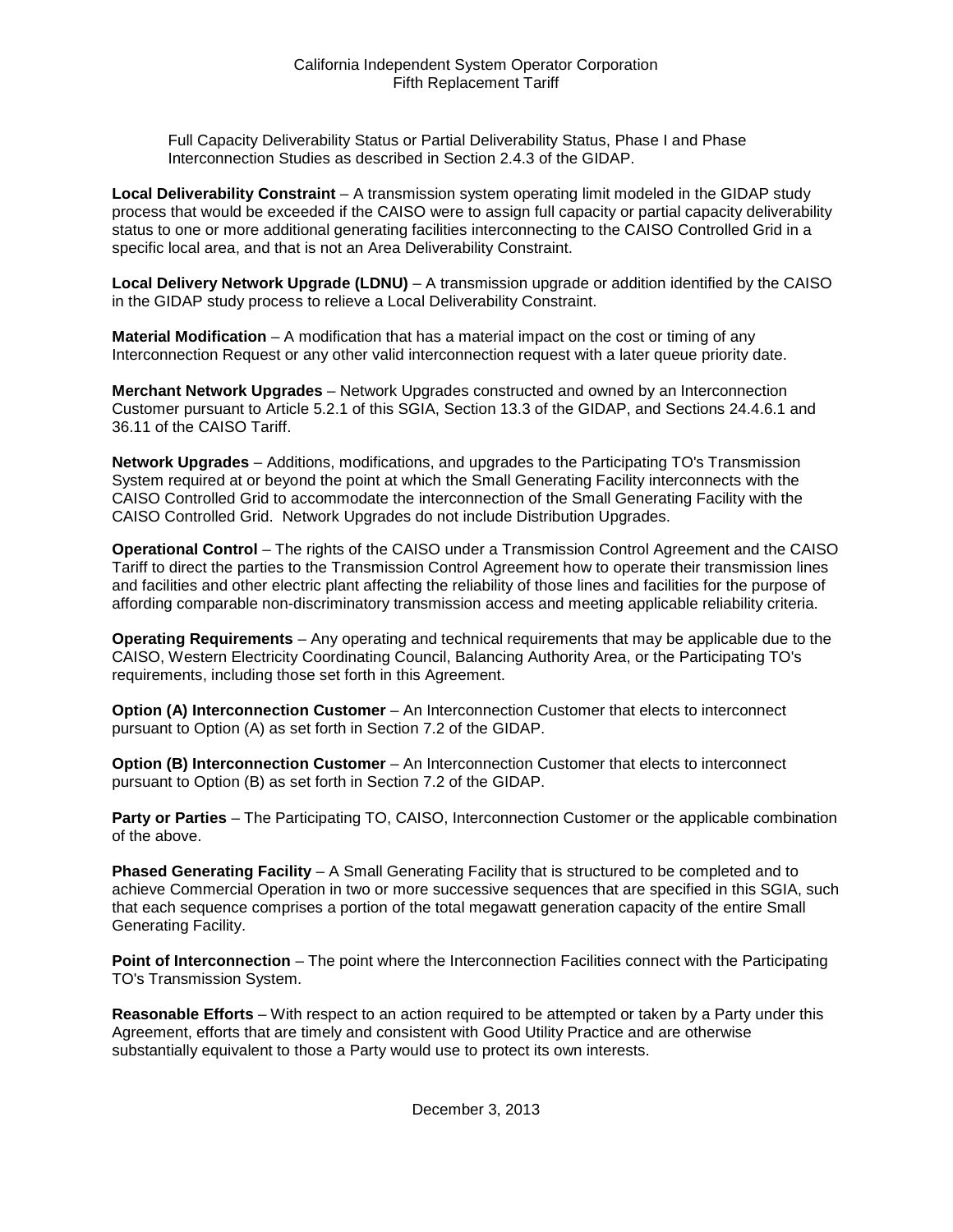**Reliability Network Upgrades (RNU)** – The transmission facilities at or beyond the Point of Interconnection identified in the Interconnection Studies as necessary to interconnect one or more Generating Facility(ies) safely and reliably to the CAISO Controlled Grid, which would not have been necessary but for the interconnection of one or more Generating Facility(ies), including Network Upgrades necessary to remedy short circuit or stability problems, or system operating limits. Reliability Network Upgrades shall only be deemed necessary for system operating limits, occurring under any system condition, which such system operating limits cannot be adequately mitigated through Congestion Management, Operating Procedures, or Special Protection Systems based on the characteristics of the Generating Facilities included in the Interconnection Studies, limitations on market models, systems, or information, or other factors specifically identified in the Interconnection Studies. Reliability Network Upgrades also include, consistent with WECC practice, the facilities necessary to mitigate any adverse impact the Generating Facility's interconnection may have on a path's WECC rating.

**Small Generating Facility** – The Interconnection Customer's device for the production of electricity identified in the Interconnection Request, but shall not include the Interconnection Customer's Interconnection Facilities.

**TP Deliverability** – The capability, measured in MW, of the CAISO Controlled Grid as modified by transmission upgrades and additions identified in the annual Transmission Plan to support the interconnection with Full Capacity Deliverability Status or Partial Capacity Deliverability Status of additional Generating Facilities in a specified geographic or electrical area of the CAISO Controlled Grid.

**Transmission Control Agreement –** CAISO FERC Electric Tariff No. 7.

**Transmission System** – The facilities owned and operated by the Participating TO and that have been placed under the CAISO's Operational Control, which facilities form part of the CAISO Controlled Grid.

**Upgrades** – The required additions and modifications to the Participating TO's Transmission System and Distribution System at or beyond the Point of Interconnection. Upgrades may be Network Upgrades or Distribution Upgrades. Upgrades do not include Interconnection Facilities.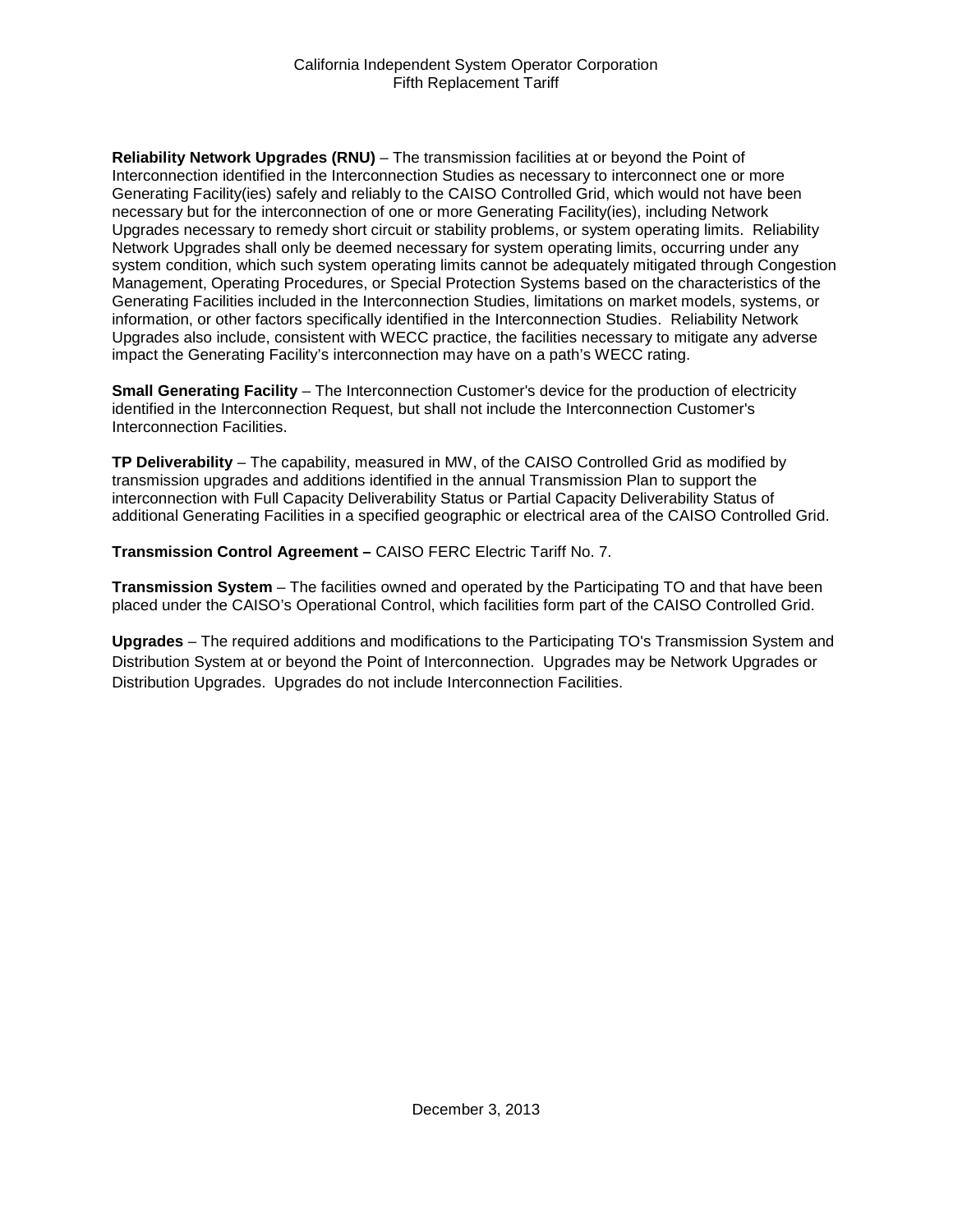# **Attachment 2**

# **Description and Costs of the Small Generating Facility,**

# **Interconnection Facilities, and Metering Equipment**

<span id="page-34-2"></span><span id="page-34-1"></span><span id="page-34-0"></span>Equipment, including the Small Generating Facility, Interconnection Facilities, and metering equipment shall be itemized and identified as being owned by the Interconnection Customer or the Participating TO. The Participating TO will provide a best estimate itemized cost, including overheads, of its Interconnection Facilities and metering equipment, and a best estimate itemized cost of the annual operation and maintenance expenses associated with its Interconnection Facilities and metering equipment.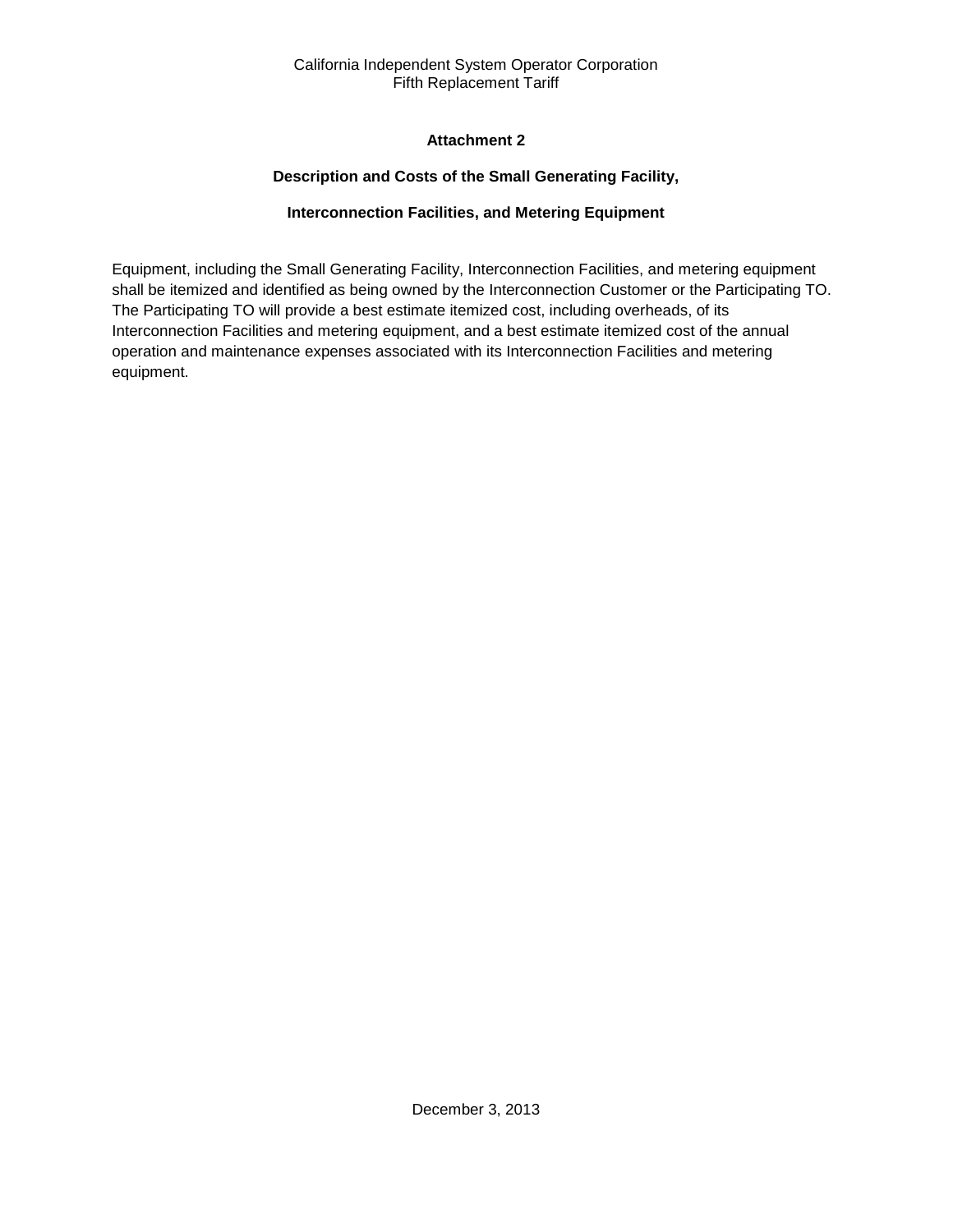# **Attachment 3**

# <span id="page-35-2"></span><span id="page-35-1"></span><span id="page-35-0"></span>**One-line Diagram Depicting the Small Generating Facility, Interconnection**

# **Facilities, Metering Equipment, and Upgrades**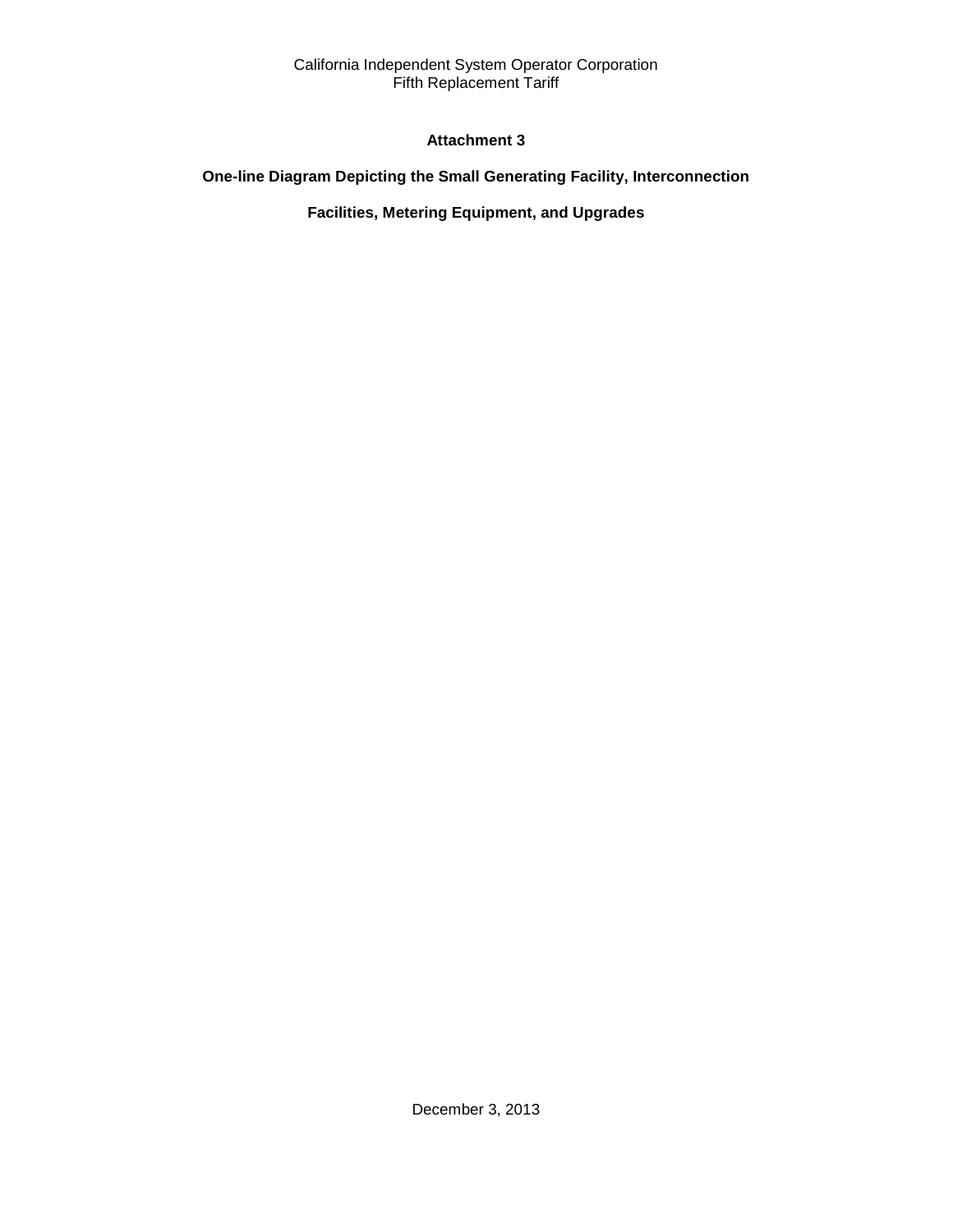# **Attachment 4 Milestones**

<span id="page-36-1"></span><span id="page-36-0"></span>In-Service Date: \_\_\_\_\_\_\_\_\_\_\_\_\_\_\_\_\_\_\_\_\_\_\_\_\_\_

Critical milestones and responsibility as agreed to by the Parties:

| <b>Milestone/Date</b> | <b>Responsible Party</b> |
|-----------------------|--------------------------|
|                       |                          |
|                       |                          |
|                       |                          |
|                       |                          |
|                       |                          |
|                       |                          |
|                       |                          |
|                       |                          |
|                       |                          |
|                       |                          |
| Agreed to by:         |                          |
|                       | Date________________     |
|                       | Date_________________    |
|                       |                          |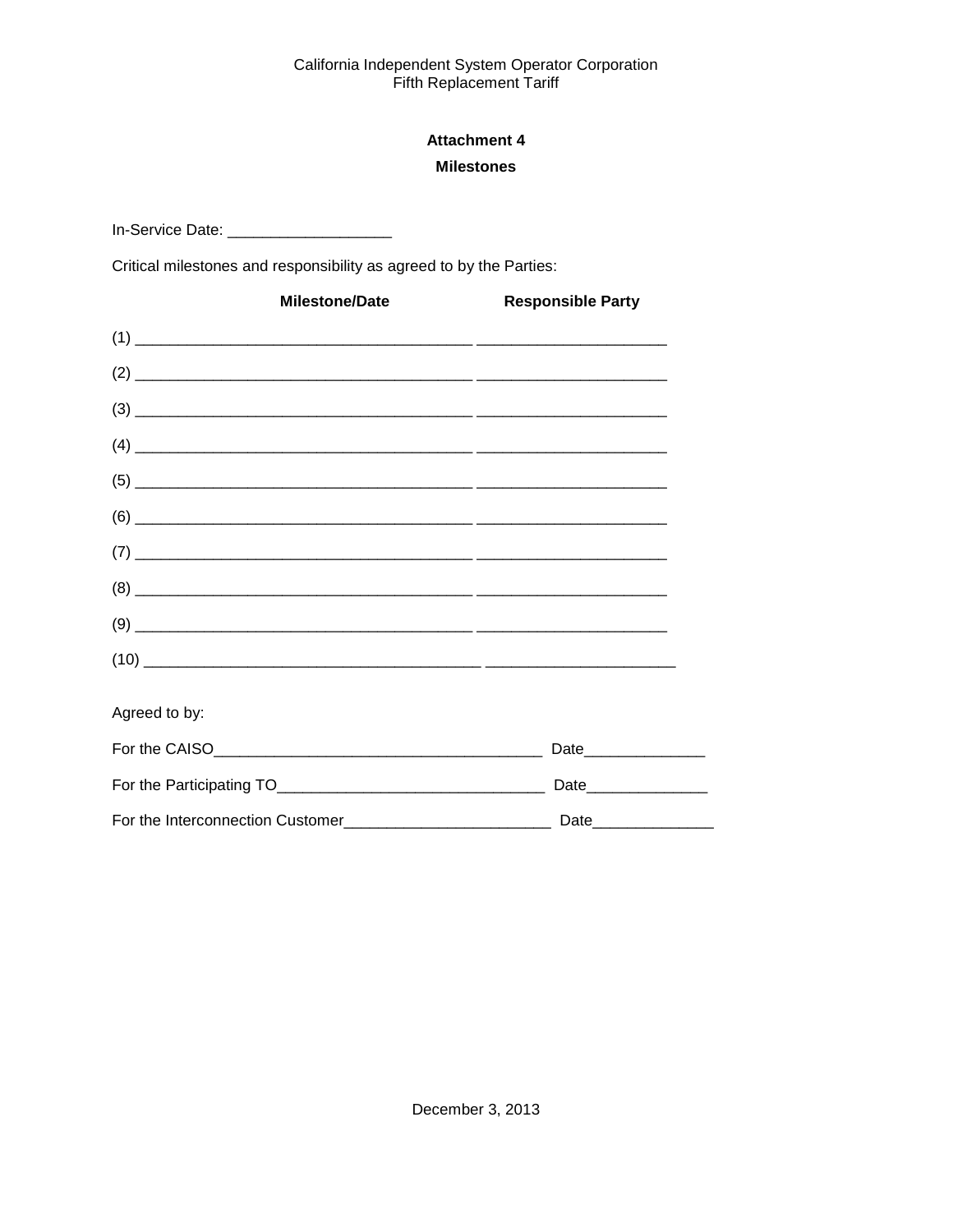# **Attachment 5**

# <span id="page-37-2"></span><span id="page-37-1"></span><span id="page-37-0"></span>**Additional Operating Requirements for the CAISO Controlled Grid and Affected Systems Needed to Support**

# **the Interconnection Customer's Needs**

The Participating TO and the CAISO shall also provide requirements that must be met by the Interconnection Customer prior to initiating parallel operation with the CAISO Controlled Grid.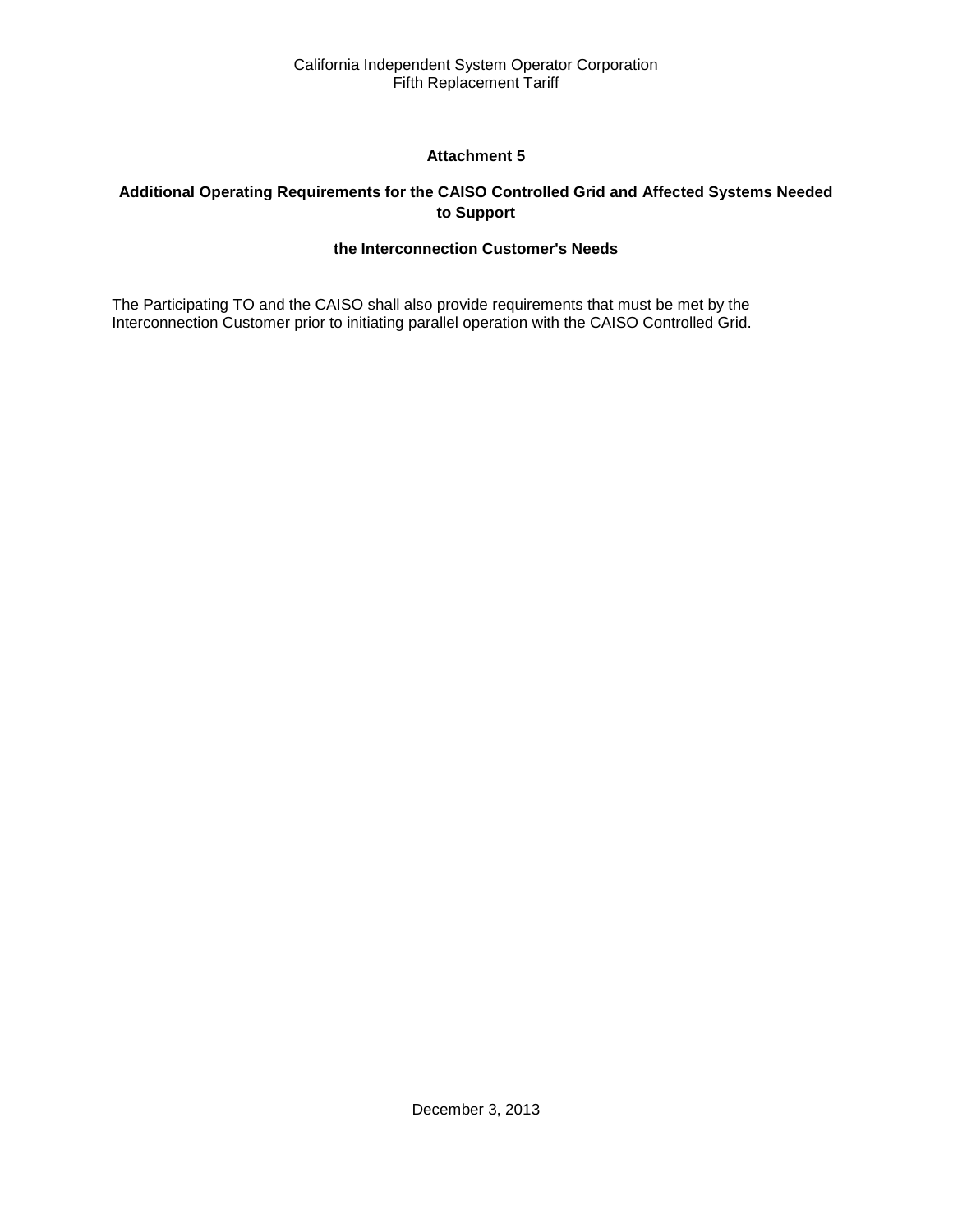# **Attachment 6**

# **Participating TO's Description of its Upgrades**

# **and Best Estimate of Upgrade Costs**

<span id="page-38-2"></span><span id="page-38-1"></span><span id="page-38-0"></span>The Participating TO shall describe Upgrades and provide an itemized best estimate of the cost, including overheads, of the Upgrades and annual operation and maintenance expenses associated with such Upgrades. The Participating TO shall functionalize Upgrade costs and annual expenses as either transmission or distribution related.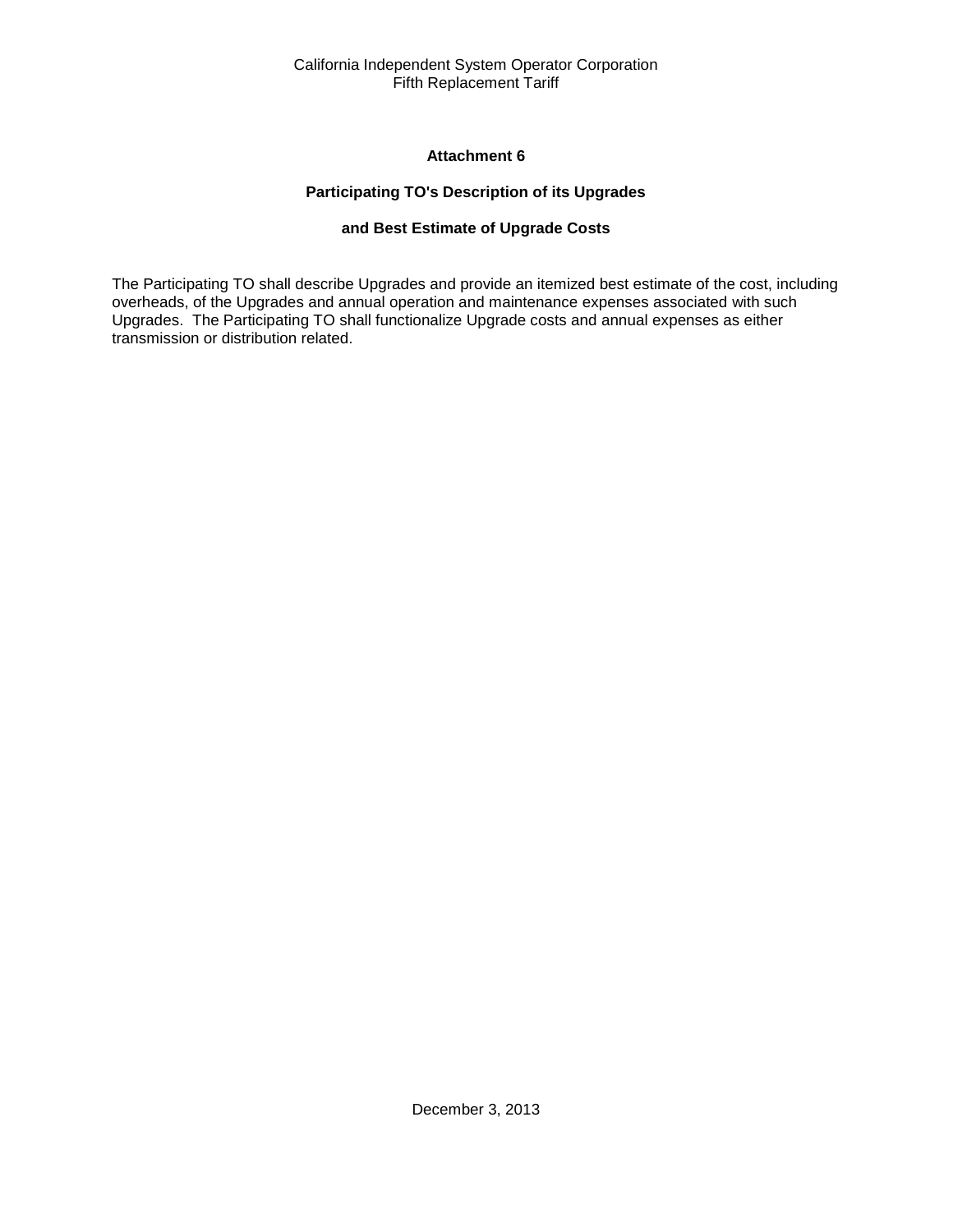# **Attachment 7**

# <span id="page-39-0"></span>**Interconnection Requirements for an Asynchronous Small Generating Facility**

<span id="page-39-1"></span>Attachment 7 sets forth requirements and provisions specific to all Asynchronous Generating Facilities. All other requirements of this Agreement continue to apply to all Asynchronous Generating Facility interconnections.

#### **A. Technical Standards Applicable to Asynchronous Generating Facilities**

# **i. Low Voltage Ride-Through (LVRT) Capability**

A Asynchronous Generating Facility shall be able to remain online during voltage disturbances up to the time periods and associated voltage levels set forth in the requirements below.

- 1. An Asynchronous Generating Facility shall remain online for the voltage disturbance caused by any fault on the transmission grid, or within the Asynchronous Generating Facility between the Point of Interconnection and the high voltage terminals of the Asynchronous Generating Facility's step up transformer, having a duration equal to the lesser of the normal three-phase fault clearing time (4-9 cycles) or one-hundred fifty (150) milliseconds, plus any subsequent post-fault voltage recovery to the final steady-state post-fault voltage. Clearing time shall be based on the maximum normal clearing time associated with any three-phase fault location that reduces the voltage at the Asynchronous Generating Facility's Point of Interconnection to 0.2 per-unit of nominal voltage or less, independent of any fault current contribution from the Asynchronous Generating Facility.
- 2. An Asynchronous Generating Facility shall remain online for any voltage disturbance caused by a single-phase fault on the transmission grid, or within the Asynchronous Generating Facility between the Point of Interconnection and the high voltage terminals of the Asynchronous Generating Facility's step up transformer, with delayed clearing, plus any subsequent post-fault voltage recovery to the final steady-state post-fault voltage. Clearing time shall be based on the maximum backup clearing time associated with a single point of failure (protection or breaker failure) for any single-phase fault location that reduces any phase-to-ground or phase-to-phase voltage at the Asynchronous Generating Facility's Point of Interconnection to 0.2 per-unit of nominal voltage or less, independent of any fault current contribution from the Asynchronous Generating Facility.
- 3. Remaining on-line shall be defined as continuous connection between the Point of Interconnection and the Asynchronous Generating Facility's units, without any mechanical isolation. Asynchronous Generating Facilities may cease to inject current into the transmission grid during a fault.
- 4. The Asynchronous Generating Facility is not required to remain on line during multi-phased faults exceeding the duration described in Section A.i.1 of this Attachment 7 or single-phase faults exceeding the duration described in Section A.i.2 of this Attachment 7.
- 5. The requirements of this Section A.i. of this Attachment 7 do not apply to faults that occur between the Asynchronous Generating Facility's terminals and the high side of the step-up transformer to the high-voltage transmission system.